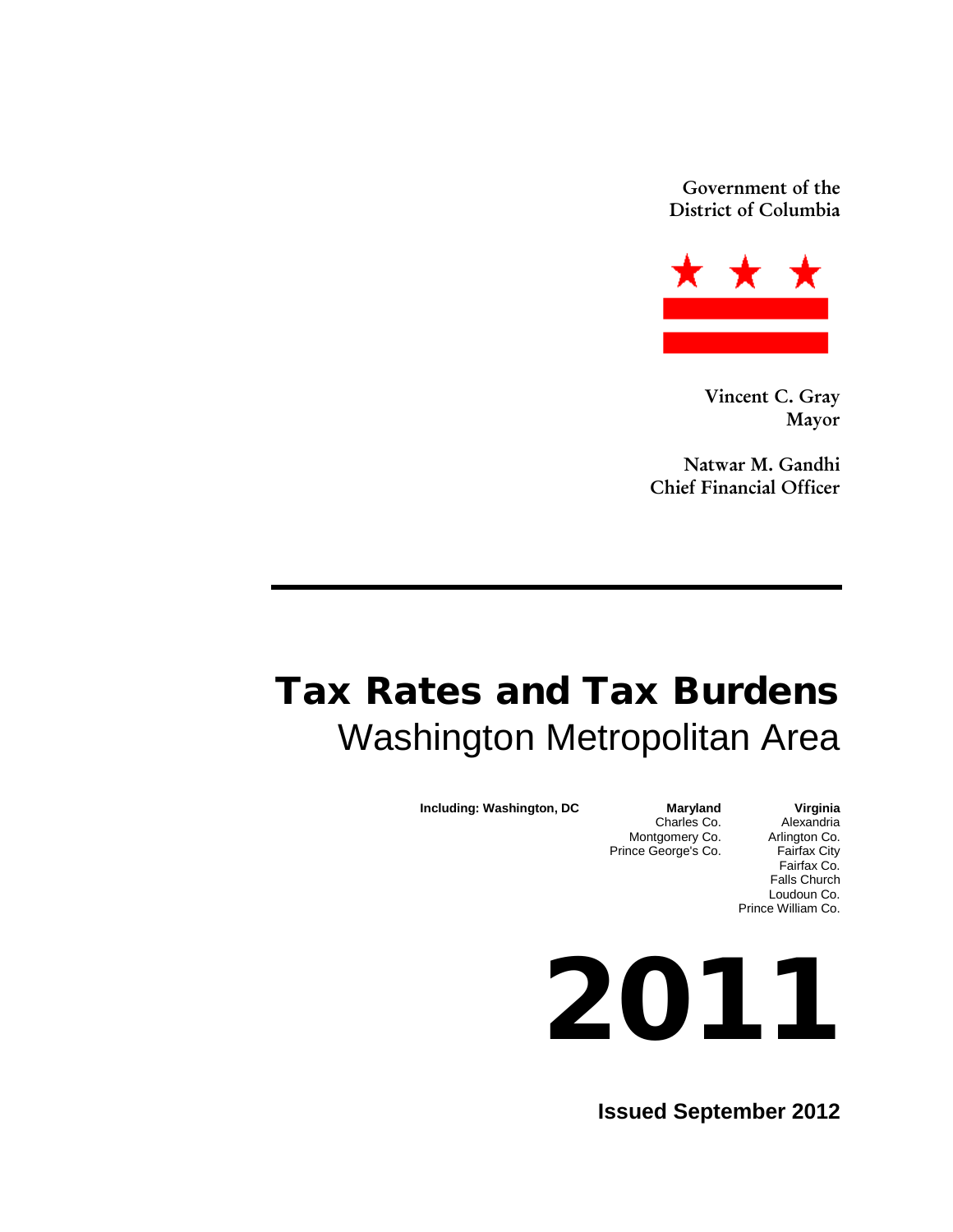## **Table of Contents**

### Part I: A Comparison of Tax Burdens in Selected Washington Metropolitan Area Jurisdictions, 2011

### Part II: A Comparison of Tax Rates in the Washington Metropolitan Area as of January 1, 2012

| Income Taxes |  |
|--------------|--|
|              |  |
|              |  |
|              |  |
|              |  |
|              |  |
|              |  |
|              |  |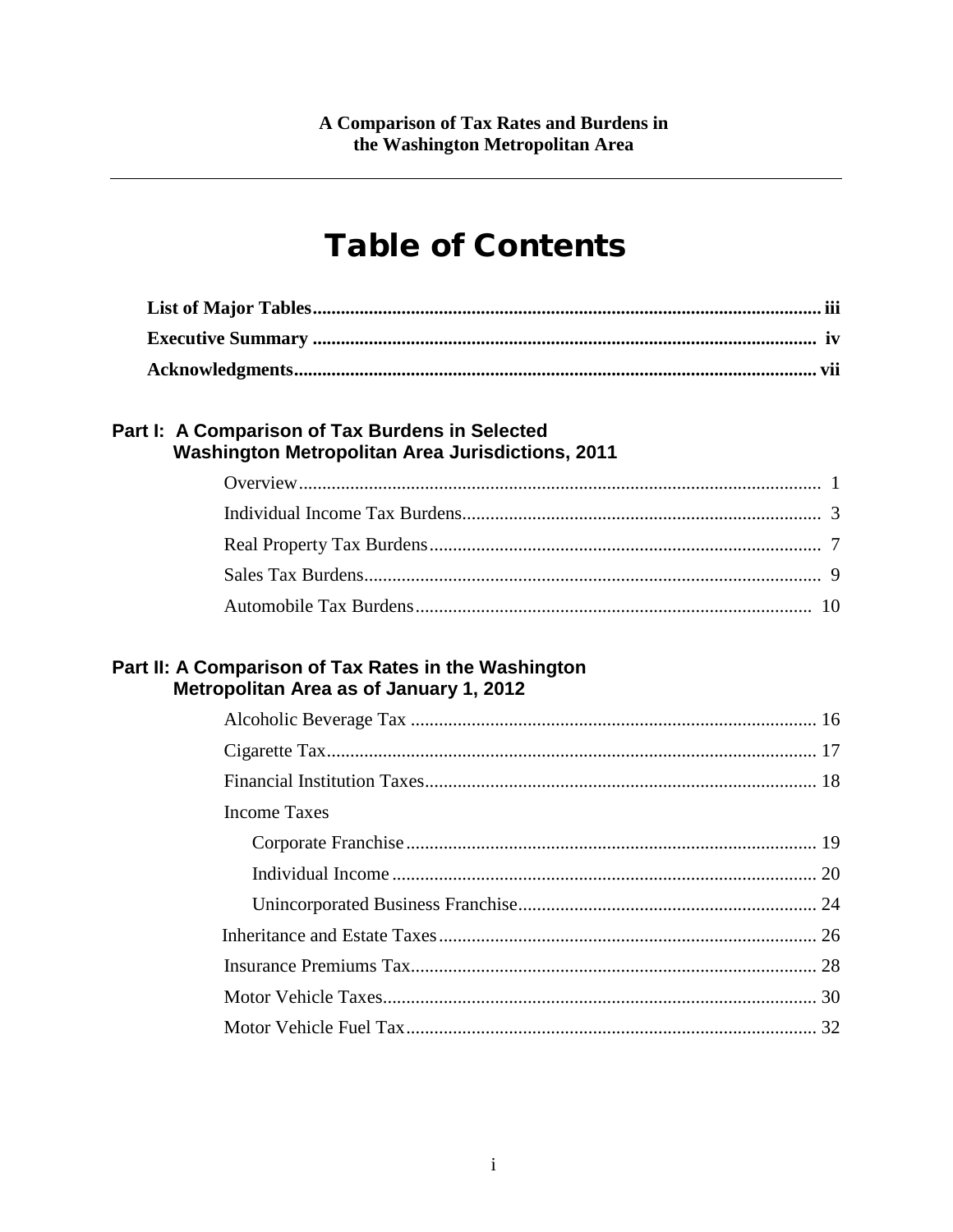## Table of Contents

| <b>Property Taxes</b> |  |
|-----------------------|--|
|                       |  |
|                       |  |
|                       |  |
|                       |  |
|                       |  |
|                       |  |
|                       |  |
|                       |  |
|                       |  |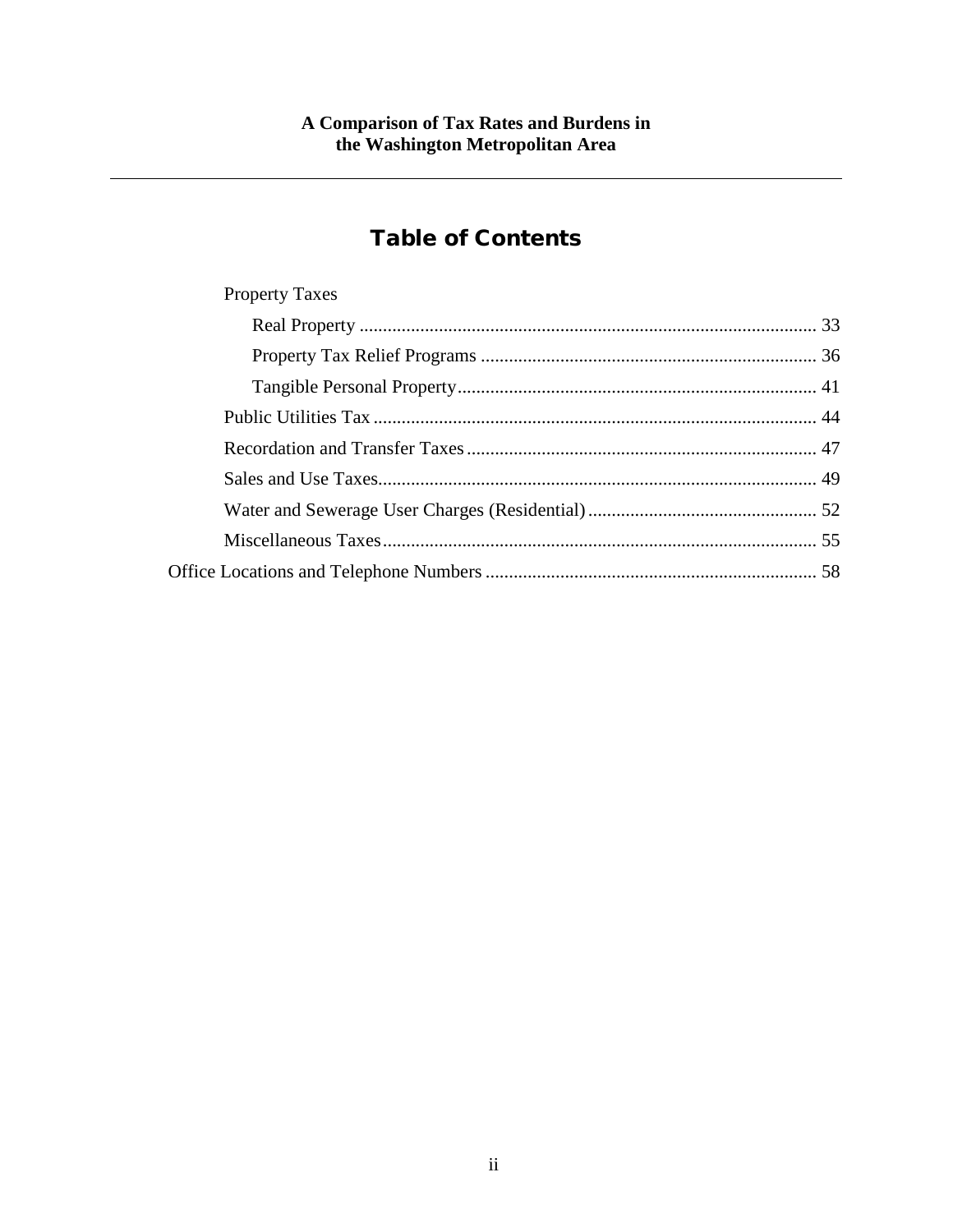## List of Major Tables

|         | Part I: A Comparison of Tax Burdens in Selected Washington<br><b>Metropolitan Area Jurisdictions, 2011</b>                  |  |
|---------|-----------------------------------------------------------------------------------------------------------------------------|--|
|         | Table 1 Individual Income Tax Rates, Exemptions                                                                             |  |
|         | Table 2 Major State and Local Tax Burdens for a Family of Three<br>Residing in Selected Washington Metropolitan             |  |
|         | Table 3 Summary of Average Major Tax Burdens for Selected<br>Washington Metropolitan Area Jurisdictions and the District of |  |
|         | Table 4 Housing Value Assumptions for Major<br>Washington Metropolitan Area Jurisdictions, Calendar Year 2011 13            |  |
| Table 5 |                                                                                                                             |  |
|         | Table 6 Selected State and Local Tax Rates in the Washington                                                                |  |
|         | Part II: A Comparison of Tax Rates in the<br>Washington Metropolitan Area as of January 1, 2012                             |  |
|         | Table 7 Individual Income Tax Rates, Exemptions and                                                                         |  |
|         | Table 8 Unincorporated Business Franchise and Business License Taxes,                                                       |  |
|         |                                                                                                                             |  |
|         | Table 10 Annual Registration Fees for Passenger Cars, Calendar Year 2012 31                                                 |  |
|         | Table 11 Real Property Tax Rates, Property Tax Year 2011 - 2012 35                                                          |  |
|         |                                                                                                                             |  |
|         | Table 13 Tangible Personal Property, Tax Year 2011 - 2012 43                                                                |  |
|         | Table 14 Public Utilities Tax to Residential Consumers, January 1, 2012 45                                                  |  |
|         |                                                                                                                             |  |
|         |                                                                                                                             |  |
|         | Table 17 Water and Sewerage User Charges (Residential),                                                                     |  |
|         |                                                                                                                             |  |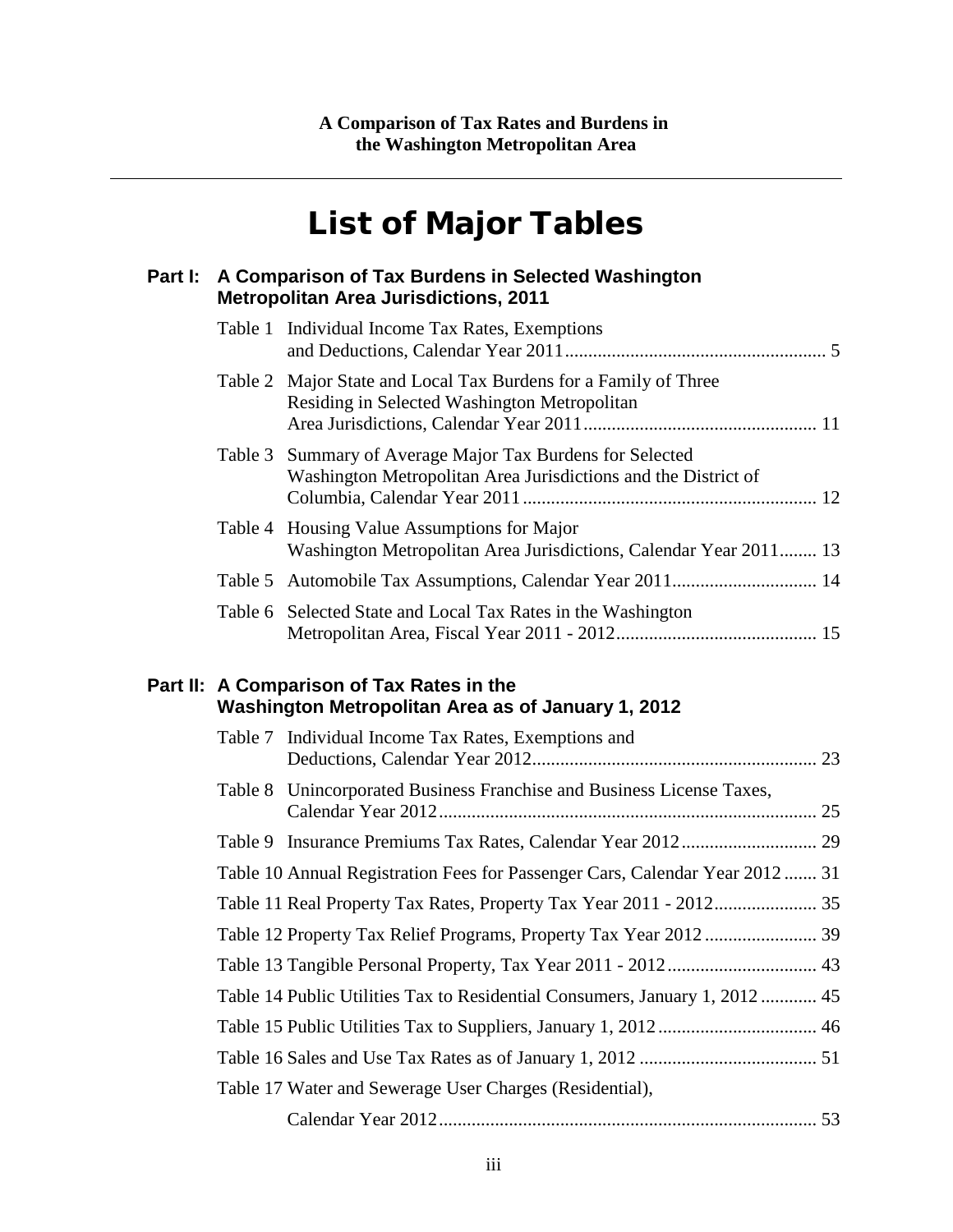## Executive Summary

This publication contains two studies: (I) the Washington, D.C. Metropolitan Area tax burden comparison, and (II) the Washington, D.C. Metropolitan Area comparison of tax rates.

Hypothetical state and local tax burdens for a family of three, at five income levels, are presented in Part I of this publication. These burdens reflect individual income, real property, sales, and automotive taxes in the District of Columbia and selected jurisdictions in the Washington metropolitan area.

Taxation of individuals is an important factor in considering the competitiveness of a given jurisdiction within a major metropolitan area. Simply comparing nominal tax rates, however, does not provide an accurate picture of how one location compares to other jurisdictions, and can be misleading given that statutory rates do not reflect the wide array of adjustments and provisions made to the tax base, such as tax deductions, credits and other preferences.

In order to compare the attractiveness of different locations within the major metropolitan Washington area, this study estimates hypothetical state and local tax burdens for a family of three in six Washington-area jurisdictions: the District of Columbia, the Maryland counties of Montgomery and Prince George's; the Virginia counties of Arlington and Fairfax; and the city of Alexandria, Virginia. The hypothetical family comparison accounts for differences in tax base as well as tax rates across jurisdictions, and can be conducted at a variety of income levels.

In this study, the hypothetical family consists of two wage-earning spouses and one schoolage child. The gross family income levels used are \$25,000, \$50,000, \$75,000, \$100,000 and \$150,000. The wage and salary split is assumed to be 70-30 between the two spouses. All other income is assumed to be split evenly. The family at each income level is assumed to own a single family home, with the exception of families at the \$25,000 income level, who are assumed to occupy rental housing. All families are assumed to reside within the confines of the jurisdiction, and all wage and salary income is assumed to have been earned in the jurisdiction.

The four taxes used in the comparison are the individual income tax; the real property tax on residential property; the general sales and use tax; and automobile taxes, including the gasoline tax, registration fees, and personal property tax for tax year 2011.

This study is not intended to measure the overall level of taxation in a jurisdiction; rather, it attempts to measure a hypothetical tax burden for a family given assumptions identified for each tax. There is no single "best" way of measuring tax burdens. To estimate tax payments, the study makes critical assumptions about typical households, their sources of income, and consumption patterns. Property tax liabilities are particularly difficult to measure accurately because of varying assessment practices, property characteristics and relief mechanisms. The methodology used to derive the estimated tax burden for each tax is presented in the section pertaining to that tax.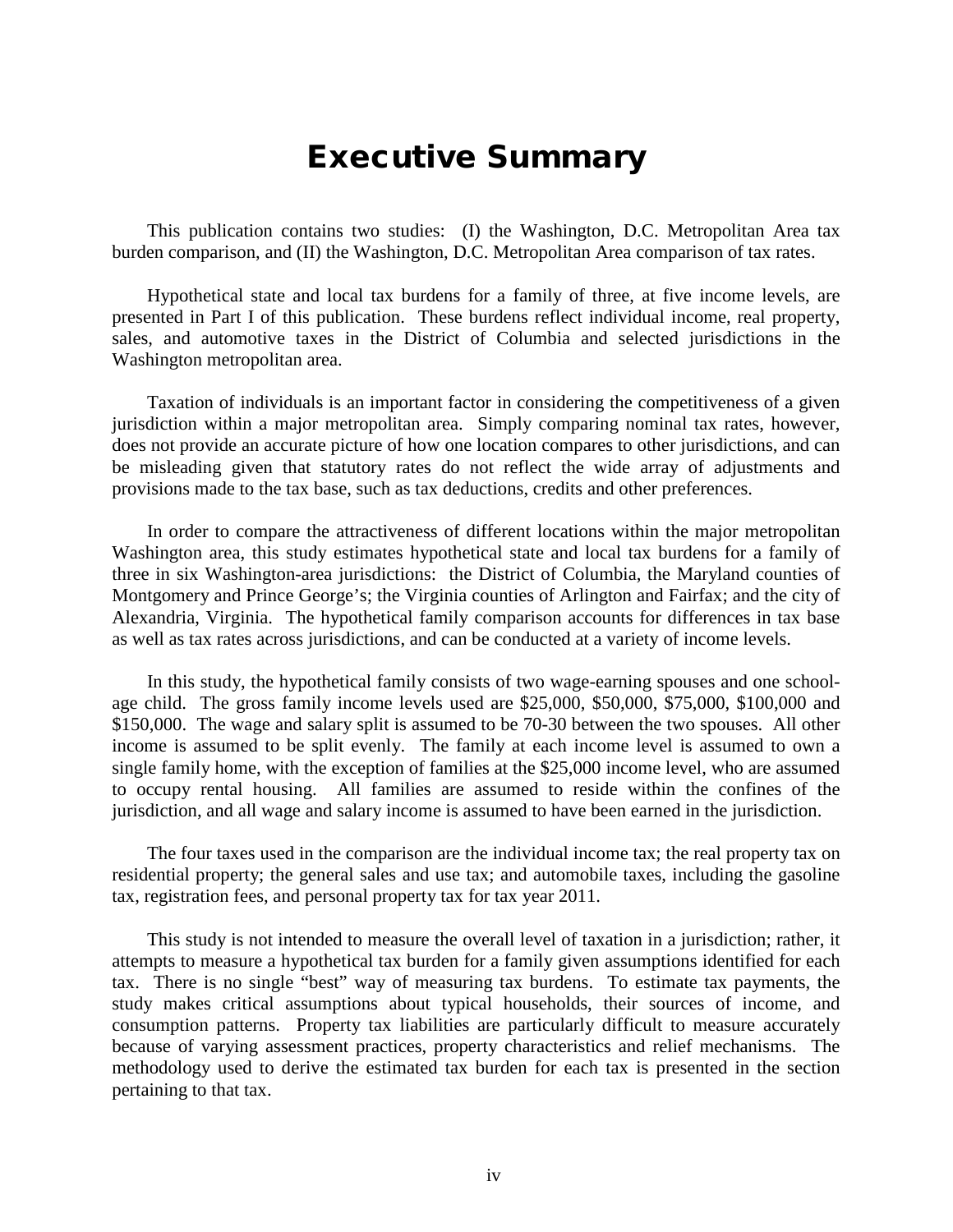#### **Findings**

Results of the study are presented in Table 2, page 11. They suggest that the District of Columbia taxes its residents lower relative to neighboring jurisdictions, except at the \$25,000 income level. The tax burden for District residents at the lowest income level, \$25,000, is ranked  $3<sup>rd</sup>$  highest. For families at the \$50,000; \$75,000; \$100,000; and \$150,000 income levels the District's total tax burden ranks  $6<sup>th</sup>$  highest among the six jurisdictions in the study.

**Individual Income Tax:** The District's individual income tax burden exceeds the metropolitan average at the \$150,000 income level. The tax burden ranges from 0 percent (\$0) at the \$25,000 income level and to 5.0 percent (\$7,568) at the \$150,000 income level, (see Table 3, page 12).

**Real Property Tax:** The real property tax burden for District of Columbia residents falls below the area-wide averages for homeowners at all income levels. For homeowners the tax burden ranges from 4.7 percent (\$2,347) at the \$50,000 income level to 2.0 percent (\$3,070) at the \$150,000 income level. For the District, in 2011 the effective rate of \$0.85 is applied to the assessed market value of a home less a \$67,500 homestead deduction.

**Sales and Use Tax:** The District's burden is higher than the metropolitan area average at all income levels. The general sales tax rate in the District of Columbia is 6.0 percent; however, because of the multiple rate system, the total tax burden is more than 6 percent of total taxable sales. The District's sales tax rates on restaurant meals, alcohol, transient accommodations and commercial parking services are higher than the general rate.

Residential usage of utilities is not in the general sales and use tax base in the District and the state of Maryland. However, Montgomery and Prince George's Counties do tax the use of utilities. While Montgomery County's energy tax is levied upon the distributor, its cost is effectively borne by the customer. Prince George's County's rate is structured to approximate a 6 percent sales and use tax on energy consumption by the customer. Virginia's (combined state and local) 5 percent general rate is the lowest in the area. Virginia does levy a 2.5 percent sales tax on all food purchased in grocery stores.

**Automotive Taxes:** The District of Columbia automotive tax burden is lower than the metropolitan area average at all income levels. Unlike Virginia localities, the District and Maryland jurisdictions do not levy a personal property tax on automobiles. The combined state and local registration fees in Virginia are comparable to the sole state rate in Maryland. The highest registration fee in the metropolitan area is imposed in the District of Columbia, ranging from \$72 for a vehicle weight under 3,500 pounds to \$155 for vehicles of 5,000 pounds or more.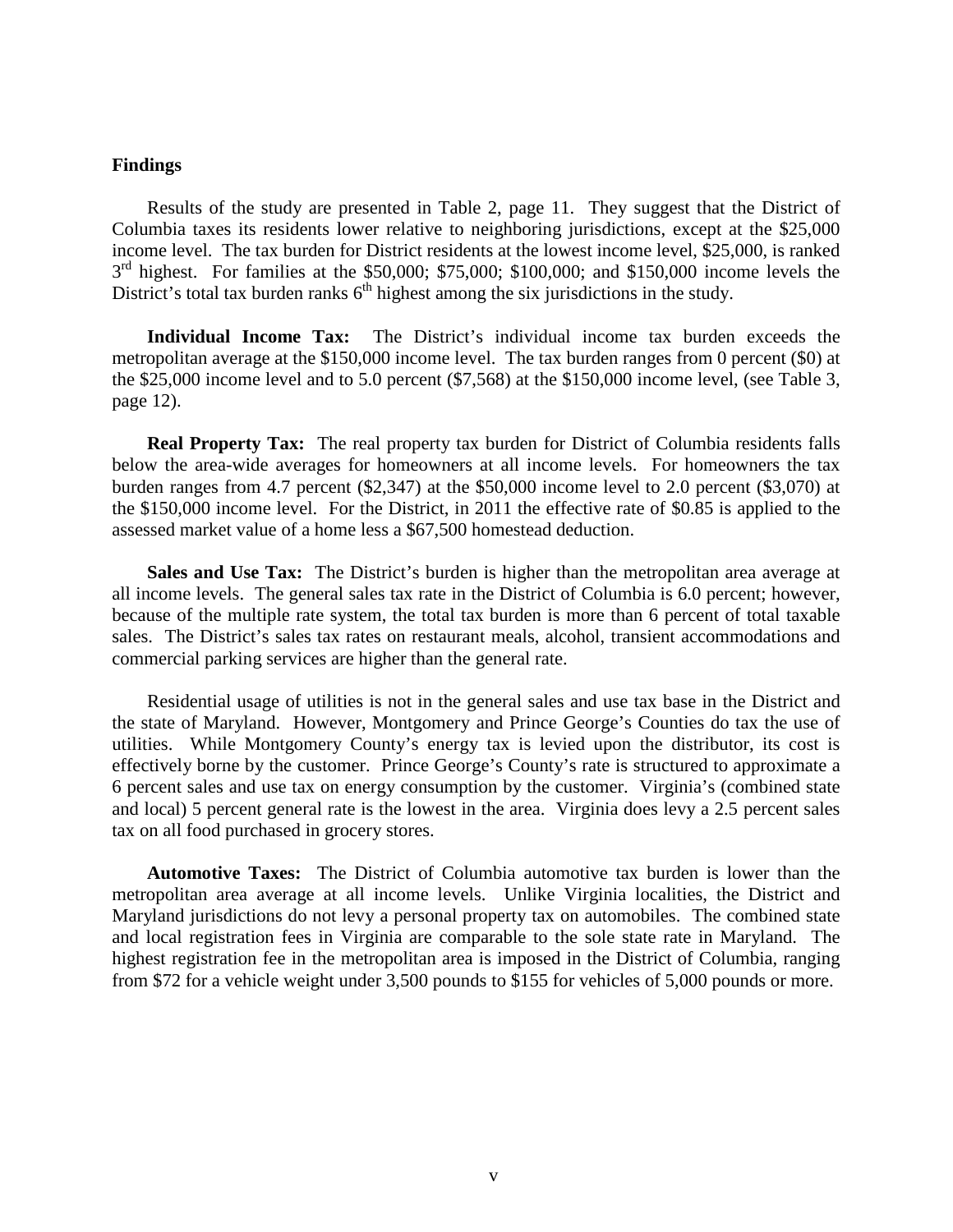The District's gasoline tax rate of 23.5 cents per gallon at the end of 2011 was tied with Maryland as the area's highest rate. The rate in the Northern Virginia localities is higher than the state gasoline tax rate of 17.5 cents per gallon because a special 2 percent sales tax on transportation is levied by all the Northern Virginia jurisdictions.

This report is organized in two sections. Part I presents the Washington, DC Metropolitan Area tax burden comparison; and Part II contains a comparison of tax rates across the Washington, DC Metropolitan Area.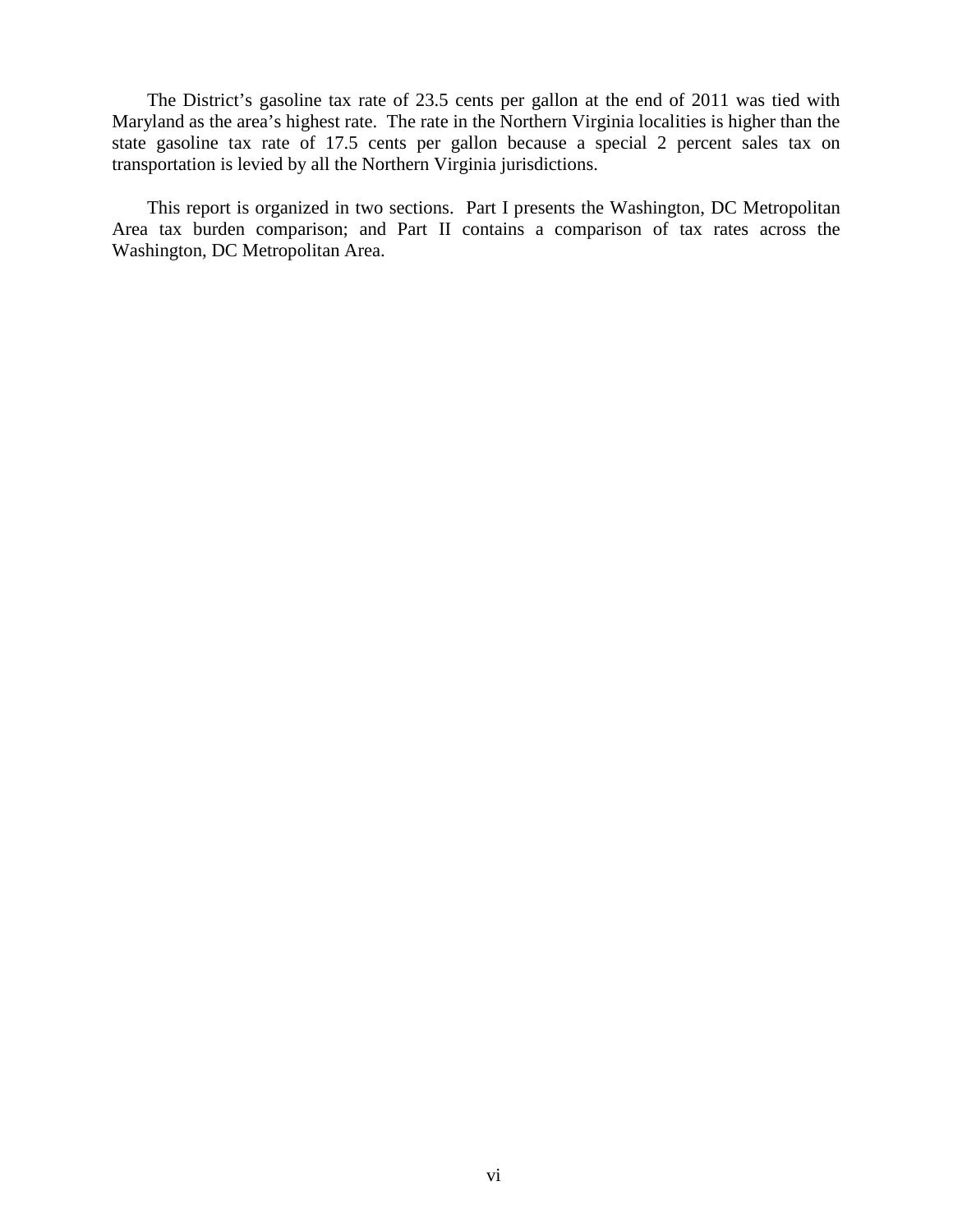## Acknowledgments

Each year the Government of the District of Columbia, Office of the Chief Financial Officer, Office of Revenue Analysis publishes *Tax Rates and Tax Burdens: Washington Metropolitan Area* as required by D.C. Code 47-817. Taxpayers and government officials in the District of Columbia have a significant interest in the relative tax position of the District compared to the surrounding jurisdictions.

The Office of Revenue Analysis acknowledges and sincerely appreciates the time, effort and courtesy of officials in the Washington metropolitan area who cooperated in providing information for this report. In order to properly compare tax rates and tax burdens, uniform and reliable data must be utilized. Officials from the area jurisdictions provide the data included in this report. Part I of this volume compares tax burdens for the 2011 tax year and Part II compares tax rates effective as of January 1, 2012.

Questions and/or comments relating to this publication should be addressed to Edward W. Wyatt, Fiscal Analyst, Office of Revenue Analysis, 1101 4<sup>th</sup> Street, SW, Suite 770 West, Washington, DC 20024, or call (202) 727-7775.

> Fitzroy Lee, Ph.D. Deputy Chief Financial Officer Office of the Chief Financial Officer Office of Revenue Analysis September 2012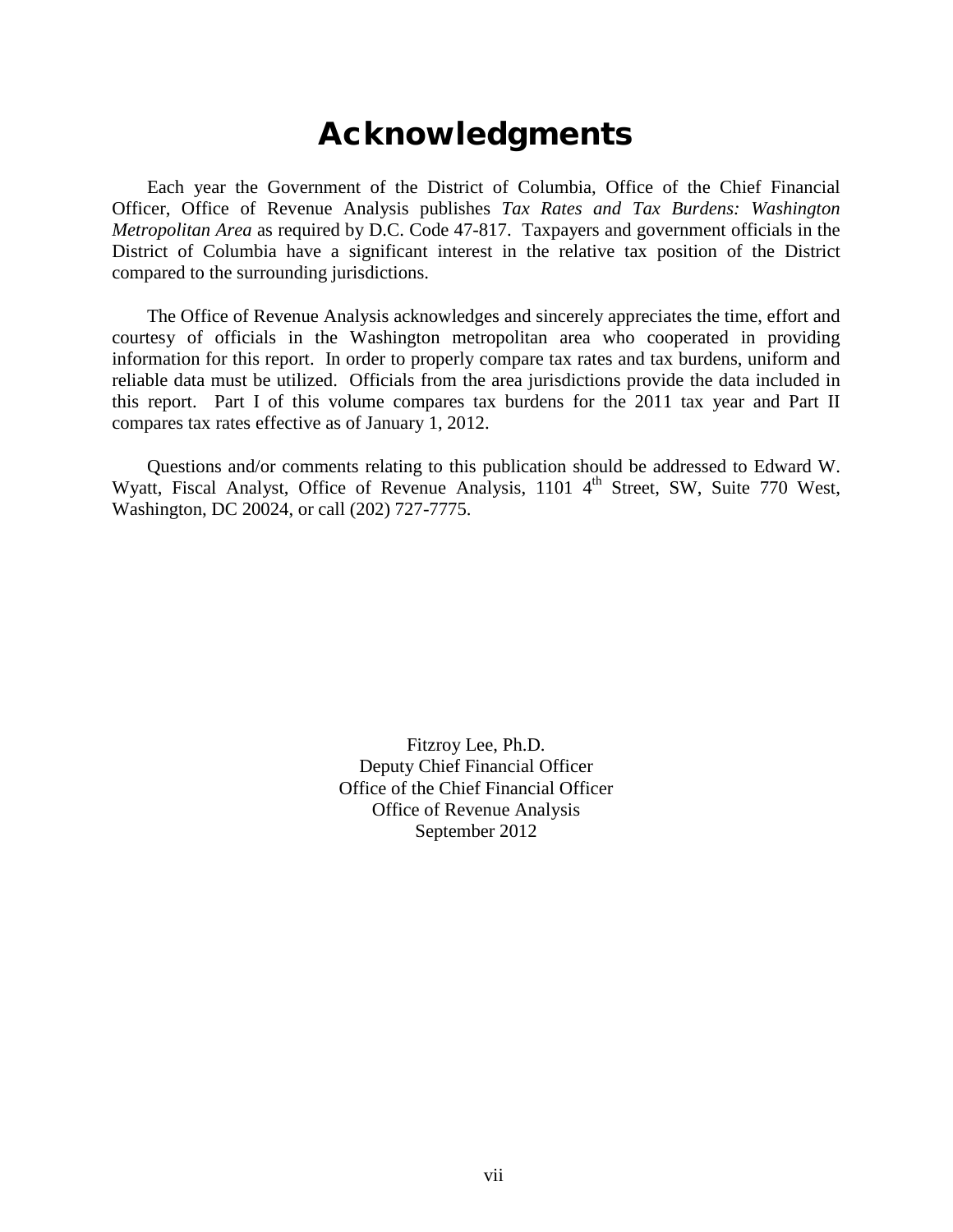## **Part I**

## **A Comparison of Tax Burdens in Selected Washington Metropolitan Area Jurisdictions**

# **2011**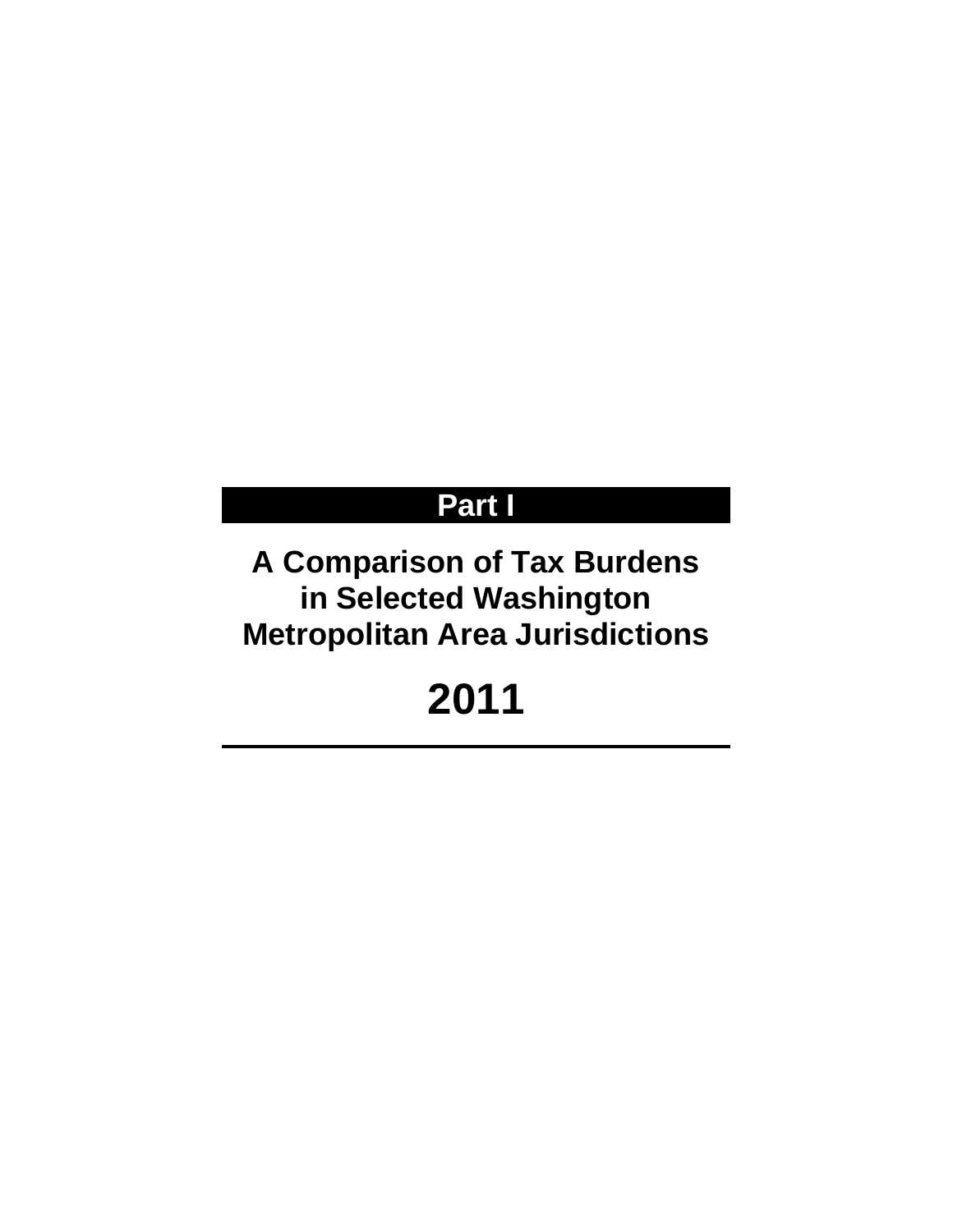## **OVERVIEW**

This study compares the state and local tax burdens on a hypothetical family of three in six major metropolitan Washington area jurisdictions: the District of Columbia; the Maryland counties of Montgomery and Prince George's; the Virginia counties of Arlington and Fairfax; and the City of Alexandria in Virginia. Each jurisdiction provides its own level of services and imposes various taxes to raise funds to pay for those services. The study does not attempt to compare the level of services provided by each jurisdiction.

The hypothetical family in this study consists of two wage-earning spouses and one school-age child. Families with annual gross income levels of \$25,000, \$50,000, \$75,000, \$100,000, and \$150,000 for each jurisdiction are analyzed. The wage and salary split is assumed to be 70-30 between the two spouses. All other income is assumed to be split evenly. The family at each income level over \$25,000 is assumed to own a single family home and to reside within the confines of the city or county. However, at the \$25,000 income level, the study assumes that the household renter-occupies and not owner-occupies its housing unit, and owns one automobile. Families with annual income of \$50,000 are presumed to own their home and one automobile; and families with annual incomes of \$75,000, \$100,000 and \$150,000 are assumed to own their own home and two automobiles. This study compares the tax burden in each jurisdiction for the hypothetical family for four major tax categories: individual income tax, sales tax, real estate tax and the automobile-related taxes.

**This study is not intended to measure the overall level of taxation in a jurisdiction; rather, it attempts to measure a hypothetical tax burden for a family given the assumptions noted.** There is no single "best" way of measuring tax burdens. To estimate tax payments, the study makes critical assumptions about typical households, their sources of income and consumption patterns. Property tax liabilities are particularly difficult to compare accurately because of varying assessment practices, property characteristics and relief mechanisms. The methodology used to derive the estimated tax burden for each tax is presented in the section pertaining to that tax.

The individual income tax rates, exemptions and deductions in effect for calendar year 2011 in the District of Columbia, Maryland and Virginia are shown in Table 1 on page 5. Table 2, page 11, presents detailed data on state and local tax burdens for each type of tax by income level for each selected metropolitan area jurisdiction. The District's tax burden is compared with the average for the metropolitan area at each income level for the four tax categories, separately and combined, in Table 3, page 12.

Factors used in the housing value assumptions and the assumed housing values by income level for each jurisdiction are shown in Table 4, page 13.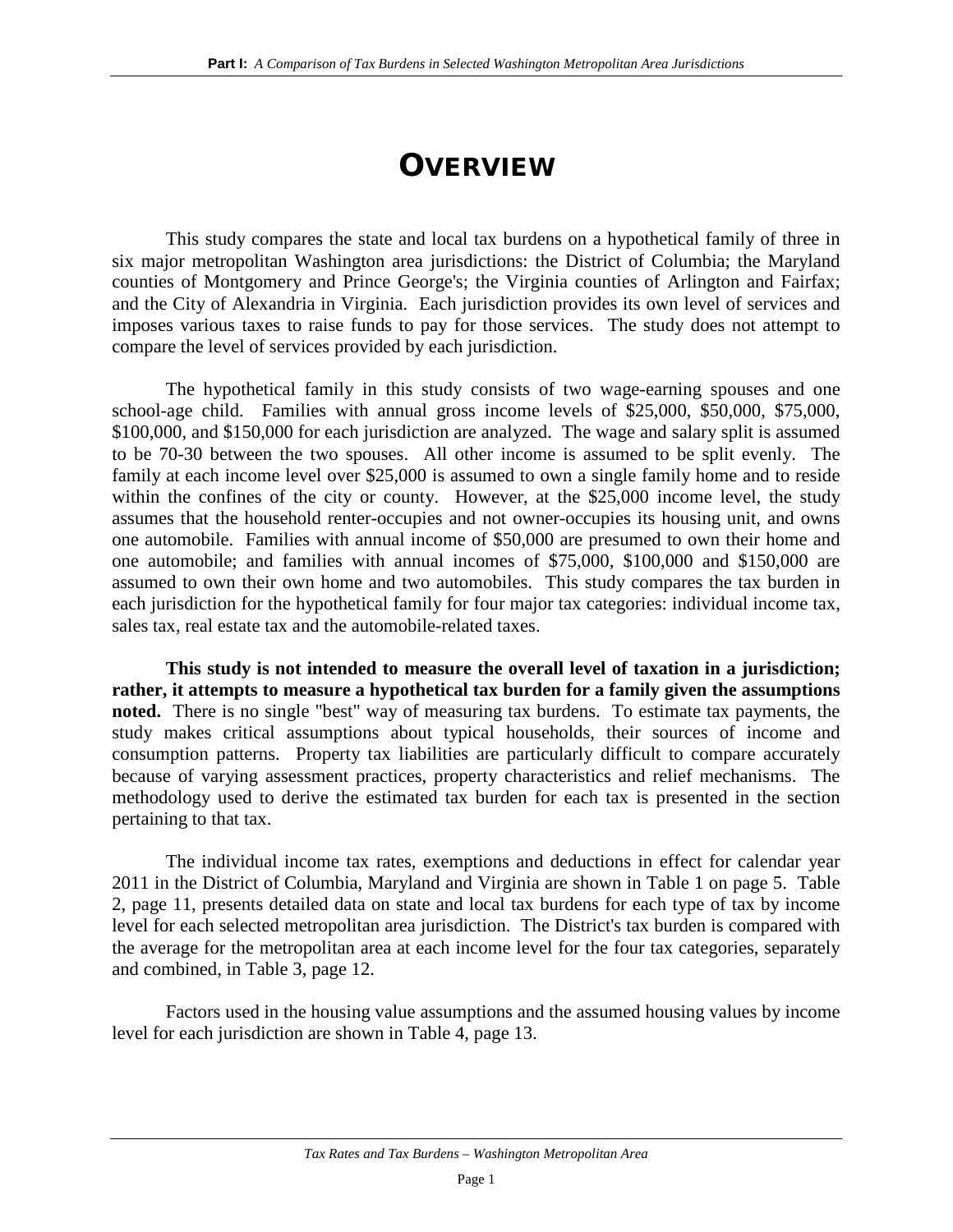The assumptions used to derive the automobile tax burdens are contained in Table 5, page 14. Finally, selected state and local tax rates in the Washington metropolitan area for fiscal year 2011 - 2012 are outlined in Table 6, page 15.

The particular assumptions used in the calculation of each major tax type are indicated below.

- **Housing Values.** Housing values across income levels in the 2011 study are based on data from the U.S. Census Bureau's American Community Survey (ACS) and are adjusted by linear regression for the different income levels. The use of the ACS and regression is intended to provide an improved estimate of the housing values by income levels across the metropolitan area.
- **Mortgage Interest.** The mortgage interest amount (for use as an itemized deduction) in the 2011 study is derived by calculating an amortization schedule for the estimated home value for each income level in the metropolitan area.
- **Renters versus Owners.** The hypothetical family at the \$25,000 income level is assumed to rent, rather than own a home. Given the high real estate values in the metropolitan area, the assumption that families earning \$25,000 per year rent is likely more realistic than the assumption that they own a home.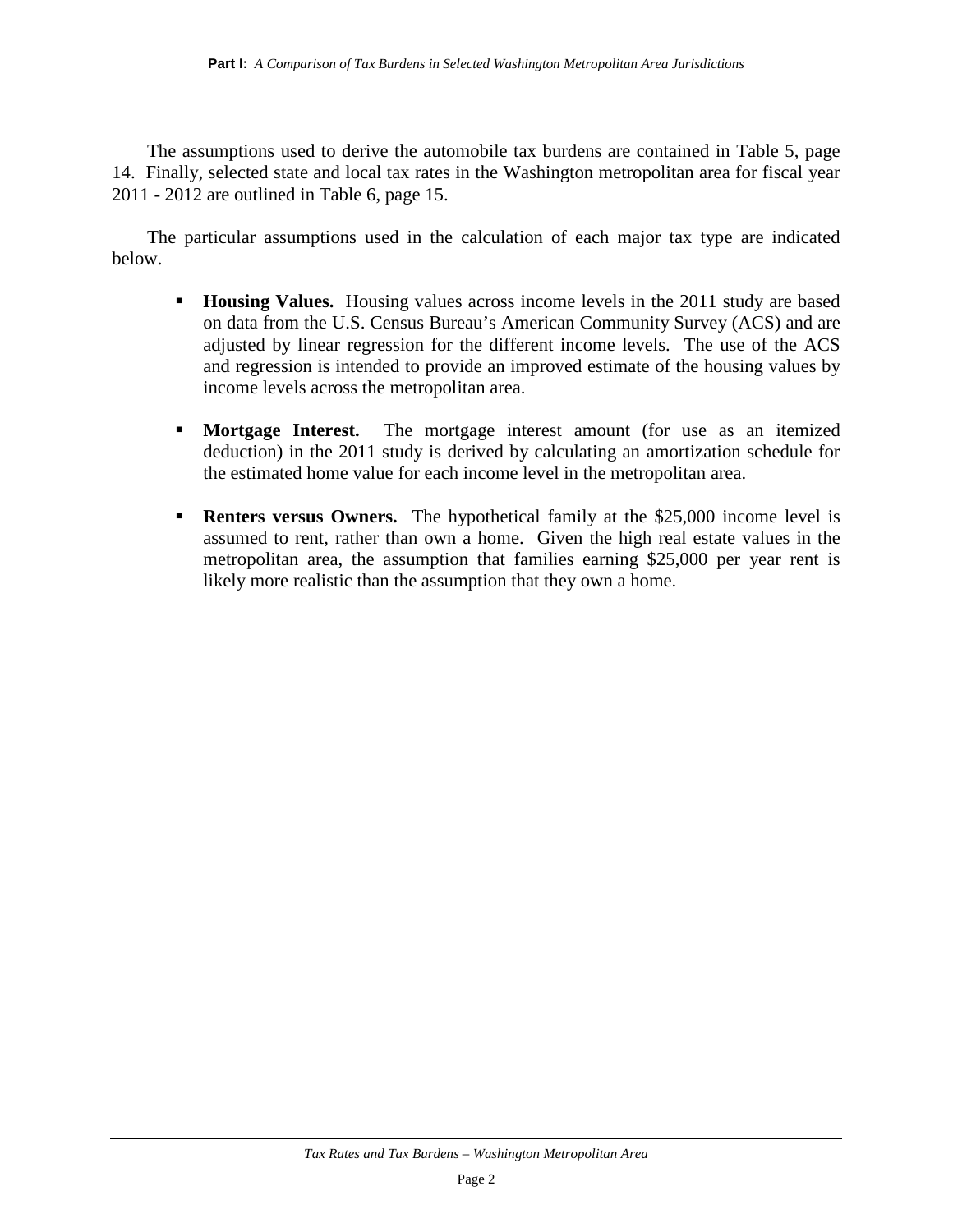## **Individual Income Tax Burdens**

The income tax burden of a hypothetical family is estimated using the actual income tax system in each jurisdiction and assumptions about the sources of income for families at different income levels. The features of the individual income tax systems used in the Washington, D.C. Metropolitan Area are presented in Table 1 (page 5).

The assumed components of income for the five different income levels in this study are as follows:

|               |               | <b>LONG-TERM</b> |                 |                | 2011           |
|---------------|---------------|------------------|-----------------|----------------|----------------|
| <b>GROSS</b>  |               | <b>WAGES AND</b> |                 | <b>CAPITAL</b> | <b>FEDERAL</b> |
| <b>INCOME</b> | <b>SPOUSE</b> | <b>SALARIES</b>  | <b>INTEREST</b> | GAINS 1/       | <b>AGI</b>     |
| \$25,000      | Spouse 1      | \$17,389         | \$159           | \$0            | \$25,000       |
|               | Spouse 2      | 7,452            |                 |                |                |
| \$50,000      | Spouse 1      | \$33,929         | \$1,631         | $(\$101)$      | \$50,000       |
|               | Spouse 2      | 14,541           |                 |                |                |
| \$75,000      | Spouse 1      | \$51,639         | \$957           | \$273          | \$75,000       |
|               | Spouse 2      | 22,131           |                 |                |                |
| \$100,000     | Spouse 1      | \$69,322         | \$995           | $(\$27)$       | \$100,000      |
|               | Spouse 2      | 29,710           |                 |                |                |
| \$150,000     | Spouse 1      | \$103,487        | \$1,700         | \$462          | \$150,000      |
|               | Spouse 2      | 44,351           |                 |                |                |

1/ Assumes a three-year holding period.

Because the federal Earned Income Tax Credit (EITC) at the \$25,000 income level in the District, Maryland and Virginia will determine the state's EITC, it is necessary to compute the 2011 federal individual income tax. The District's EITC is 40 percent of the federal credit; Maryland's is 50 percent of the federal credit; and Virginia's credit is 20 percent of the federal credit. Interest and long-term capital gains were fully or partially taxable at the federal level during the time period used for this report.

Total itemized deductions, which were used in the federal tax computation, were assumed to be equal to the following, where the deductions for the \$50,000 and above income levels have been adjusted from previous years to reflect Washington, D.C. Statistics of Income (SOI) income levels for tax year 2010.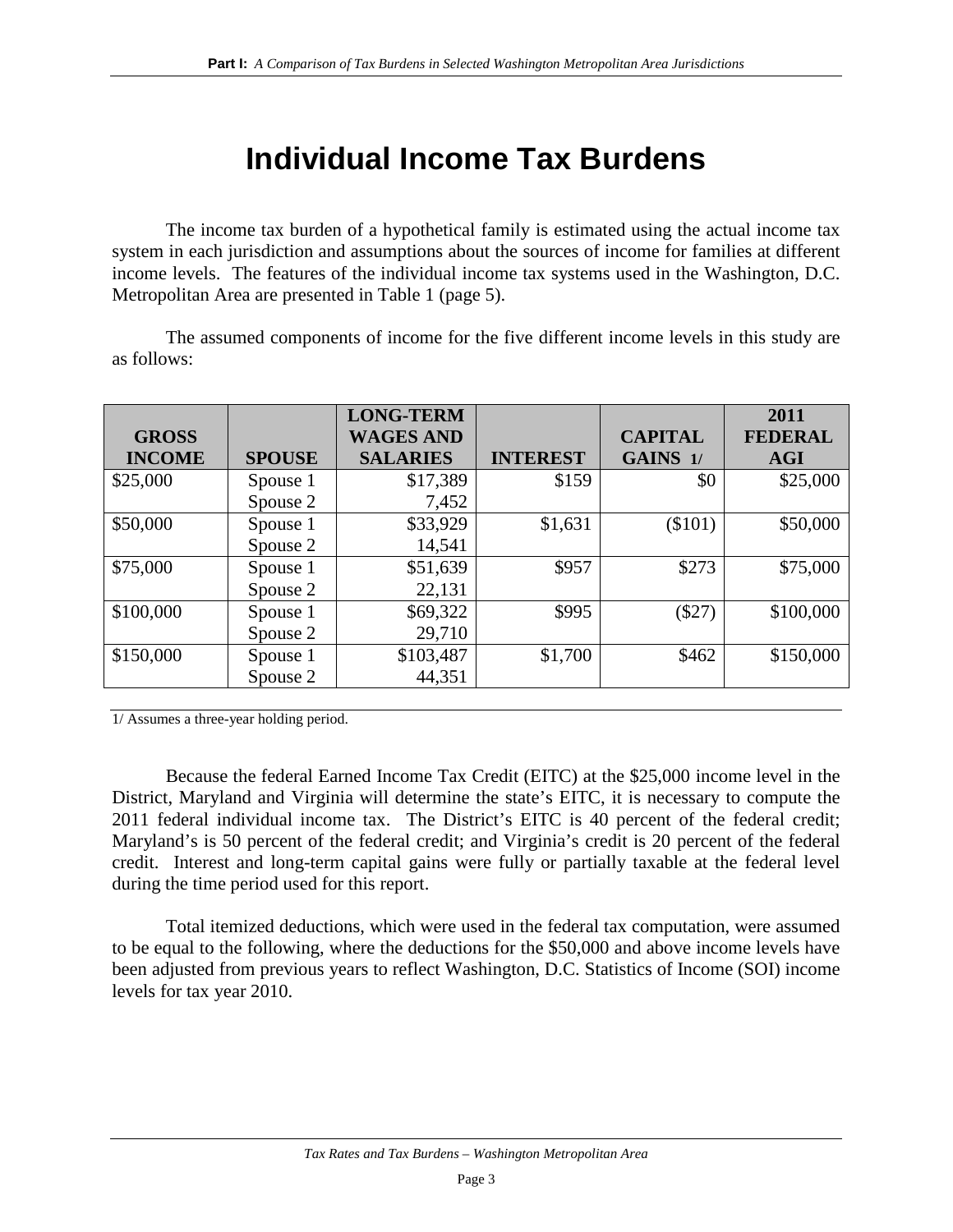The itemized deductions shown below are used in the calculation of the 2011 tax burdens. The deductible real and personal property taxes computed in the current year's metropolitan burden study are used for the 2011 property tax deduction. For the 2011 state and local individual income tax deduction, 2010 data were used as a proxy. These figures were used in computing the 2011 federal income tax burden.

|                                      | <b>GROSS INCOME LEVEL</b> |          |          |           |           |
|--------------------------------------|---------------------------|----------|----------|-----------|-----------|
| <b>DEDUCTION</b>                     | \$25,000                  | \$50,000 | \$75,000 | \$100,000 | \$150,000 |
| Medical (Gross)                      | \$3,807                   | \$6,845  | \$8,424  | \$9,750   | \$12,035  |
| Nondeductible Medical 1/             | $-1,875$                  | $-3,750$ | $-5,625$ | $-7,500$  | $-11,250$ |
| <b>Net Medical Deduction</b>         | 1,932                     | 3,095    | 2,799    | 2,250     | 785       |
| <b>Deductible Taxes</b>              | 2/                        | 2/       | 2/       | 2/        | 2/        |
| Mortgage Interest 3/                 | $\theta$                  | 6,704    | 9,048    | 10,499    | 13,335    |
| <b>Contribution Deduction</b>        | 1,961                     | 3,001    | 3,779    | 4,516     | 3,915     |
| <b>Gross Miscellaneous</b>           | 3,082                     | 4,495    | 5,244    | 6,534     | 9,495     |
| Nondeductible 4/                     | $-500$                    | $-1,000$ | $-1,500$ | $-2,000$  | $-3,000$  |
| <b>Net Miscellaneous Deduction</b>   | 2,582                     | 3,495    | 3,744    | 4,534     | 6,495     |
| <b>Other Miscellaneous Deduction</b> | 193                       | 164      | 302      | 154       | 124       |
| <b>TOTAL DEDUCTIONS-</b>             |                           |          |          |           |           |
| <b>EXCLUDING DEDUCTIBLE</b>          |                           |          |          |           |           |
| <b>TAXES</b>                         | \$6,668                   | \$16,459 | \$19,672 | \$21,953  | \$24,654  |

### **ITEMIZED DEDUCTION ASSUMPTIONS**

1/ Nondeductible medical equals 7.5 percent of federal A.G.I. All or part of medical deductions may be allowed in some states.

2/ The tax deduction varies from city to city and is based on real and personal property taxes computed in the 2011 study and individual income taxes computed in the 2010 study.

3/ Mortgage interest is based on 10th year interest paid on a home purchased in 2000 at an interest rate of 5.0%.

4/ Nondeductible miscellaneous equals 2 percent of A.G.I.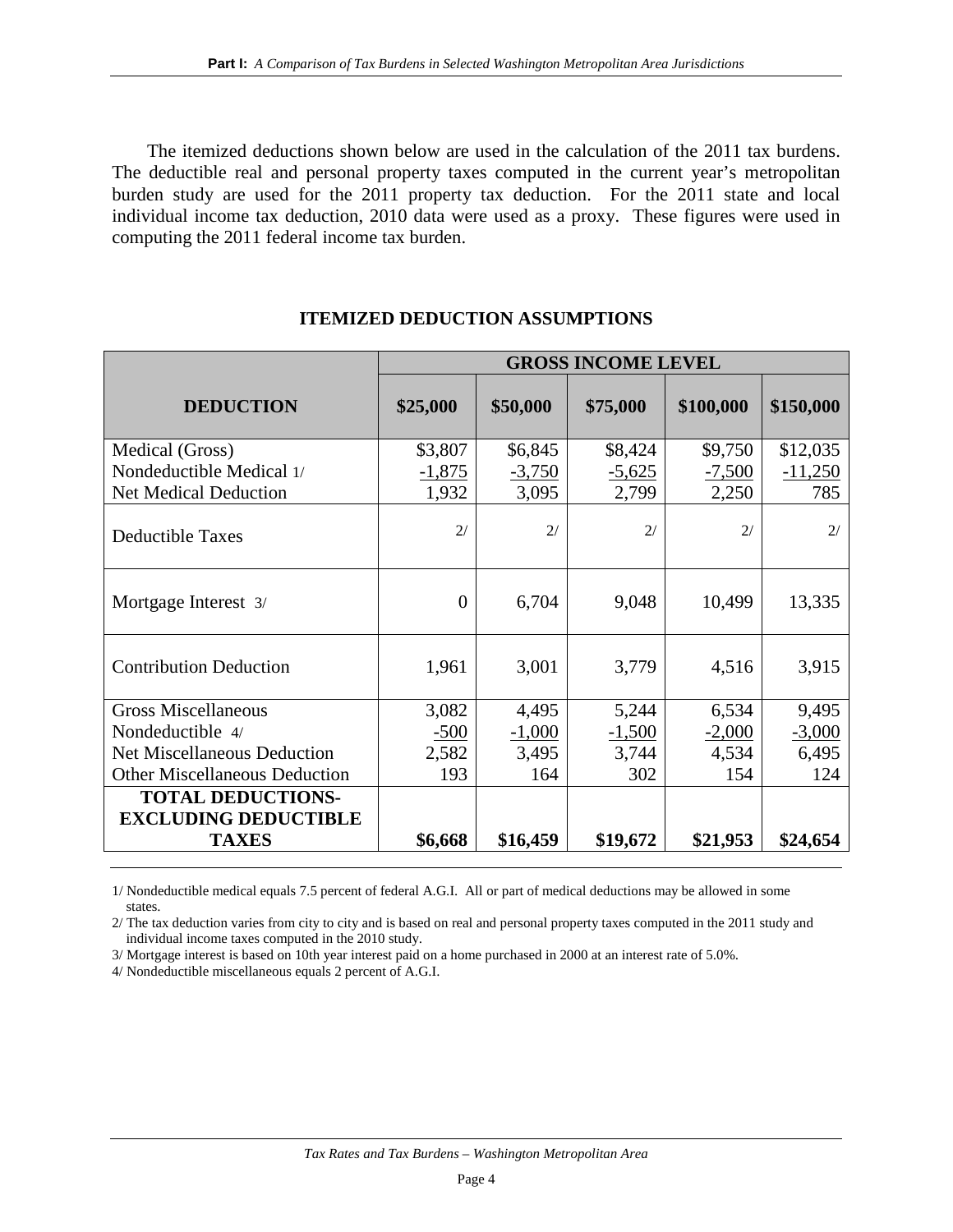#### **TABLE 1 INDIVIDUAL INCOME TAX RATES EXEMPTIONS AND DEDUCTIONS CALENDAR YEAR 2011**

| <b>PERSONAL</b>                  |                      | <b>TAXABLE</b>       |                                                 |
|----------------------------------|----------------------|----------------------|-------------------------------------------------|
| <b>EXEMPTIONS</b>                | (CREDITS)            | <b>INCOME</b>        | <b>RATES</b>                                    |
| <b>DISTRICT OF COLUMBIA</b>      |                      |                      |                                                 |
| Single                           | \$1,675              | $$0 - $10,000$       | 4.0%                                            |
| <b>Married Filing Separately</b> | \$1,675              | $$10,001 - $40,000$  | $$400 + 6.00\% \text{ of excess} > $10,000$     |
| Married Filing Jointly           | \$3,350              | \$40,001 - \$350,000 | \$ 2,200 + 8.50% of excess > $$40,000$          |
| Head of Household                | \$3,350              | Over \$350,000       | $$28,550 + 8.95\%$ of excess > \$350,000        |
| Dependent (additional)           | \$1,675              |                      |                                                 |
| Blind (additional)               | \$1,675              |                      |                                                 |
| Age 65 and over (additional)     | \$1,675              |                      |                                                 |
| <b>Standard Deduction</b>        | 1/                   |                      |                                                 |
| <b>MARYLAND 2/</b>               |                      |                      |                                                 |
| Single                           | \$3,200              | \$0-\$1,000          | 2.0%                                            |
| Married Filing Separately        | \$3,200              | \$1,001-\$2,000      | $20 + 3.00\%$ of excess $>$ \$<br>\$<br>1.000   |
| Married Filing Jointly           | \$6,400              | \$2,001-\$3,000      | \$<br>$50 + 4.00\%$ of excess $>$ \$<br>2,000   |
| Head of Household                | \$3,200              | \$3,001-\$200,000    | \$<br>$90 + 4.75\%$ of excess $>$ \$<br>3.000   |
| Dependent (additional)           | \$3,200              | \$200,001-\$350,000  | $$9,448 + 5.00\% \text{ of excess} > $200,000$  |
| Blind (additional)               | \$1,000              | \$350,001-\$500,000  | $$16,948 + 5.25\%$ of excess > \$350,000        |
| Age 65 and over (additional)     | \$1,000              | Over \$500,000       | $$24,823 + 5.50\% \text{ of excess} > $500,000$ |
| <b>Standard Deduction</b>        | 3/                   |                      |                                                 |
| <b>VIRGINIA</b>                  |                      |                      |                                                 |
| Single                           | \$<br>930            | $$0 - $3,000$        | 2.0%                                            |
| <b>Married Filing Separately</b> | \$<br>930            | $$3,001 - $5,000$    | $$60 + 3.00\% \text{ of excess} > $3,000$       |
| Married Filing Jointly           | \$1,860              | $$5,001 - $17,000$   | $$120 + 5.00\% \text{ of excess} > $5,000$      |
| <b>Head of Household</b>         | \$<br>930            | Over \$17,000        | $$720 + 5.75\% \text{ of excess} > $17,000$     |
| Dependent (additional)           | \$<br>930            |                      |                                                 |
| Blind (additional)               | \$<br>800            |                      |                                                 |
| Age 65 and over (additional)     | $\mathcal{S}$<br>800 |                      |                                                 |
| <b>Standard Deduction</b>        | 4/                   |                      |                                                 |

1/ Married persons filing separately - \$2,000; all others - \$4,000.

2/ The Washington Metropolitan Area counties in Maryland levy an income tax as a rate applied to taxable income. Charles County will use an income tax rate of 2.9%. Montgomery and Prince George's Counties will use a 3.2% rate.

3/ 15% of AGI not to exceed \$2,000 (\$4,000 for joint and head of household returns and those filing as qualifying widow(er) with dependent child). The minimum is \$1,500 for single, married filing combined separate returns, married filing separately and dependent taxpayers. All others are allowed a minimum of \$3,000.

4/ Single - \$3,000; married persons filing separately - \$3,000; and married persons filing jointly or combined separate - \$6,000.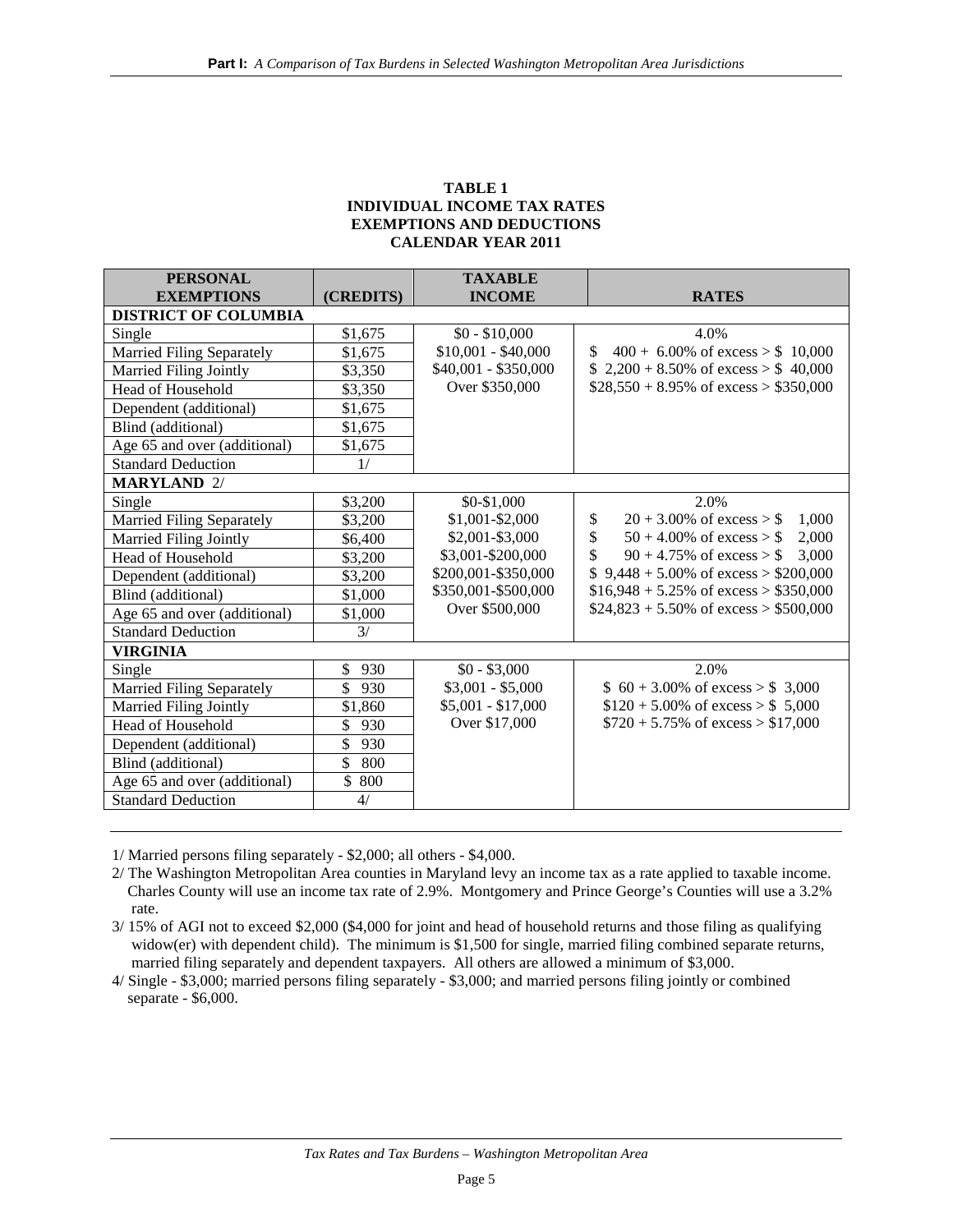Based upon these assumptions, the individual income tax is the major component of the overall area average tax burden at the top two income levels (real estate is the highest at the \$25,000, \$50,000 and \$75,000 income levels). At the \$25,000 income level, the metropolitan area average individual income tax burden represents 0.1 percent of family income; the percentage burden is 2.5 percent at \$50,000; and increases to 3.5 percent at \$75,000; 4.1 percent at \$100,000; and 4.9 percent at \$150,000 (Table 3, page 12). The District individual income tax burden is only above the metropolitan average at the \$150,000 income level. The District's individual income tax burden ranges from 0.0 percent at the \$25,000 income level to 5.0 percent at \$150,000. The Maryland individual income tax burden exceeds the metropolitan average at every income level except at \$25,000. In Maryland, the burden is 0.0 percent at the \$25,000 income level, and 5.8 percent at the \$150,000 income level. For the Virginia area jurisdictions, the individual income tax burden is 0.1 percent at the \$25,000 level, and 4.2 percent at the \$150,000 income level.

Except for the \$25,000 income level, the Maryland individual income tax tends to be less progressive because the local tax rates are added to the state tax liability. The highest rate in Maryland is 5.50% and is not reached until taxable income exceeds \$500,000. In addition, local tax rates in Maryland range from 2.9 percent in Charles County, to 3.2 percent in Montgomery and Prince George's Counties. At the \$25,000 income level, one-half of the federal earned income credit is deducted from state tax liability. In contrast, Virginia's maximum 5.75 percent tax rate is not reached until taxable income exceeds \$17,000 and 20 percent of the federal earned income credit is deducted from Virginia's tax liability; and the District's maximum rate of 8.95 percent is not reached until the \$350,000 taxable income level is exceeded. At the \$25,000 income level, 40 percent of the federal earned income credit is deducted from the District's tax liability.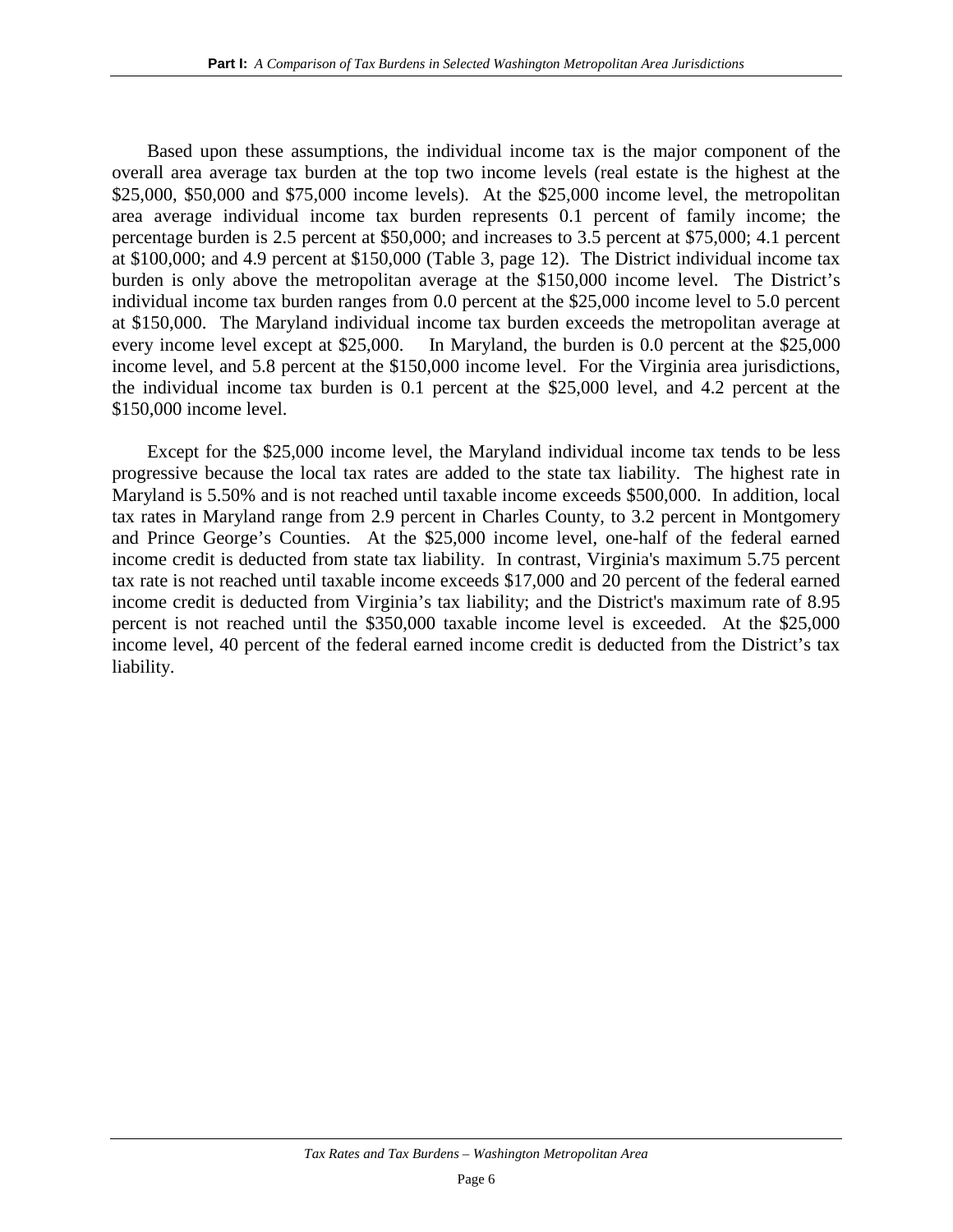## **Real Property Tax Burdens**

Real property tax burdens in the metropolitan area are a function of residential real estate values, the ratio of assessed value to market value and the tax rate. The District allows a homestead deduction from the value of residential property before the tax is calculated on owneroccupied properties, while the Maryland and Virginia jurisdictions do not allow any deductions.

The property tax rates for each of the metropolitan jurisdictions, presented in Table 6, page 15, indicate a variety of ranges in these rates. This information is based upon data received from the various local government research agencies and/or local assessors. In addition to tax rate differences, data presented in Table 4, page 13, show assumed market value differences of a residence for purposes of this study at the different income levels. The \$25,000 income level families are assumed to reside in a rental unit and the \$50,000, \$75,000, \$100,000 and \$150,000 income families are assumed to live in an owner-occupied house. Home values were based on 2009 American Community Survey (ACS) estimated data. The 2011 ACS metropolitan data was not complete for use in this study.

As stated previously, the \$25,000 income level family does not own a home or pay property tax, but only pays rent. The methodology used to figure the rent was computed in the same manner as the property values at the other income levels through the ACS. Because renters pay property tax indirectly through their rent, it was necessary to compute a percentage of said rent constituting property taxes. States with property tax circuit breaker programs estimate a "property tax rent equivalent" in order to calculate the amount that renters are paying in property taxes. While there is some variation in the assumption of rent constituting property taxes within different states, the median, mean and the mode are 20 percent. Thus, on average, states assume that about 20 percent of rent goes toward paying property taxes.

Real property tax burdens for District of Columbia residents fall below the area wide averages at all income levels, except at the \$25,000 income level. The real property tax burdens reflect differences among the metropolitan area jurisdictions in both real property tax rates and property tax relief provisions. The metropolitan area average burden for the real property tax is 6.4 percent of income at the \$50,000 income level; 4.8 percent at the \$75,000 level; 3.7 percent at the \$100,000 level; and 2.7 percent at the \$150,000 level (Table 3, page 12).

Multiplying the nominal real estate tax rate for each jurisdiction by its announced or statutorily prescribed assessment level derived the effective property tax rates. The effective property tax rate is then multiplied by the housing values to determine the real property tax due at each income level for each jurisdiction.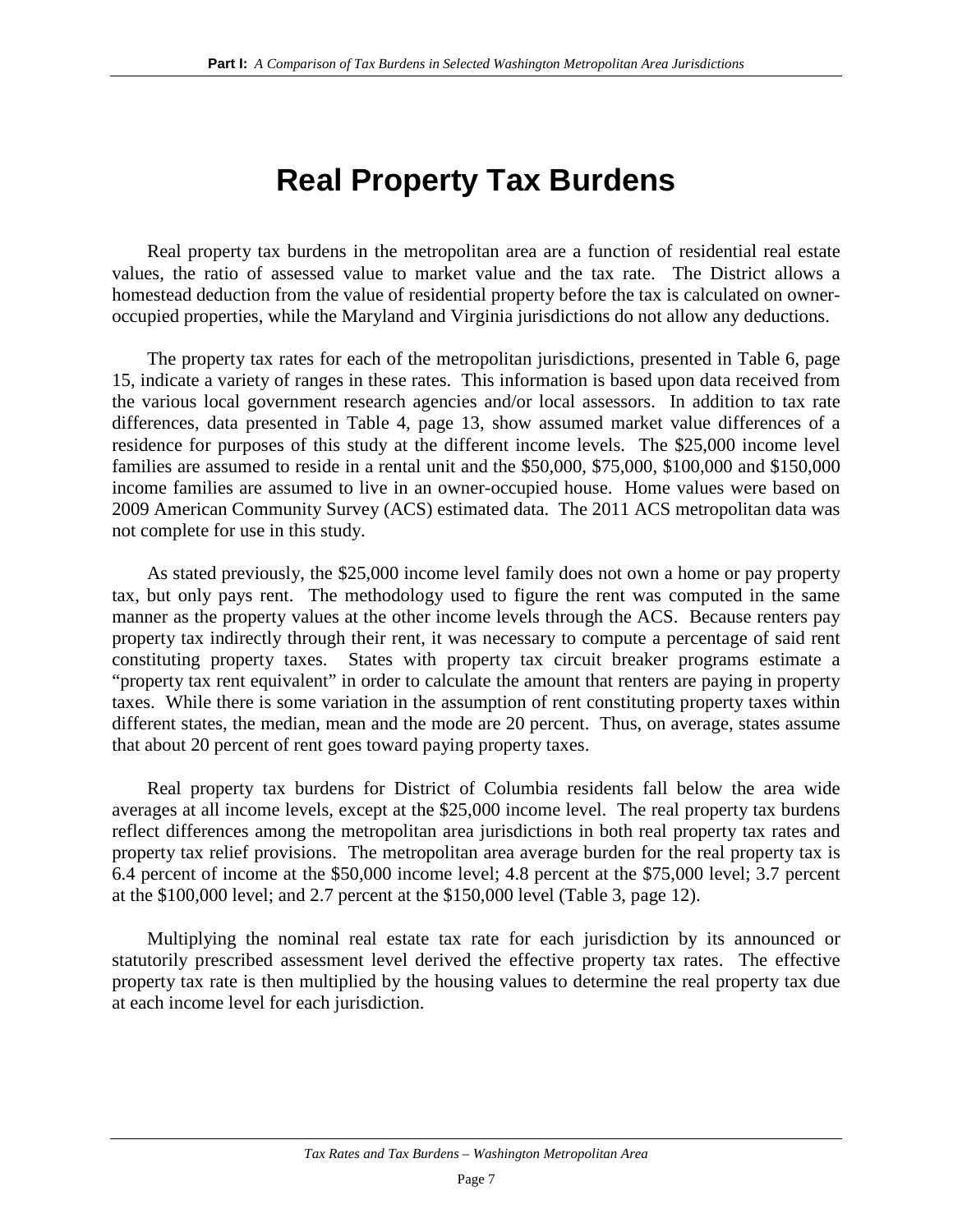For the District of Columbia, the effective tax rate of \$0.85 per \$100 of assessed value is applied to the assessed market value of the home less \$67,500. Therefore, the owner/occupant, with \$50,000 in income would pay tax on \$276,081 of value; on \$312,391 at the \$75,000 income level; on \$324,570 of value at the \$100,000 income level; and on \$361,173 at the \$150,000 income level.

Because Virginia's property tax relief program is targeted toward the elderly (age 65 or older), and to persons permanently and totally disabled whose incomes do not exceed \$72,000, no adjustments are made in the property tax burdens for the hypothetical family of three in the Virginia jurisdictions.

In calculating the real property tax burdens in the Maryland jurisdictions, \$0.825 per \$100 of value in Montgomery County and \$1.072 per \$100 of value in Prince George's County were used. These rates include the countywide rate, plus the state rate (\$0.112 per \$100 of value), but do not include special taxing district rates that are presented in Table 11 (page 35).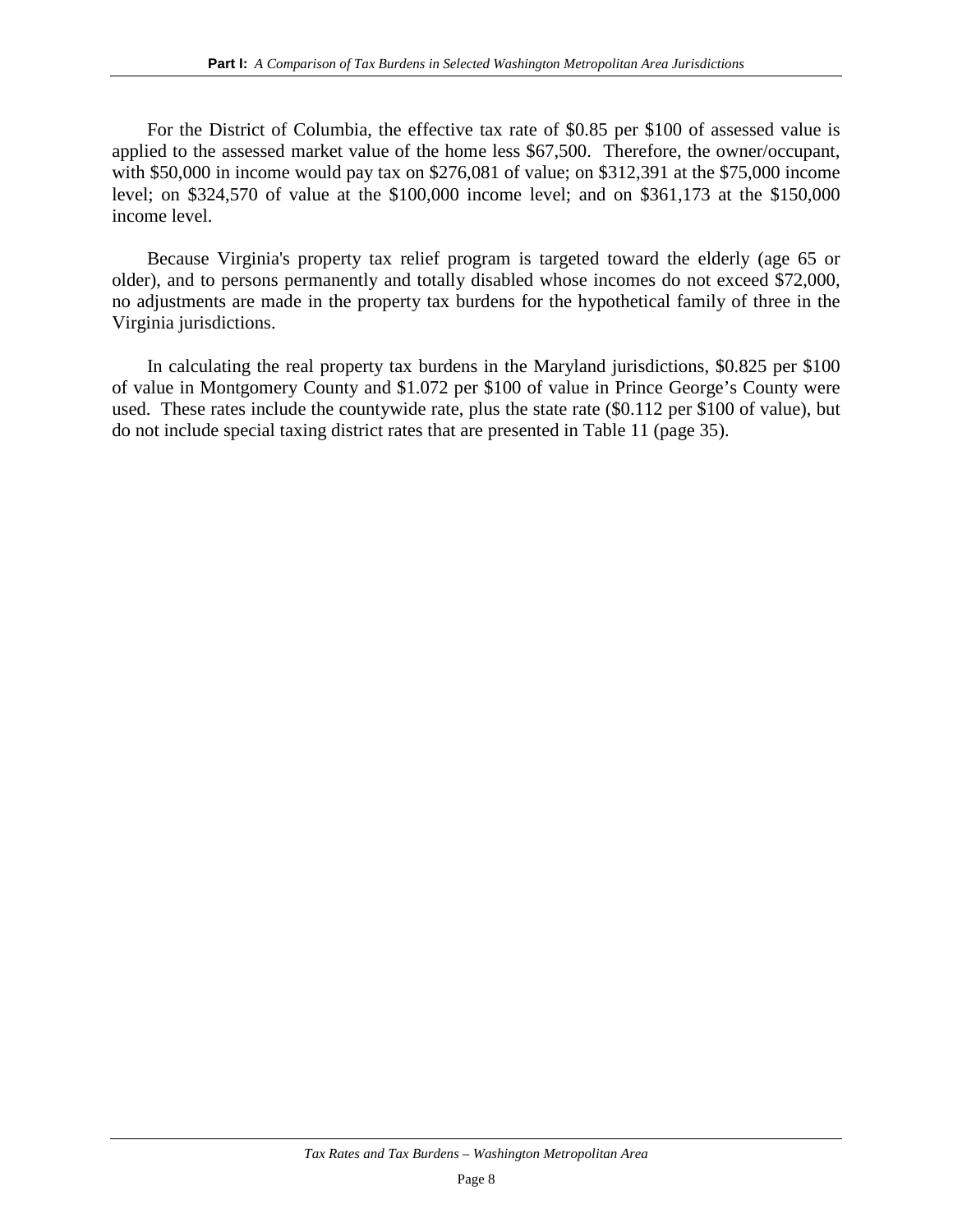## **Sales Tax Burdens**

The sales tax burdens differ among the jurisdictions because different items are included under the general sales tax. Sales tax rates for the metropolitan area for calendar year 2011 are presented below.

| <b>JURISDICTION</b>  | <b>GENERAL</b><br><b>RATE</b> | <b>GROCERIES</b> | <b>RESTAURANT</b><br><b>MEALS</b> | <b>ALCOHOLIC</b><br><b>BEVERAGES</b> |
|----------------------|-------------------------------|------------------|-----------------------------------|--------------------------------------|
| DISTRICT OF COLUMBIA | $6.0\%$                       | Exempt           | 10.0%                             | 10%                                  |
| <b>MARYLAND</b>      | $6.0\%$                       | Exempt           | 6.0%                              | 9.0%                                 |
| VIRGINIA             | 5.0%                          | 2.5%             | $4.0\% - 8.0\%$                   | 5.0%-7.5%                            |

The estimated sales tax burdens for hypothetical households at each of the five income levels are reported in Table 2, page 11. These burdens are derived from data supplied by the District of Columbia, Maryland and Virginia. Tax officials in each area completed a survey detailing the taxable status and the applicable sales tax rate of a listing of expenditure items. These items represent average consumption expenditures as determined by the U.S. Department of Labor.

The general sales tax rate in the District of Columbia is 6.0 percent; however, because of the multiple rate system, the total tax burden is more than 6 percent of total taxable sales – the District's sales tax rates on restaurant meals, alcohol and commercial parking services are higher than the general rate. Also the sales tax rate for transient accommodations in the District is 14.5 percent.

Residential usage of utilities is not in the general sales and use tax base in the District and the State of Maryland. However, Montgomery and Prince George's Counties do tax the use of utilities. While Montgomery County's energy tax is levied upon the distributor, its cost is effectively borne by the customer. Prince George's County sets the tax rates annually based on a formula driven by total consumption and revenue for each type of energy in prior years.

The District has the highest combination of sales tax rates in the area, with its 6.0 percent general rate and higher rates for alcoholic beverages, restaurant meals, parking and hotel rooms. The District, like Maryland, exempts all non-snack food purchased in grocery stores from the general sales tax. Virginia's (combined state and local rates) 5 percent general rate is the lowest in the area. Virginia does levy a 2.5 percent sales tax on all food purchased in grocery stores.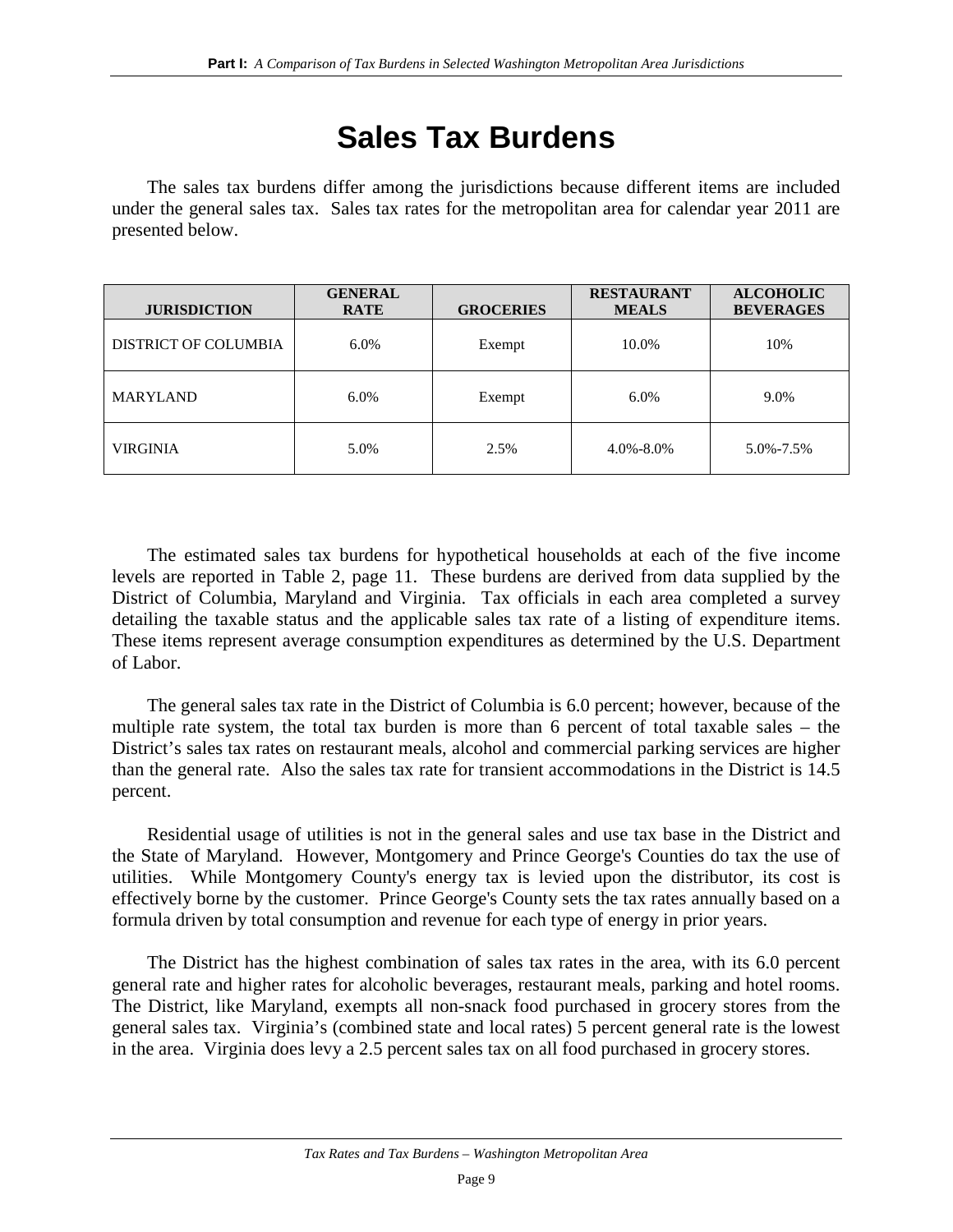## AUTOMOBILE TAX BURDENS

The taxes related to ownership of automobiles include the gasoline tax, motor vehicle registration fees, and, where applicable, personal property taxes. The assumptions used to calculate the automobile tax burdens are shown in Table 5, page 14.

Virginia area jurisdictions impose the highest tax burden on owners of automobiles at all income levels. This is due to the imposition of a personal property tax on automobiles. Virginia localities are the only area jurisdictions that levy a personal property tax on automobiles. The personal property tax rates for the seven Virginia jurisdictions included in this study vary from \$3.70 to \$5.00 per \$100 of value and are presented in Table 13 (page 43). Since 1999, the Commonwealth of Virginia has reimbursed all localities in Virginia for the vehicle portion of the Personal Property Tax as part of the Personal Property Tax Relief (PPTRA). From 2002 to 2005, the reimbursement amount was 70 percent of the first \$20,000 ACT of a vehicle's assessed tax bill. Beginning in 2007, Virginia began to reimburse localities a fixed amount based on the 2004 level of state reimbursement. Unless the General Assembly provides additional funding, that reimbursement is not expected to increase, and with no increases, it will cover a gradually decreasing portion of the tax on vehicles. For 2011, the reimbursement to Alexandria covered 63 percent of the tax bill. In Arlington County, vehicles that are valued at \$3,000 or less, and are PPTR eligible, have no tax liability and pay only an annual decal fee. Each vehicle that is PPTR eligible pays no tax on the first \$3,000 of value. Also, in Arlington County, the reimbursement comprised 32 percent and for Fairfax County, the resident's tax bill is reduced by 70 percent in calendar year 2011.

 The basis for assessing the tax also differs among the Virginia area jurisdictions. Alexandria, Fairfax County and Prince William County use the trade-in value; the clean loan value is used in Arlington and Loudoun Counties. For both methods, however, values are obtained from the January 2011 National Automobile Dealers Association Used Car Pricing Guide, Eastern Division.

At all of the income levels the lowest automobile tax burdens are found in the Maryland jurisdictions, except at the \$50,000 and \$75,000 income levels. As in the District, Maryland jurisdictions do not levy a personal property tax on automobiles, and unlike the Virginia localities, automobiles are not subject to annual local registration fees.

The combined state and local registration fees in Virginia are comparable to the sole state rate in Maryland. The highest registration fee in the metropolitan area is imposed in the District of Columbia. For tax year 2011, the fee for a vehicle with a weight of 3,500 pounds or less (Class I) is \$72; for vehicles weighing 3,501 pounds to 4,999 pounds (Class II), the District of Columbia imposes a fee of \$115.00; for vehicles 5,000 pounds and over (Class III), the fee is \$155.00; and for Class IV, clean fuel or electric vehicle, the fee is \$36 (See Table 6, page 15).

The District of Columbia gasoline tax rate of 23.5 cents per gallon at the end of 2011 is the same rate as in Maryland and is higher than Virginia. The rate in the Northern Virginia localities is higher than the state gasoline tax rate of 17.5 cents per gallon because a special 2 percent sales tax used for transportation is levied by all the Northern Virginia jurisdictions.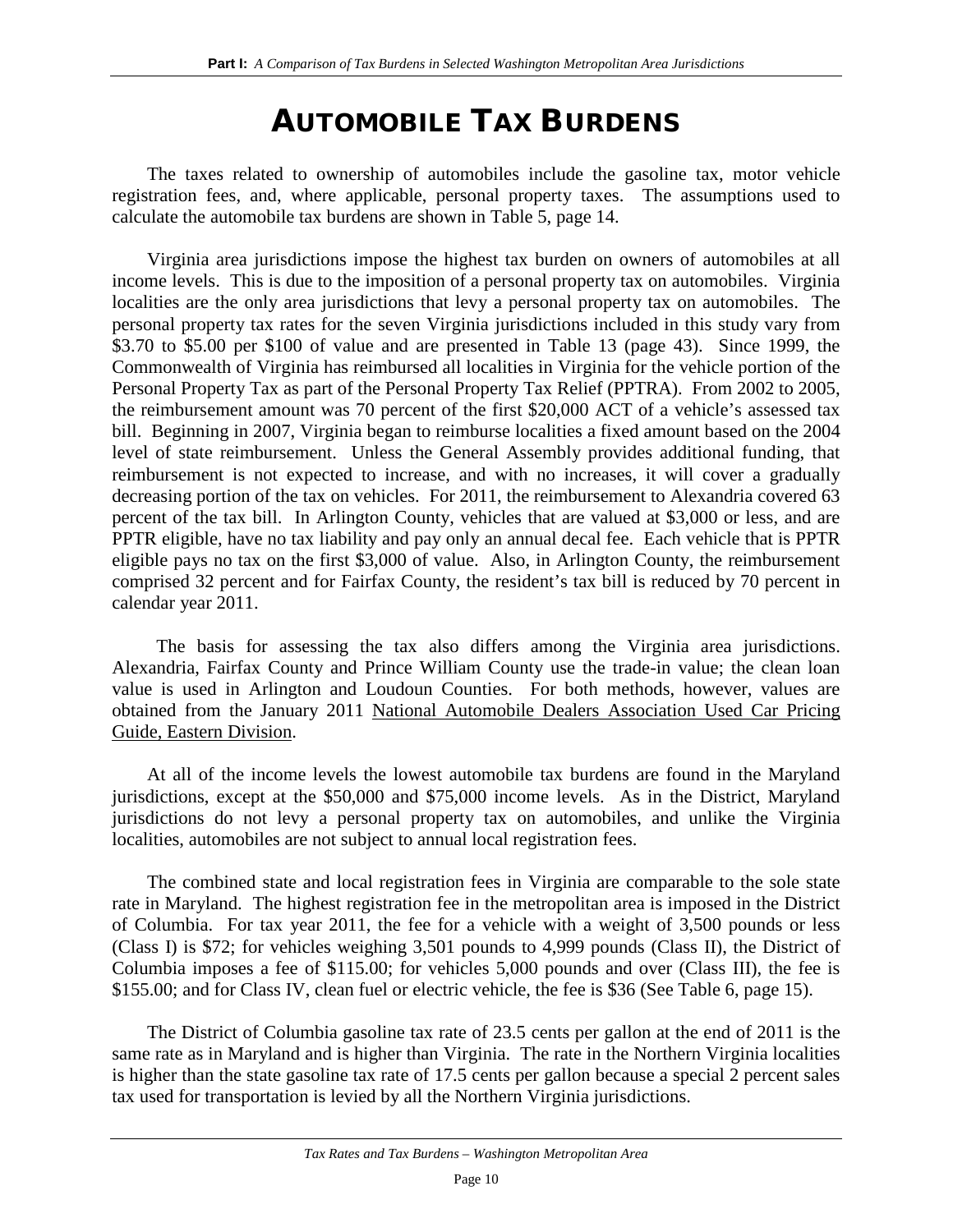| TARLE 2                                                          |
|------------------------------------------------------------------|
| MAJOR STATE AND LOCAL TAX BURDENS FOR A FAMILY OF THREE RESIDING |
| IN SELECTED WASHINGTON METROPOLITAN AREA JURISDICTIONS           |
| <b>CALENDAR YEAR 2011</b>                                        |

|                        | <b>DISTRICT</b> |                         | <b>PRINCE</b>    |                   |                         |                        |
|------------------------|-----------------|-------------------------|------------------|-------------------|-------------------------|------------------------|
|                        | <b>OF</b>       | <b>MONTGOMERY</b>       | <b>GEORGE'S</b>  |                   | <b>ARLINGTON</b>        | <b>FAIRFAX</b>         |
| <b>TAX</b>             | <b>COLUMBIA</b> | <b>COUNTY</b>           | <b>COUNTY</b>    | <b>ALEXANDRIA</b> | <b>COUNTY</b>           | <b>COUNTY</b>          |
|                        |                 | \$25,000 INCOME LEVEL   |                  |                   |                         |                        |
| Income                 | $\theta$        | $\Omega$                | $\Omega$         | 35                | 35                      | 35                     |
| <b>Real Estate</b>     | 2,040           | 2,040                   | 2,040            | 2,040             | 2,040                   | 2,040                  |
| Sales and Use          | 594             | 629                     | 621              | 525               | 522                     | 470                    |
| Automobile             | 256             | 205                     | 205              | 353               | 428                     | 318                    |
| <b>TOTAL</b>           | 2,890           | 2,874                   | 2,866            | 2,953             | 3,025                   | 2,863                  |
| <b>RANK</b>            | $\mathbf{3}$    |                         | $\overline{5}$   | 2                 | $\boldsymbol{l}$        | 6                      |
|                        |                 | \$50,000 INCOME LEVEL   |                  |                   |                         |                        |
| Income                 | 1.173           | 1,531                   | 1,464            | 1.096             | 1.098                   | 1,086                  |
| <b>Real Estate</b>     | 2,347           | 2,835                   | 3,683            | 3,429             | 3,292                   | 3,693                  |
| Sales and Use          | 835             | 861                     | 848              | 724               | 720                     | 632                    |
| Automobile             | 283             | 232                     | 232              | 413               | 522                     | 369                    |
| <b>TOTAL</b>           | 4,637           | 5,458                   | 6,227            | 5,661             | 5,632                   | 5,780                  |
| <b>RANK</b>            | 6               | $\overline{5}$          |                  | 3                 | $\boldsymbol{4}$        | 2                      |
|                        |                 | \$75,000 INCOME LEVEL   |                  |                   |                         |                        |
| Income                 | 2.460           | 3,238                   | 3.165            | 2,259             | 2,251                   | 2,249                  |
| <b>Real Estate</b>     | 2,655           | 3,134                   | 4,072            | 3,791             | 3,639                   | 4,084                  |
| Sales and Use          | 1,158           | 1,183                   | 1,161            | 988               | 981                     | 850                    |
| Automobile             | 410             | 420                     | 420              | 839               | 1,124                   | 735                    |
| <b>TOTAL</b>           | 6,684           | 7,975                   | 8,818            | 7,877             | 7,996                   | 7,918                  |
| <b>RANK</b>            | 6               | $\overline{\mathbf{3}}$ | $\boldsymbol{l}$ | 5                 | $\overline{2}$          | $\boldsymbol{4}$       |
|                        |                 | \$100,000 INCOME LEVEL  |                  |                   |                         |                        |
| Income                 | 3,872           | 5,037                   | 4,958            | 3,561             | 3,554                   | 3,549                  |
| <b>Real Estate</b>     | 2,759           | 3,235                   | 4.203            | 3,913             | 3,756                   | 4,215                  |
| Sales and Use          | 1,281           | 1,314                   | 1,283            | 1,093             | 1,083                   | 942                    |
| Automobile             | 477             | 487                     | 487              | 858               | 1,109                   | 762                    |
| <b>TOTAL</b>           | 8,389           | 10,073                  | 10,931           | 9,425             | 9,502                   | 9,468                  |
| <b>RANK</b>            | 6               | $\overline{\mathbf{c}}$ | $\mathbf{I}$     | 5                 | $\overline{\mathbf{3}}$ | $\boldsymbol{\Lambda}$ |
| \$150,000 INCOME LEVEL |                 |                         |                  |                   |                         |                        |
| Income                 | 7.568           | 8,772                   | 8.688            | 6.237             | 6.210                   | 6,228                  |
| <b>Real Estate</b>     | 3,070           | 3,537                   | 4,595            | 4,278             | 4,107                   | 4,608                  |
| Sales and Use          | 2,041           | 2,051                   | 1,995            | 1,721             | 1.703                   | 1,493                  |
| Automobile             | 477             | 467                     | 467              | 1,234             | 1.853                   | 1,053                  |
| <b>TOTAL</b>           | 13,157          | 14,827                  | 15,746           | 13,471            | 13,873                  | 13,381                 |
| <b>RANK</b>            | 6               | $\overline{2}$          | $\boldsymbol{l}$ | $\boldsymbol{4}$  | $\mathbf{3}$            | $\overline{5}$         |

Note: Numbers may not add to totals due to rounding.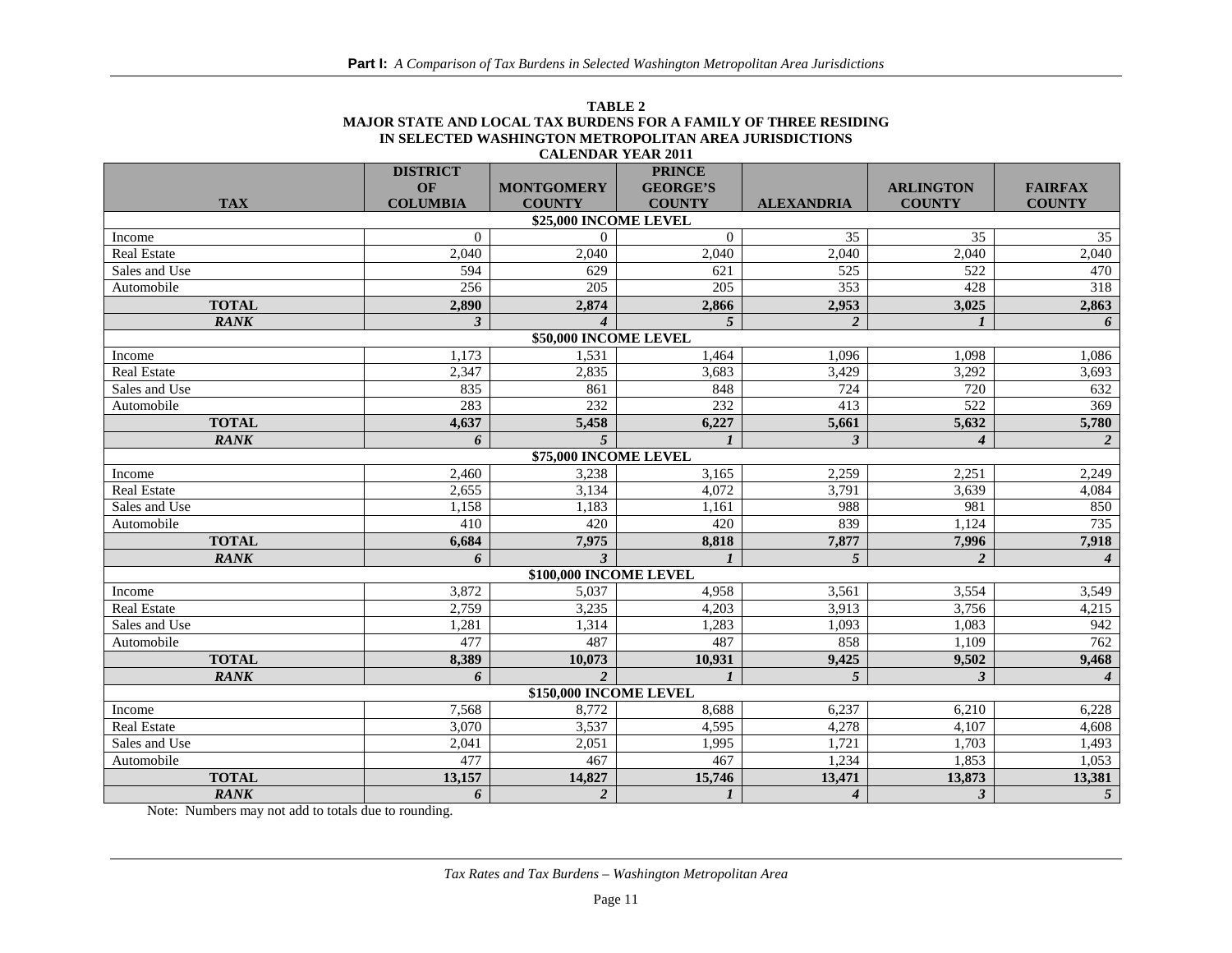| TABLE 3                                                      |
|--------------------------------------------------------------|
| SUMMARY OF AVERAGE MAJOR TAX BURDENS FOR SELECTED WASHINGTON |
| METROPOLITAN AREA JURISDICTIONS AND THE DISTRICT OF COLUMBIA |
| <b>CALENDAR YEAR 2011</b>                                    |

|                          | <b>TAX BURDENS</b> |                 | PERCENT OF INCOME |                 |  |
|--------------------------|--------------------|-----------------|-------------------|-----------------|--|
|                          |                    | <b>DISTRICT</b> |                   | <b>DISTRICT</b> |  |
|                          | <b>AREA</b>        | OF              | <b>AREA</b>       | OF              |  |
| <b>INCOME</b>            | <b>AVERAGE</b>     | <b>COLUMBIA</b> | <b>AVERAGE</b>    | <b>COLUMBIA</b> |  |
| <b>OVERALL BURDEN</b>    |                    |                 |                   |                 |  |
| \$25,000                 | 2,912              | 2,890           | 11.6%             | 11.6%           |  |
| \$50,000                 | 5,566              | 4.637           | 11.1%             | 9.3%            |  |
| \$75,000                 | 7,878              | 6,684           | 10.5%             | 8.9%            |  |
| \$100,000                | 9,631              | 8,389           | 9.6%              | 8.4%            |  |
| \$150,000                | 14,076             | 13,157          | 9.4%              | 8.8%            |  |
| <b>INDIVIDUAL INCOME</b> |                    |                 |                   |                 |  |
| \$25,000                 | 18                 | $\mathbf{0}$    | 0.1%              | 0.0%            |  |
| \$50,000                 | 1,241              | 1,173           | 2.5%              | 2.3%            |  |
| \$75,000                 | 2,604              | 2,460           | 3.5%              | 3.3%            |  |
| \$100,000                | 4,089              | 3,872           | 4.1%              | 3.9%            |  |
| \$150,000                | 7,284              | 7,568           | 4.9%              | 5.0%            |  |
| <b>REAL ESTATE</b>       |                    |                 |                   |                 |  |
| \$25,000                 | 2,040              | 2,040           | 8.2%              | 8.2%            |  |
| \$50,000                 | 3,213              | 2,347           | 6.4%              | 4.7%            |  |
| \$75,000                 | 3,563              | 2,655           | 4.8%              | 3.5%            |  |
| \$100,000                | 3,680              | 2,759           | 3.7%              | 2.8%            |  |
| \$150,000                | 4,032              | 3,070           | 2.7%              | 2.0%            |  |
| <b>SALES AND USE</b>     |                    |                 |                   |                 |  |
| \$25,000                 | 560                | 594             | 2.2%              | 2.4%            |  |
| \$ 50,000                | 770                | 835             | 1.5%              | 1.7%            |  |
| \$75,000                 | 1,054              | 1,158           | 1.4%              | 1.5%            |  |
| \$100,000                | 1,166              | 1,281           | 1.2%              | 1.3%            |  |
| \$150,000                | 1,834              | 2,041           | 1.2%              | 1.4%            |  |
| <b>AUTOMOBILE</b>        |                    |                 |                   |                 |  |
| \$25,000                 | 294                | 256             | 1.2%              | 1.0%            |  |
| \$50,000                 | 342                | 283             | 0.7%              | 0.6%            |  |
| \$75,000                 | 658                | 410             | 0.9%              | 0.5%            |  |
| \$100,000                | 697                | 477             | 0.7%              | 0.5%            |  |
| \$150,000                | 925                | 477             | 0.6%              | 0.3%            |  |
|                          |                    |                 |                   |                 |  |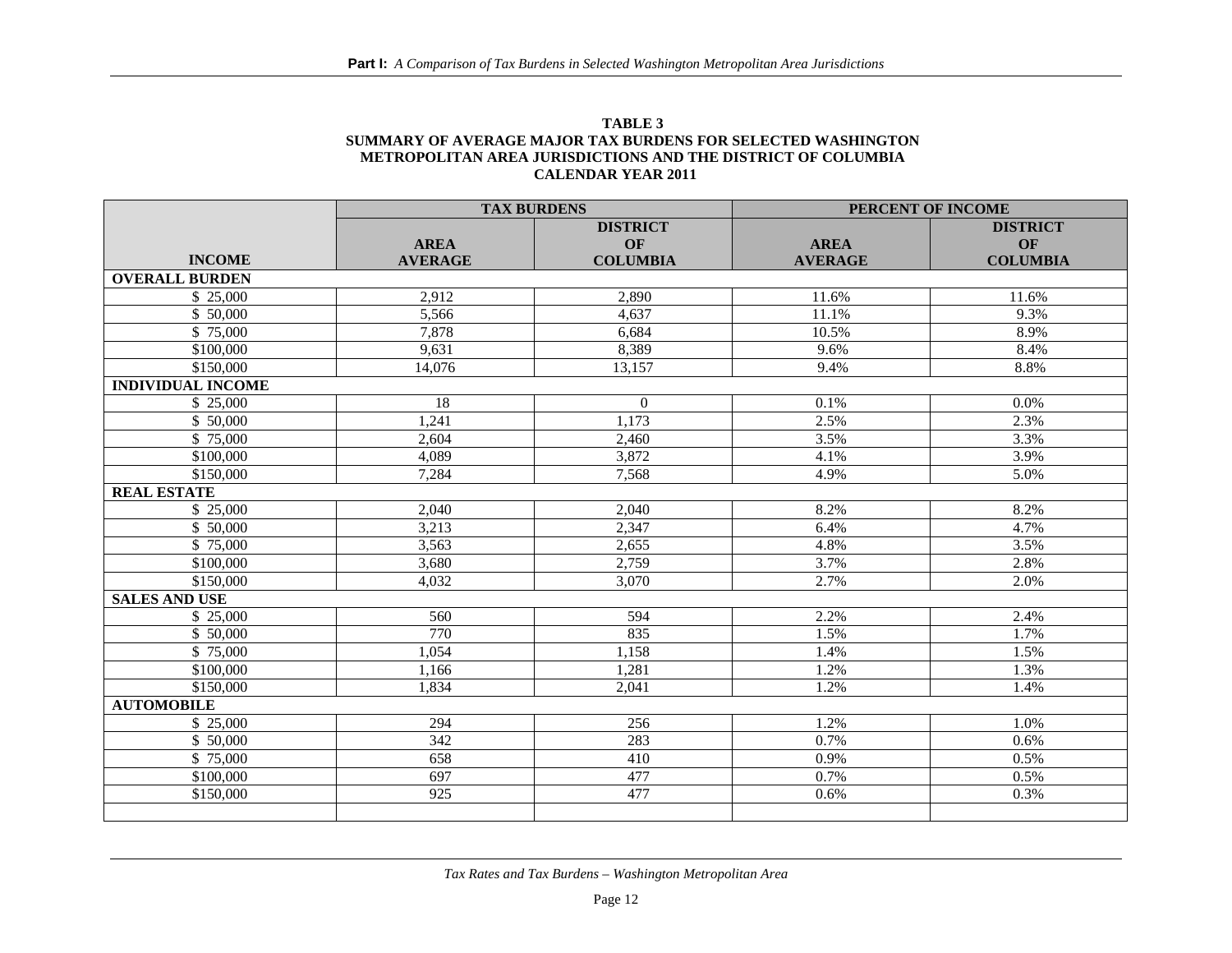#### **TABLE 4**

#### **HOUSING VALUE ASSUMPTIONS FOR MAJOR WASHINGTON METROPOLITAN AREA JURISDICTIONS CALENDAR YEAR 2011**

| <b>FAMILY</b><br><b>INCOME</b> | <b>DISTRICT</b><br>OF<br><b>COLUMBIA</b> | <b>MONTGOMERY</b><br><b>COUNTY</b> | <b>PRINCE</b><br><b>GEORGE'S</b><br><b>COUNTY</b> | <b>ALEXANDRIA</b>     | <b>ARLINGTON</b><br><b>COUNTY</b> | <b>FAIRFAX</b><br><b>COUNTY</b> |
|--------------------------------|------------------------------------------|------------------------------------|---------------------------------------------------|-----------------------|-----------------------------------|---------------------------------|
| \$25,000                       | \$<br>2,040                              | \$2,040                            | \$<br>2,040                                       | $\mathbb{S}$<br>2,040 | \$2,040                           | \$<br>2,040                     |
| \$50,000                       | \$343,581                                | \$343,581                          | \$343,581                                         | \$343,581             | \$343,581                         | \$343,581                       |
| \$75,000                       | \$379,891                                | \$379,891                          | \$379,891                                         | \$379,891             | \$379,891                         | \$379,891                       |
| \$100,000                      | \$392,070                                | \$392,070                          | \$392,070                                         | \$392,070             | \$392,070                         | \$392,070                       |
| \$150,000                      | \$428,673                                | \$428,673                          | \$428,673                                         | \$428,673             | \$428,673                         | \$428,673                       |

Note: Median rent for the \$25,000 family and median home values for the \$50,000 through \$150,000 income levels were estimated using data from the 2010 American Community Survey, produced by the U.S. Census Bureau.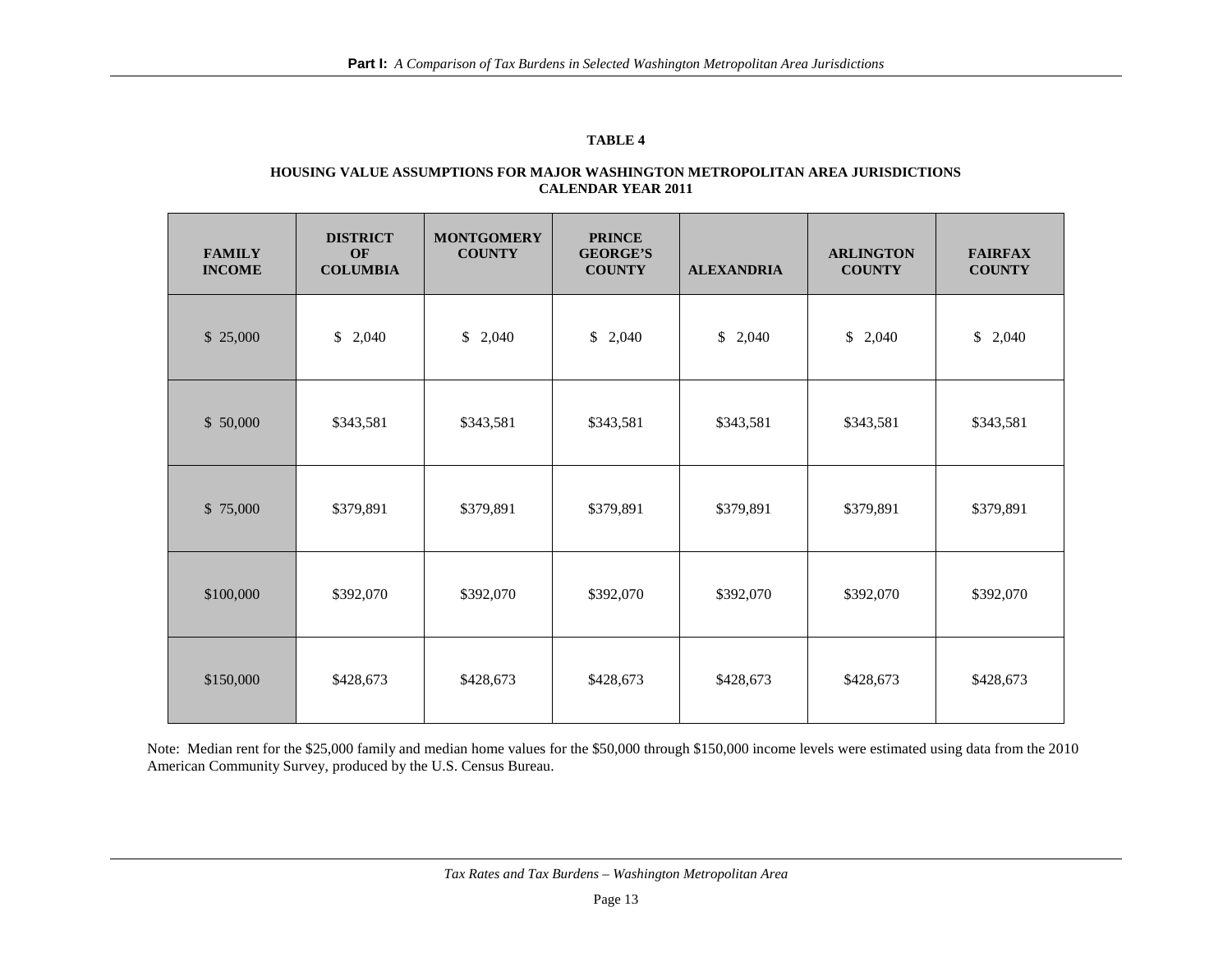#### **TABLE 5**

#### **AUTOMOBILE TAX ASSUMPTIONS CALENDAR YEAR 2011**

|                               |                                                |                                           |            |             | <b>MARKET VALUE</b>       |                                      |                                  |                                                                      |                                                                  |
|-------------------------------|------------------------------------------------|-------------------------------------------|------------|-------------|---------------------------|--------------------------------------|----------------------------------|----------------------------------------------------------------------|------------------------------------------------------------------|
| <b>INCOME</b><br><b>LEVEL</b> | <b>DESCRIPTION</b><br>OF AUTO                  | <b>ENGINE</b><br><b>SIZE</b><br>LITERS 1/ | WEIGHT 1/  | <b>YEAR</b> | <b>RETAIL</b><br>PRICE 1/ | <b>TRADE-IN</b><br><b>VALUE</b> $1/$ | <b>LOAN</b><br><b>VALUE</b> $1/$ | <b>ESTIMATED</b><br><b>MILEAGE</b><br><b>PER</b><br><b>GALLON</b> 2/ | <b>ESTIMATED</b><br><b>ANNUAL</b><br><b>GASOLINE</b><br>USAGE 3/ |
| \$25,000                      | Sedan, 4 Door<br>4 Cylinder,<br>Automatic      | 2.0                                       | 2,925 lbs. | 2008        | \$13,725                  | \$10,250                             | \$9,225                          | 25                                                                   | 600 Gallons                                                      |
| \$ 50,000                     | Sedan, 4 Door<br>4 Cylinder,<br>Automatic      | 2.0                                       | 3,206 lbs. | 2008        | \$16,475                  | \$12,350                             | \$10,975                         | 21                                                                   | 714 Gallons                                                      |
| \$75,000                      | Sedan, 4 Door<br>4 Cylinder,<br>Automatic      | 2.4                                       | 3,263 lbs. | 2009        | \$19,875                  | \$15,675                             | \$14,425                         | 21                                                                   | 714 Gallons                                                      |
|                               | 4WD Utility<br>6 Cylinder<br>Automatic         | 3.3                                       | 3,935 lbs. | 2004        | \$16,975                  | \$13,100                             | \$11,925                         | 18                                                                   | 417 Gallons                                                      |
| \$100,000                     | Sedan, 4 Door<br>6 Cylinder,<br>Automatic      | 3.8                                       | 3,568 lbs. | 2009        | \$19,300                  | \$15,175                             | \$13,925                         | 17                                                                   | 882 Gallons                                                      |
|                               | 4WD Utility<br>6 Cylinder,<br>Automatic        | 4.0                                       | 4,469 lbs. | 2005        | \$16,350                  | \$11,500                             | \$10,400                         | 14                                                                   | 536 Gallons                                                      |
| \$150,000                     | Sedan, 4 Door<br>6 Cylinder,<br>Automatic      | 3.6                                       | 3,872 lbs. | 2010        | \$34,600                  | \$28,425                             | \$26,200                         | 18                                                                   | 833 Gallons                                                      |
|                               | <b>AWD Utility</b><br>6 Cylinder,<br>Automatic | 3.5                                       | 4,288 lbs. | 2008        | \$25,175                  | \$20,625                             | \$19,300                         | 15                                                                   | 500 Gallons                                                      |

1/ National Automobile Dealers Association Used Car Guide.

2/ Gas Mileage Guide, EPA fuel economy estimates for city driving, U.S. Department of Energy.

3/ Assumes 15,000 miles driven for all vehicles, except second cars, which are assumed to be driven 7,500 miles.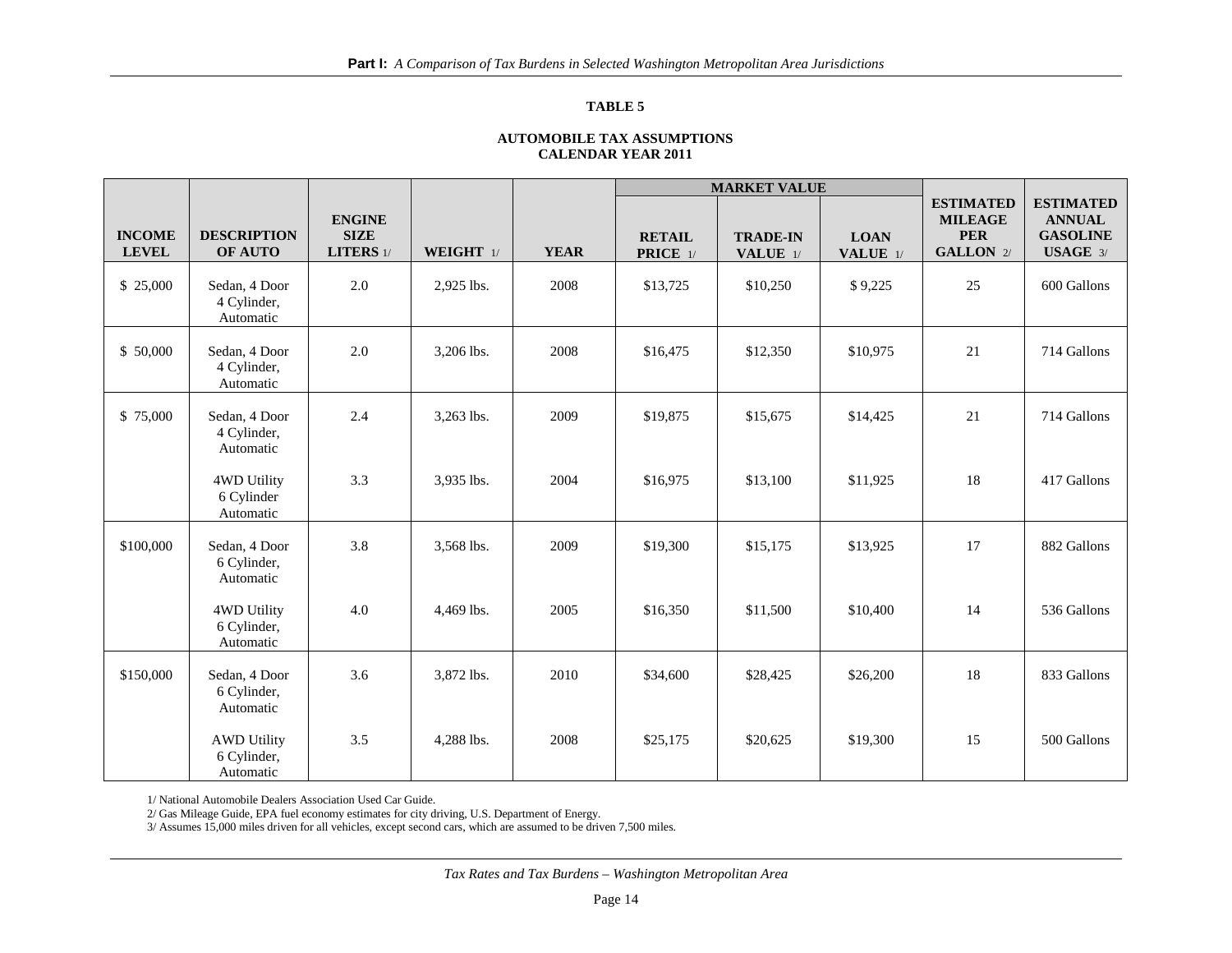**TABLE 6 SELECTED STATE AND LOCAL TAX RATES IN THE WASHINGTON METROPOLITAN AREA Fiscal Year 2011 - 2012**

| <b>TAX</b>                                    | <b>DISTRICT</b><br>OF<br><b>COLUMBIA</b> | <b>CHARLES</b><br>COUNTY 1/ | <b>MONTGOMERY</b><br>COUNTY 1/ | <b>PRINCE</b><br><b>GEORGE'S</b><br><b>COUNTY</b> 1/ | <b>ALEXANDRIA</b> | <b>ARLINGTON</b><br><b>COUNTY</b> | <b>FAIRFAX</b><br><b>COUNTY</b> | <b>FALLS</b><br><b>CHURCH</b> | <b>LOUDOUN</b><br><b>COUNTY</b> | <b>PRINCE</b><br><b>WILLIAM</b><br><b>COUNTY</b> |
|-----------------------------------------------|------------------------------------------|-----------------------------|--------------------------------|------------------------------------------------------|-------------------|-----------------------------------|---------------------------------|-------------------------------|---------------------------------|--------------------------------------------------|
| <b>REAL ESTATE</b>                            |                                          |                             |                                |                                                      |                   |                                   |                                 |                               |                                 |                                                  |
| Nominal Rate<br>(per \$100 of value)          | \$0.850                                  | \$1.179                     | \$0.825                        | \$1.072                                              | \$0.998           | \$0.958                           | \$1.075                         | \$1.270                       | \$1.285                         | \$1.204                                          |
| Assessment Level 2/                           | 100.0%                                   | 100.0%                      | 100.0%                         | 100.0%                                               | 100.0%            | 100.0%                            | 100.0%                          | 100.0%                        | 100.0%                          | 100.0%                                           |
| <b>Effective Rate</b><br>(per \$100 of value) | \$0.850<br>3/                            | \$1.179                     | \$0.825                        | \$1.072                                              | \$0.998           | \$0.958                           | \$1.075                         | \$1.270                       | \$1.285                         | \$1.204                                          |
| <b>SALES AND USE</b>                          |                                          |                             |                                |                                                      |                   |                                   |                                 |                               |                                 |                                                  |
| <b>General Rate</b>                           | 6.0%                                     | 6.0%                        | 6.0%                           | 6.0%                                                 | 50%               | 5.0%                              | 5.0%                            | 5.0%                          | 5.0%                            | 5.0%                                             |
| <b>INDIVIDUAL INCOME</b>                      | $4.0\% - 8.5\%$                          | 4.9% - 9.25%                | 5.2% - 9.45%                   | $5.2\% - 9.45\%$                                     | $2\% - 5.75\%$    | 2% - 5.75%                        | 2% - 5.75%                      | $2\% - 5.75\%$                | $2\% - 5.75\%$                  | 2% - 5.75%                                       |
| PERSONAL PROPERTY 4/                          | \$3.40                                   | \$2.66625                   | \$1.783                        | \$2.40                                               | \$4.75<br>5/      | \$5.00<br>6/                      | \$4.57<br>5/                    | \$4.71<br>5/                  | \$4.20<br>6/                    | \$3.70<br>5/                                     |
| <b>AUTO REGISTRATION</b>                      |                                          |                             |                                |                                                      |                   |                                   |                                 |                               |                                 |                                                  |
| 3,499 lbs. Or less                            | \$72.00<br>7/                            | \$64.00                     | \$64.00                        | \$64.00                                              | \$73.75<br>8/     | \$64.75<br>8/                     | \$73.75<br>8/                   | \$65.75<br>8/                 | \$65.75<br>8/                   | \$64.75<br>8/                                    |
| 3,500 lbs. -4,000 lbs.                        | \$115.00                                 | \$64.00                     | \$64.00                        | \$64.00                                              | \$73.75<br>8/     | \$64.75<br>8/                     | \$73.75<br>8/                   | \$65.75<br>8/                 | \$65.75<br>8/                   | \$64.75<br>8/                                    |
| 4,001 lbs. $-4,999$ lbs.                      | \$115.00                                 | \$90.00                     | \$90.00                        | \$90.00                                              | \$78.75<br>8/     | \$69.75<br>8/                     | \$83.75<br>8/                   | \$70.75<br>8/                 | \$70.75<br>8/                   | \$69.75<br>8/                                    |
| Over 4,999 lbs.                               | \$155.00                                 | \$90.00                     | \$90.00                        | \$90.00                                              | \$78.75<br>8/     | \$69.75<br>8/                     | \$83.75<br>8/                   | \$70.75<br>8/                 | \$70.75<br>8/                   | \$69.75<br>8/                                    |
| <b>GASOLINE TAX</b>                           |                                          |                             |                                |                                                      |                   |                                   |                                 |                               |                                 |                                                  |
| (Cents Per Gallon)                            | 23.5                                     | 23.5                        | 23.5                           | 23.5                                                 | 17.5<br>9/        | 17.5<br>9/                        | 17.5<br>9/                      | 17.5<br>9/                    | 17.5<br>9/                      | 17.5<br>9/                                       |

1/ Real estate rates shown include the 11.2 cents per \$100 of assessed value Maryland state real property tax rate.

2/ Statutorily Prescribed.

3/ There is a \$67,500 homestead exemption for property that is owner-occupied.

4/ Effective rate per \$100. Applicable to private autos in Northern Virginia jurisdictions. Also, boats, trailers and motorcycles.

5/ NADA Used Car Guide trade-in value used as basis for assessing the tax.

6/ NADA Used Car Guide average loan value used as basis for assessing tax.

7/ Class IV, clean fuel or electric vehicle, the fee is \$36.

8/ Includes \$40.75 state registration fee for vehicles 4,000 pounds or less; \$45.75 for vehicles over 4,000 pounds; and \$28.75 for cycles.

9/ Plus a 2 percent sales tax on the total sales price.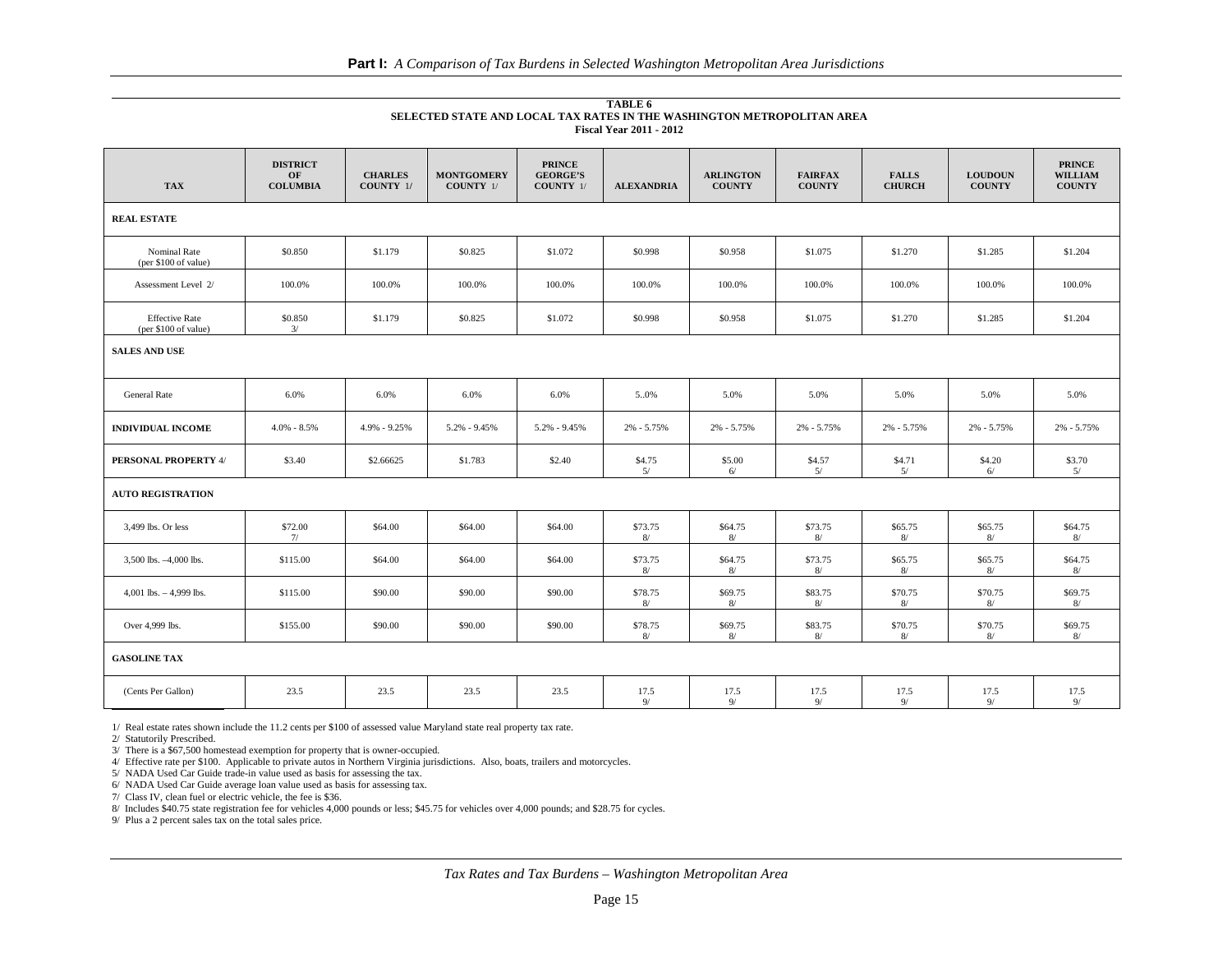## **Part II**

**A Comparison of Tax Rates in the Washington Metropolitan Area as of January 1, 2012**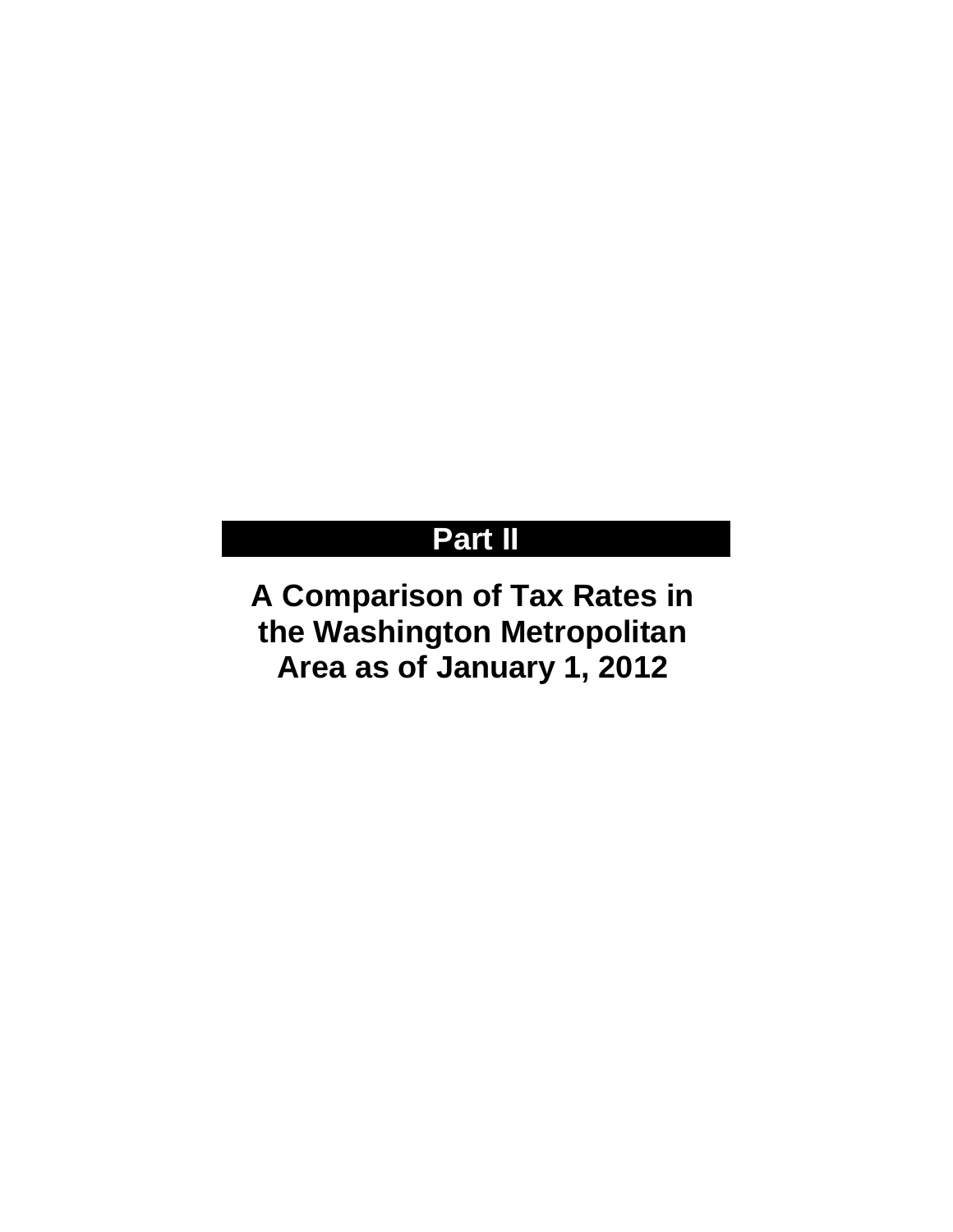## ALCOHOLIC BEVERAGE TAX

### **District of Columbia**

The tax is imposed on all alcoholic beverages manufactured by a holder of a manufacturer's license and on all alcoholic beverages brought into the District by the holder of a wholesaler's or retailer's license.

### **Maryland**

The tax is imposed on all alcoholic beverages sold by manufacturers and wholesalers to retail dealers and sold by out-of-state dealers to wholesalers. The tax also applies to seized liquors.

#### **Virginia**

The tax is imposed on the sale of all alcoholic beverages in Virginia. Persons who have a mixed beverage carrier license are subject to tax on mixed drinks sold.

| <b>ITEMS</b>                                                      | <b>DISTRICT OF</b><br><b>COLUMBIA</b> | <b>MARYLAND</b> | <b>VIRGINIA</b> 1/                       |
|-------------------------------------------------------------------|---------------------------------------|-----------------|------------------------------------------|
| Beer (per barrel)                                                 | \$2.79                                | \$2.79          | \$7.95                                   |
| Spirits (per gallon)                                              | 1.50                                  | 1.50            | 20%<br>of retail price                   |
| Wine (per gallon)<br>14% or less alcohol<br>More than 14% alcohol | .30<br>.40                            | .40<br>.40      | $1.51 \frac{2}{3}$<br>$1.51 \frac{2}{2}$ |
| Champagne and Sparkling<br>Wine (per gallon)                      | .45                                   | .40             | $1.51 \frac{2}{3}$                       |

1/ Sales at ABC Stores are subject to the 5.0% sales tax rate in addition to the rate below.

2/ Additionally, a state tax of 4 percent of the price charged is imposed on wine sold to persons other than licensees.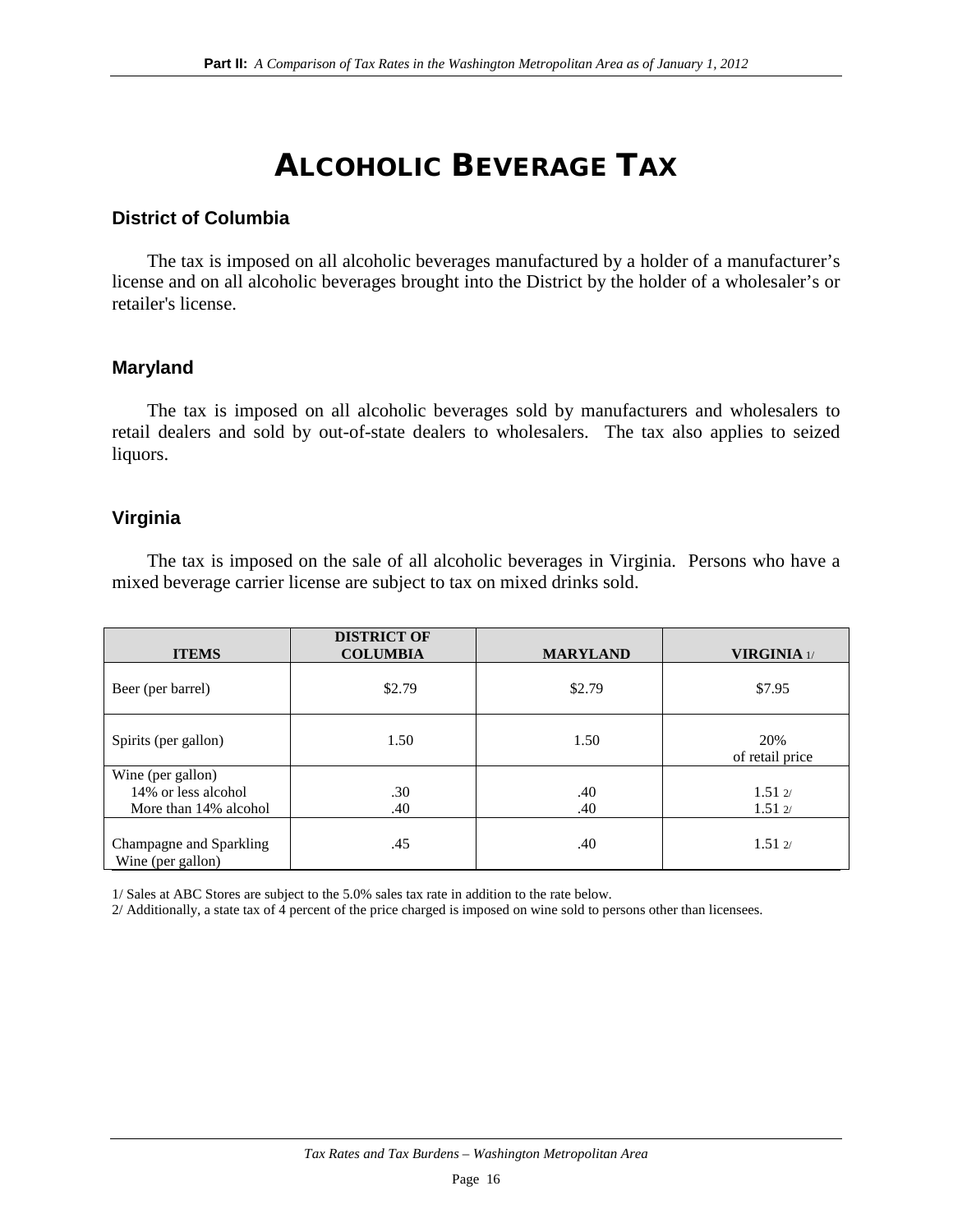## CIGARETTE TAX

### **District of Columbia**

The District's cigarette tax is imposed on the sale or possession of all cigarettes in the District. Exemptions from the tax are as follows: (1) cigarette sales to or by the federal or District governments; (2) possession of cigarettes by licensed wholesalers for sale outside the District or to licensed wholesalers; (3) possession of cigarettes bearing stamps of other jurisdictions by vending machine operators who are licensed in the other jurisdictions; (4) possession by a consumer of up to 200 cigarettes which were transported into or manufactured in the District by the consumer; and (5) possession of cigarettes being transported under conditions such that the cigarettes are not deemed to be contraband.

### **Maryland**

The Maryland tax is imposed on all cigarettes possessed or held in the state by any person. Cigarettes for sale to Army, Air Force, Navy or Coast Guard exchanges or commissaries are exempt.

### **Virginia**

The Virginia tax is imposed upon the sale, storage or receipt of cigarettes for purposes of distribution within the state. In addition to the state tax, certain Virginia localities impose a cigarette tax. An exemption from taxation is provided for the free distribution of sample cigarettes in packages containing five or fewer cigarettes and for cigarettes customarily donated by manufacturers to cigarette factory employees (where such cigarettes are not subject to federal taxation).

| <b>JURISDICTION</b>         | <b>STATE</b> | <b>LOCAL</b> | <b>COMBINED RATE</b> |
|-----------------------------|--------------|--------------|----------------------|
| <b>District of Columbia</b> | \$2.50       |              | \$2.50               |
| <b>Maryland</b>             | \$2.00       |              | \$2.00               |
| <b>Virginia</b>             | \$0.30       |              |                      |
| Alexandria                  |              | \$0.80       | \$1.10               |
| Arlington County            |              | \$0.30       | \$0.60               |
| Fairfax                     |              | \$0.85       | \$1.15               |
| Fairfax County              |              | \$0.30       | \$0.60               |
| <b>Falls Church</b>         |              | \$0.75       | \$1.05               |
| Prince William County       |              | \$0.00       | \$0.30               |

#### **RATE PER 20 CIGARETTES**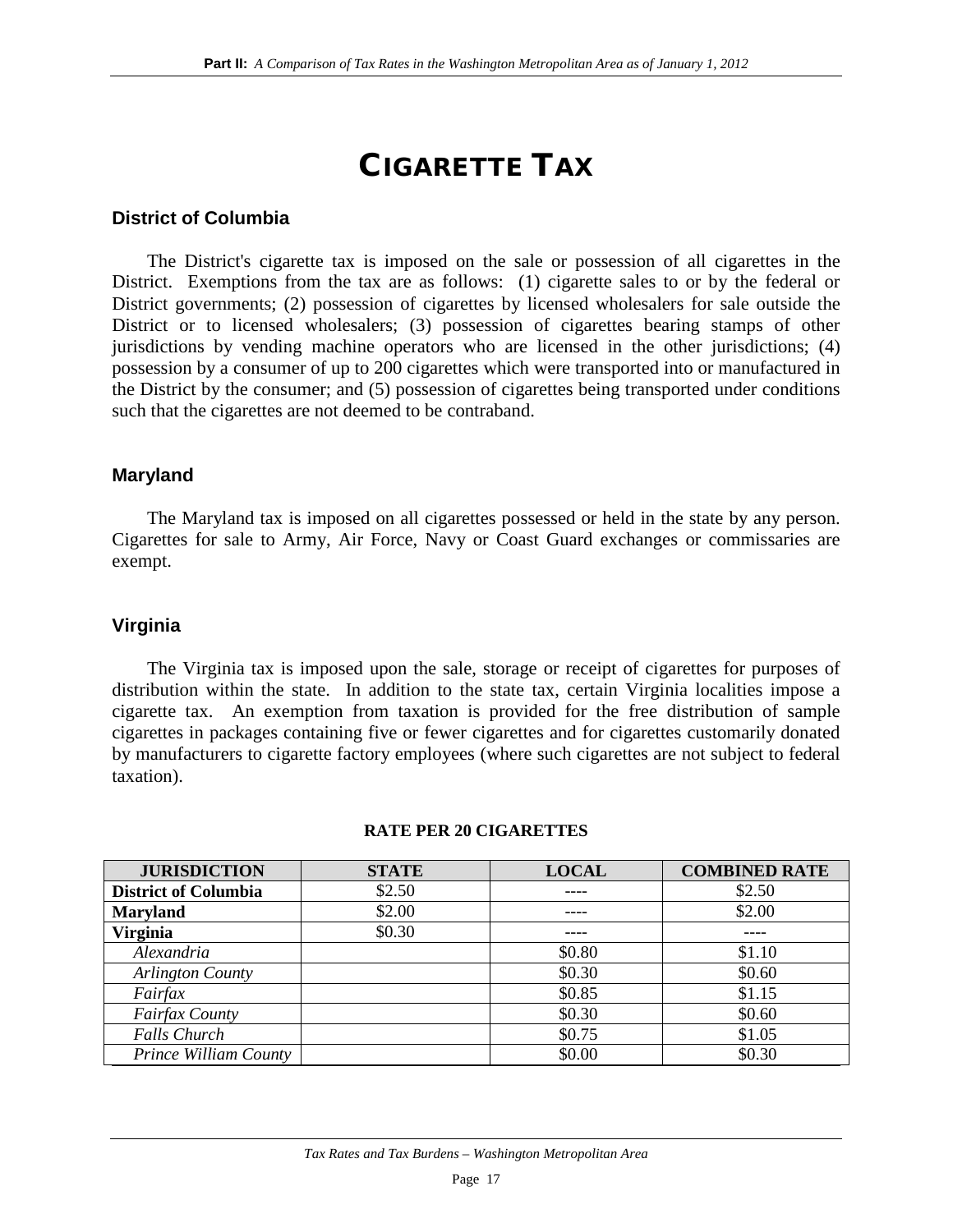## FINANCIAL INSTITUTION TAXES

#### **District of Columbia**

Financial institutions are subject to the corporate franchise tax. The tax is imposed at a rate of 9.5 percent of taxable income. In addition, there is a total surtax of 5 percent, for a total effective rate of 9.975 percent. Financial institutions also are subject to both the personal and real property taxes.

### **Maryland**

Maryland imposes a franchise tax on the net earnings of financial institutions in lieu of the Maryland Corporate Income Tax. The rate is 7 percent of allowable net earnings. Financial institutions are not subject to personal property taxes except on property leased to others. Financial institutions are taxed under the corporate franchise tax rate of 7 percent.

In addition, all savings banks and savings and loan associations pay an additional franchise tax of .013 percent of the total withdrawal value of the deposits held in Maryland on December 31st of each year.

The rate on commercial banks, safe deposit and trust companies, and finance companies is 7 percent of allocable net earnings. A franchise tax is imposed on federal, domestic and foreign savings and loan; building and loan; and homestead associations at the rate of  $130/10,000$  of 1 percent.

### **Virginia**

The Commonwealth of Virginia imposes a tax on the net taxable capital of banks and trust companies at the rate of \$1 per \$100 of net capital. Net capital is determined in two steps. First, capital, surplus and undivided profits of the institution are added. Next, the following are subtracted from this amount: the assessed value of real estate; the book value of tangible personal property; the pro rata share of government obligations; the capital accounts of any bank subsidiaries; the amount of any reserve for loan losses allowed by the Internal Revenue Service for income tax purposes (which amount is included in the definition of capital, surplus and undivided profits); and the amount of any reserve for marketable securities valuation that is included in capital, surplus and undivided profits to the extent that such reserve reflects the difference between the book value and the market value of such marketable securities.

Virginia has authorized its cities and counties to levy a tax not to exceed 80 percent of the state rate. The counties of Arlington, Fairfax, Loudoun and Prince William, and the cities of Alexandria, Fairfax and Falls Church levy the maximum of 80 cents per \$100 of net capital. The local tax is not in addition to the state tax, but rather creates a redistribution of 80 percent of the state tax to the localities.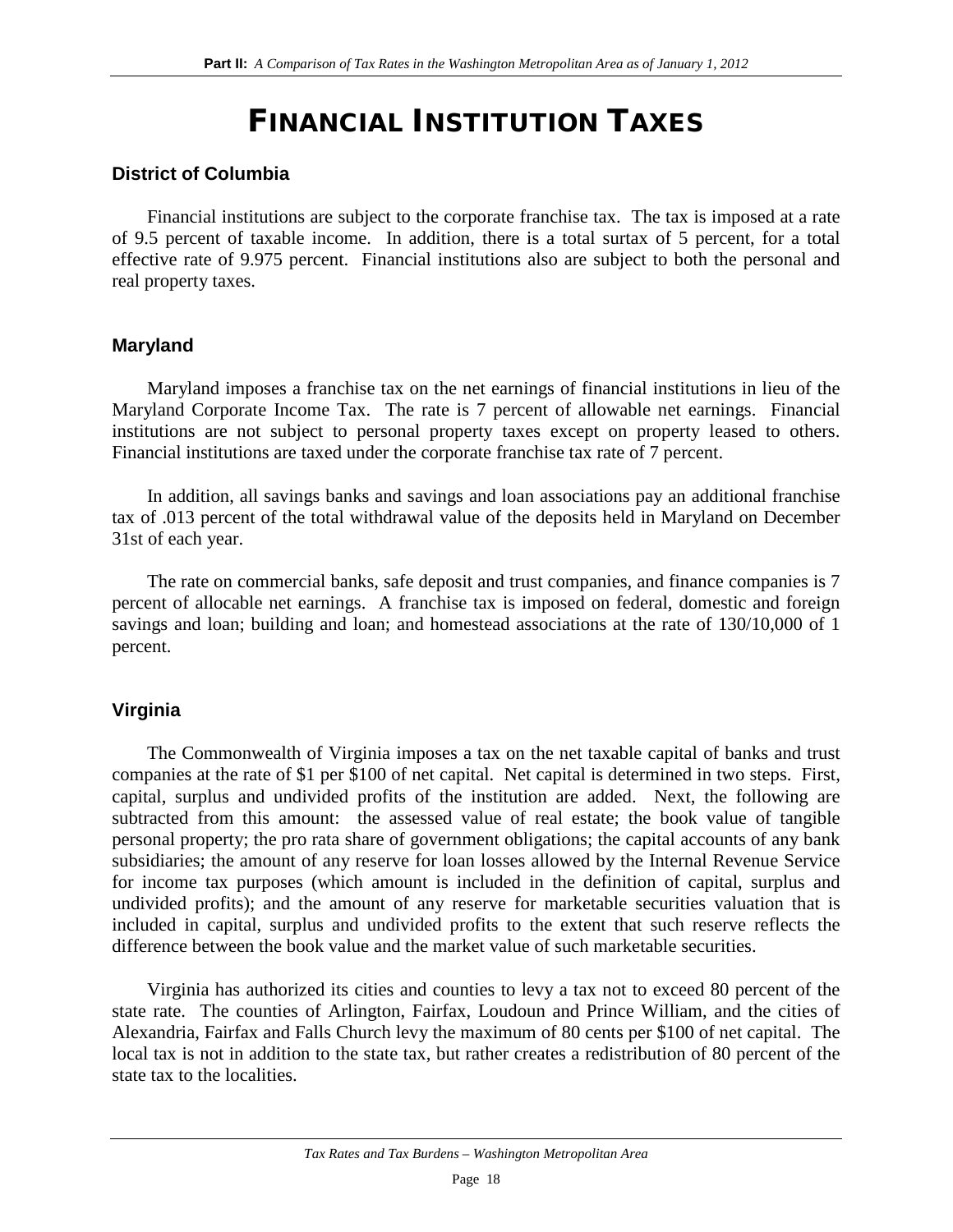## INCOME TAXES

## CORPORATE FRANCHISE

### **District of Columbia**

Foreign and domestic corporations and financial institutions engaging in a trade or business within the District or receiving income from District sources are subject to tax at a rate of 9.5 percent on their taxable income. In addition, a total surtax of 5.0 percent is charged, for a total effective rate of 9.975 percent. The minimum franchise tax is \$100.

Businesses that do not operate entirely within the District and/or receive income from sources not entirely within the District must allocate or apportion their income in accordance with general allocation or apportionment rules and regulations. Apportionment is based upon an equally weighted three-factor formula (sales, payroll and property). Special formulas are applied to businesses where the three-factor formula does not fairly represent the corporation's business within the District.

Federal conformity is maintained pursuant to Public Law 105-100. It continues the District's limited conformity with the Internal Revenue Code (IRC) of 1986 as amended through August 20, 1996. Legislation currently pending would automatically adopt all federal changes in income and deductions that affect District franchise taxes.

### **Maryland**

In Maryland a tax is imposed upon the net income of corporations and financial institutions at the rate of 7 percent.

The net income of a corporation is allocated as detailed in state rules and regulations, and that portion of the business income of the corporation allocable to Maryland is determined in accordance with a three-factor formula based on property, payroll and double-weighted sales.

### **Virginia**

A tax of 6 percent is imposed on the Virginia taxable income of corporations. Professional corporations are also subject to the tax. Corporations having income from business activity taxable both within and outside of Virginia must allocate and apportion their Virginia taxable income as detailed by state rules and regulations. Multi-state corporate income is apportioned to Virginia by an equally weighted formula based on property, payroll, and sales.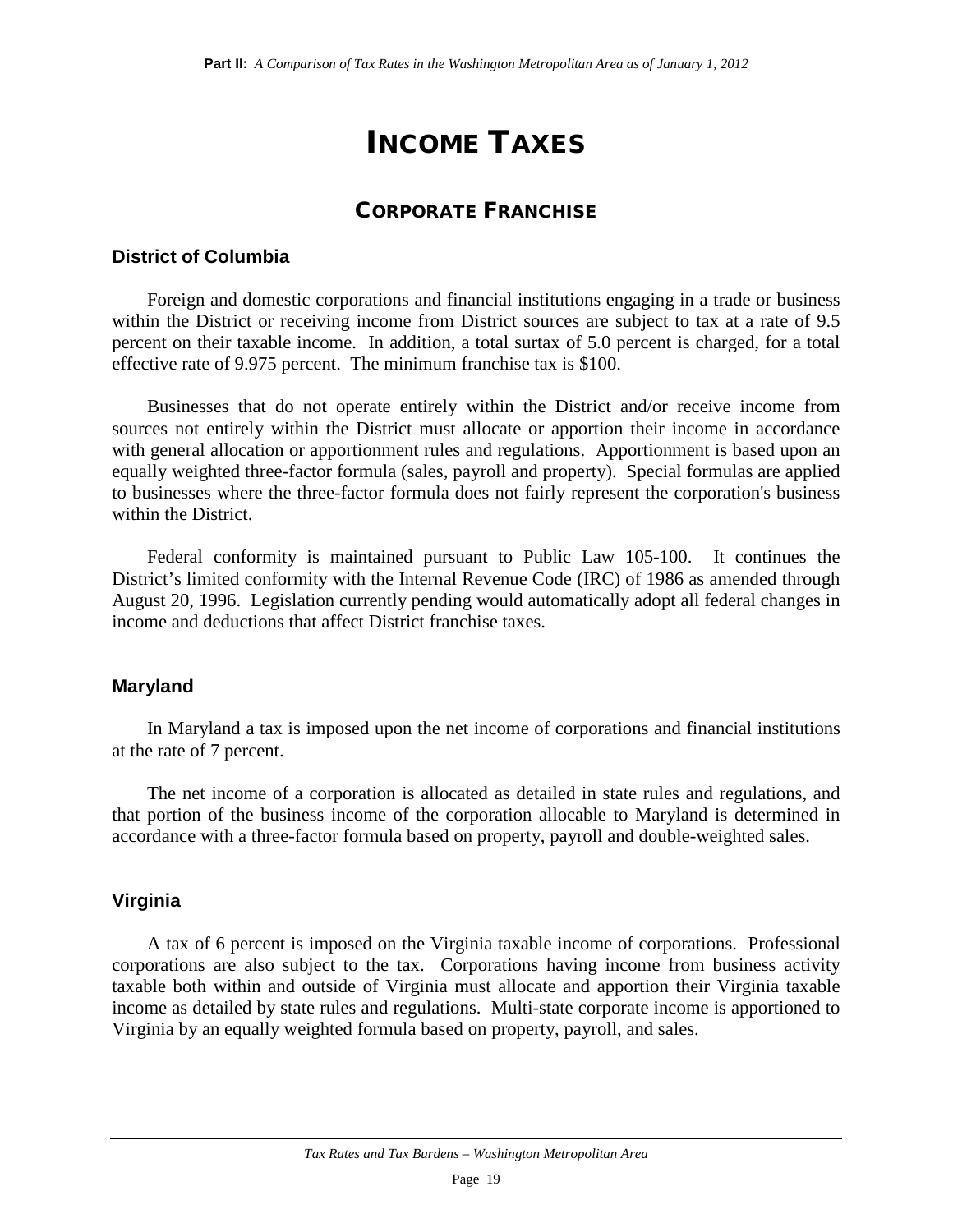## INCOME TAXES

### INDIVIDUAL INCOME

### **District of Columbia**

Individuals who maintain a permanent home in the District at any time during the taxable year, or who maintain a place of residence for an accumulative total of 183 days or more, are subject to the individual income tax. Nonresidents who are employed in the District are not liable for the tax.

Because the District of Columbia selectively conforms to federal provisions, legislative action is required whenever federal law changes with respect to federal individual income taxation. The latest conformity legislation is Public Law 105-100. It maintains the District's limited conformity with the Internal Revenue Code (IRC) of 1986 as amended through August 20, 1996. Legislation currently would automatically adopt IRC changes that affect District income and deductions.

A credit to relieve property tax burdens is provided under the D.C. income tax law. This credit authorizes qualified homeowners and renters to claim a credit against their income tax liability, or a refund if no tax is due, for a portion of property taxes or rent paid when these payments exceed a certain percentage of household income. Renters use 15 percent of rent paid as a property tax equivalency figure. To qualify for the credit or refund, the homeowner or renter must have lived in the District during the entire taxable year, and the household income cannot exceed \$20,000. The maximum real property tax credit is \$750.

Other personal income tax credits are those for: individual income taxes required to be paid to another state on income derived from sources outside the District and child and dependent care (32 percent of federal credit for full-year residents, or qualified expenses divided by number of months on returns filed for less than calendar year or fiscal year).

In addition, the District instituted an earned income tax credit. For tax year 2011, this credit is 40 percent of the federal credit.

The District exempts all income of U.S. Senators, Representatives, Presidential Appointees, and Supreme Court Justices, provided such officials primary residence is not in the District. Also exempted is the income of personal staff and employees of members of Congress who remain bona fide residents of the congressperson's home state. Presidential appointees, to be exempt, must be subject to approval by the Senate and serve at the pleasure of the President. However, appointees are not exempt if they live in the District on the last day of the taxable year, even though they meet the other conditions. Congressional staff members are not exempt if their salaries are paid from committee funds.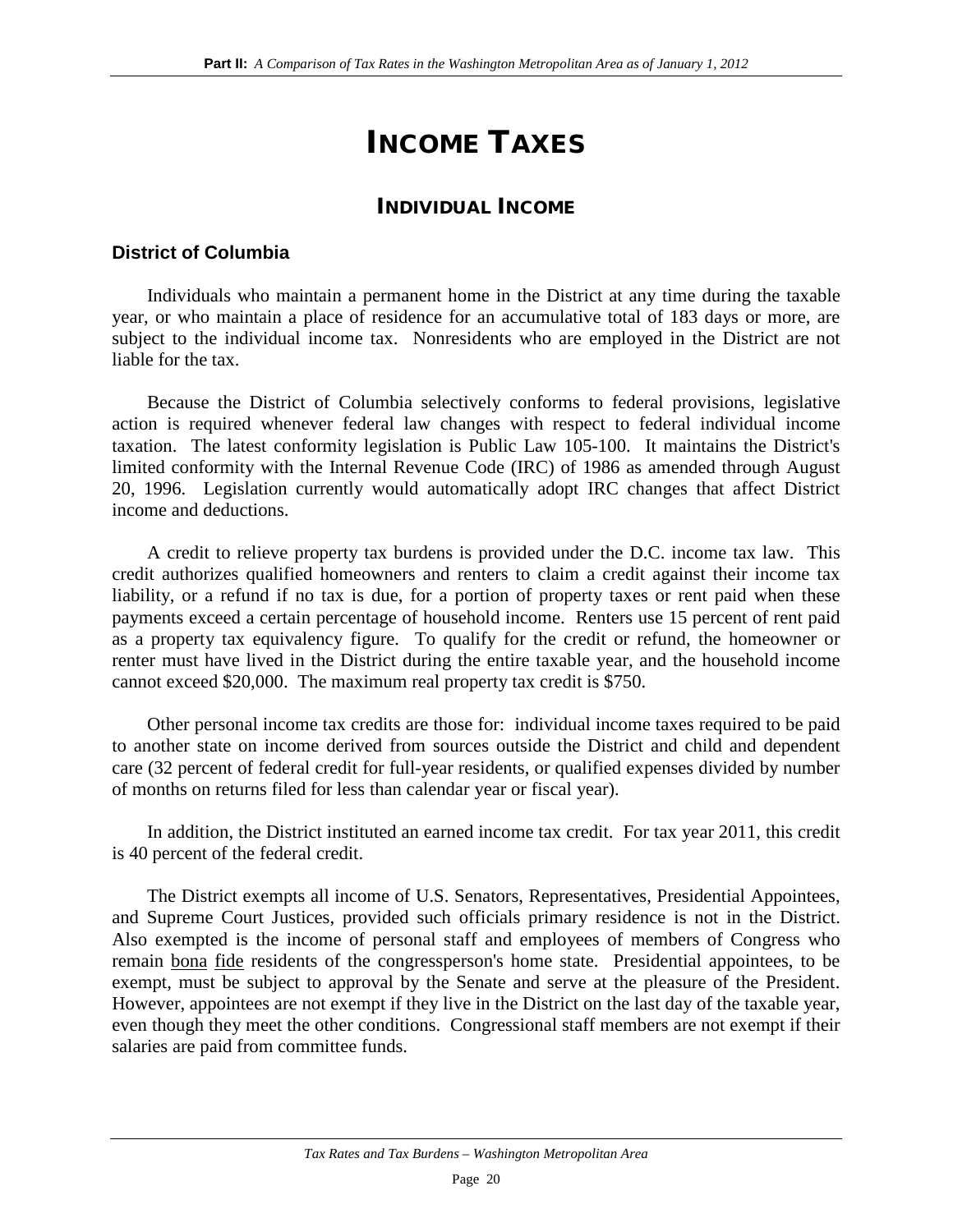### **Maryland**

Persons who are Maryland residents on the last day of the tax year, or who have lived in the state for at least six months, are subject to the individual income tax. In addition, nonresidents are taxed on income earned in Maryland. Maryland's income tax law with regard to income and deductions conforms closely to that of the federal government.

Individuals carrying on business in a partnership are responsible for the tax only on their individual positions, that is, no tax is assessed on the partnership entity.

In addition to the state individual income tax, Charles, Montgomery, Prince George's and other Maryland counties impose a local income tax. Until tax year 1998, this local tax (piggyback) was a share of the state tax. However, effective for tax year 1999, counties levy a tax using an income tax rate and state taxable income. The local rate generally ranges between 2.9 percent in Charles County to 3.2 percent in Montgomery and Prince George's Counties.

In addition, Montgomery County passed legislation making it the first local jurisdiction in the country with a local refundable earned income credit. This credit went into effect for tax year 1998.

### **Virginia**

Virginia residents are subject to the individual income tax. In addition, nonresidents are taxed on income earned in Virginia, but a credit is allowed for taxes paid to their home states. Members of the armed forces are not subject to the tax on their active duty military income when stationed in Virginia, if they had no place of domicile in the state. A spouse of a servicemember shall neither lose nor acquire a residence or domicile for purposes of taxation with respect to the person, personal property, or income of the spouse by reason of being absent or present in any tax jurisdiction of the United States solely to be with the service member in compliance with the servicemember's military orders if the residence or domicile, as the case may be, is the same for the servicemember and the spouse.

Virginia's income tax law conforms very closely to that of the federal government. The tax is based on an individual's federal adjusted gross income with modifications, if applicable, personal exemptions and standard or itemized deductions. In Virginia, as in the District of Columbia, if taxpayers use itemized deductions on their federal return, they must itemize on their state return. If they use the standard deduction for federal purposes, then they must use it for state purposes.

Virginia generally allows the same itemized deductions as the federal government. However, no deduction is allowed for income taxes imposed by the state or any other taxing jurisdiction in determining the amount of the taxpayer's income subject to tax. Instead of allowing a credit for child and dependent care expenses (necessary for gainful employment), Virginia provides for a deduction equal to the amount allowed under federal law in computing the child and dependent care credit.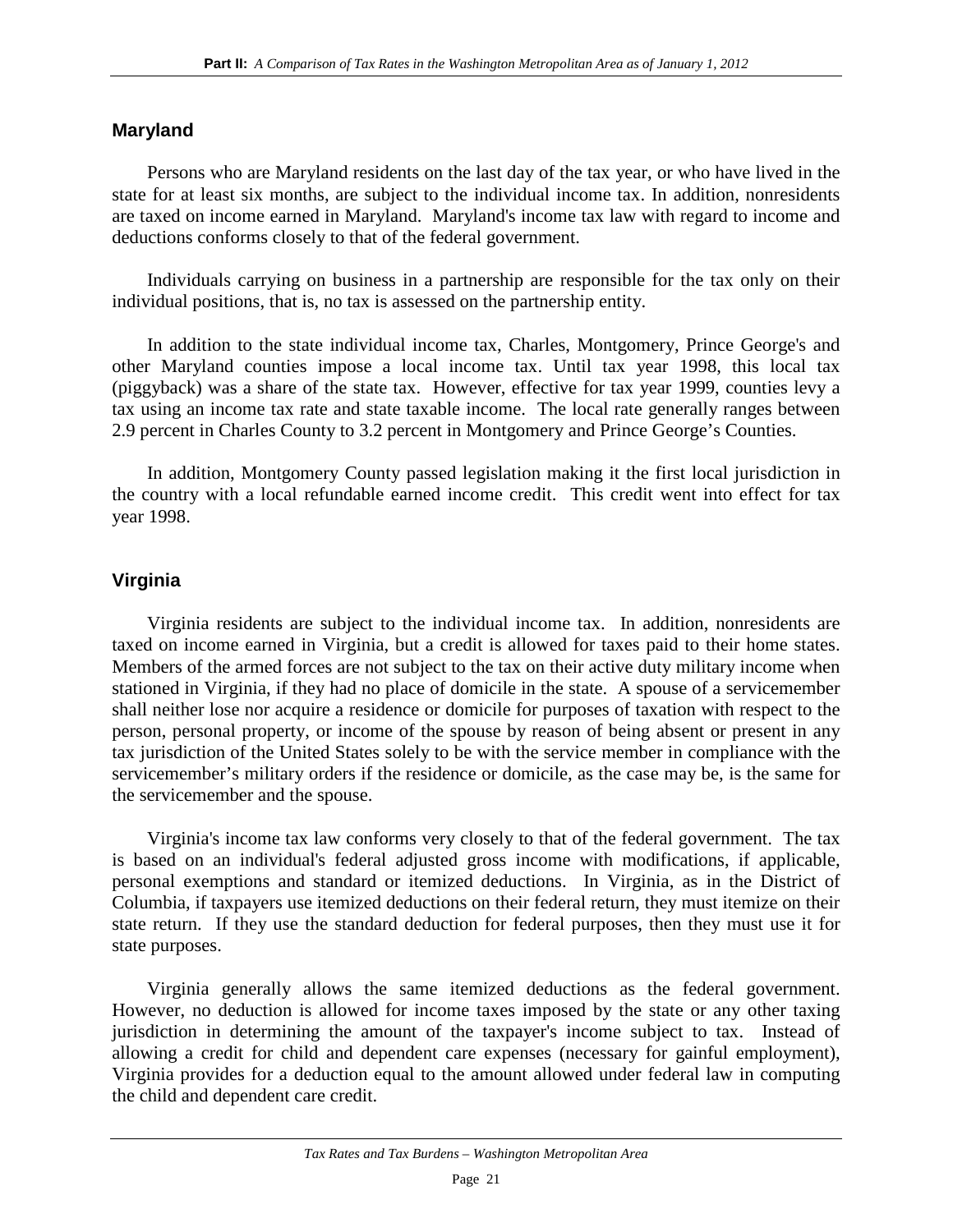Individuals receive the same income tax credit that corporations do for renewable energy source expenditures. The Urban Enterprise Zone and the Neighborhood Assistance Act credits also are applicable to individuals.

Table 7, page 23, compares tax rates, personal exemption amounts and deduction amounts for the District, Maryland and Virginia in calendar year 2012.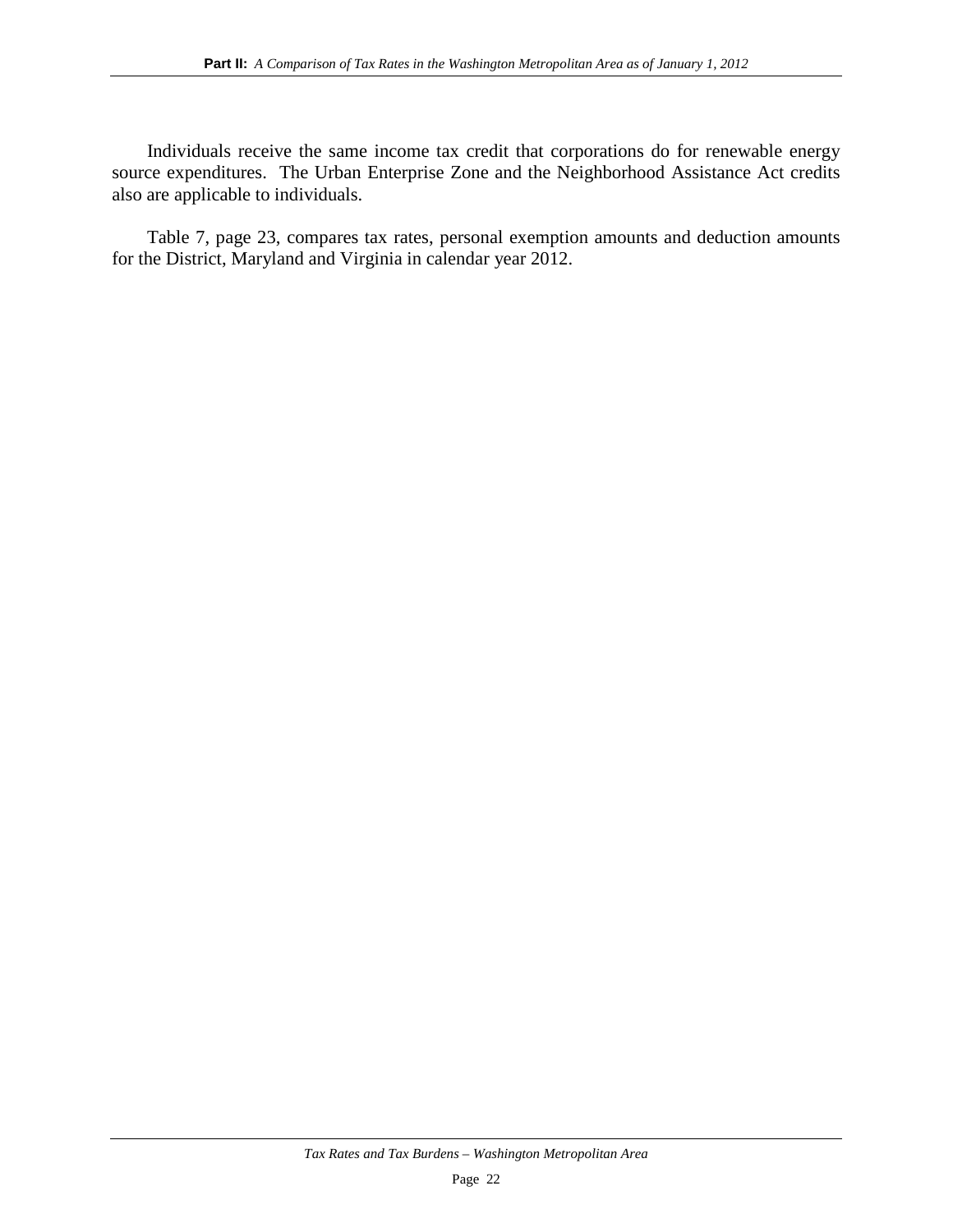#### **TABLE 7**

#### **INDIVIDUAL INCOME TAX RATES EXEMPTIONS AND DEDUCTIONS CALENDAR YEAR 2012**

| <b>PERSONAL</b><br><b>EXEMPTIONS</b> | (CREDITS)                       | <b>TAXABLE</b><br><b>INCOME</b>         | <b>RATES</b>                                                                                   |
|--------------------------------------|---------------------------------|-----------------------------------------|------------------------------------------------------------------------------------------------|
| <b>DISTRICT OF COLUMBIA 1/</b>       |                                 |                                         |                                                                                                |
| Single                               | \$1,675                         | $$0 - $10,000$                          | 4.0%                                                                                           |
| <b>Married Filing Separately</b>     | \$1,675                         | \$10,001-\$40,000<br>\$40,000-\$350,000 | $400 + 6.00\%$ of excess $> $10,000$<br>\$<br>$2,200 + 8.50\%$ of excess $> $40,000$<br>\$     |
| Married Filing Jointly               | \$3,350                         | Over \$350,000                          | $$28,550 + 8.95\%$ of excess > \$350000                                                        |
| <b>Head of Household</b>             | \$3,350                         |                                         |                                                                                                |
| Dependent (additional)               | \$1,675                         |                                         |                                                                                                |
| Blind (additional)                   | \$1,675                         |                                         |                                                                                                |
| Age 65 and over (additional)         | \$1,675                         |                                         |                                                                                                |
| <b>Standard Deduction</b>            | $\overline{2/}$                 |                                         |                                                                                                |
| <b>MARYLAND</b>                      |                                 |                                         |                                                                                                |
| Single                               | \$2,400                         | \$0-\$1,000                             | 2.0%                                                                                           |
| <b>Married Filing Separately</b>     | \$2,400                         | \$1,001-\$2,000<br>\$2,001-\$3,000      | $20 + 3.00\%$ of excess $> $1,000$<br>\$<br>\$<br>$50 + 4.00\%$ of excess $> $2,000$           |
| Married Filing Jointly               | \$4,800                         | \$3,001-\$200,000                       | \$<br>$90 + 4.75\%$ of excess > \$3,000                                                        |
| Head of Household                    | \$2,400                         | \$200,001-\$350,000                     | $\$$<br>$9,448 + 5.00\%$ of excess > \$200,000                                                 |
| Dependent (additional)               | \$2,400                         | \$350,001-\$500,000<br>Over \$500,000   | \$<br>$16,948 + 5.25\%$ of excess > \$350,000<br>\$<br>$24,823 + 5.50\%$ of excess > \$500,000 |
| Blind (additional)                   | \$1,000                         |                                         |                                                                                                |
| Age 65 and over (additional)         | \$1,000                         |                                         |                                                                                                |
| <b>Standard Deduction</b>            | 3/                              |                                         |                                                                                                |
| <b>VIRGINIA</b>                      |                                 |                                         |                                                                                                |
| Single                               | $\mathbb{S}$<br>930             | $$0 - $3,000$                           | 2.0%                                                                                           |
| <b>Married Filing Separately</b>     | $\mathbb{S}$<br>930             | \$3,001-\$5,000<br>\$5,001-\$17,000     | \$ $60 + 3.00\%$ of excess > \$ 3,000<br>$$120 + 5.00\% \text{ of excess} > $5,000$            |
| Married Filing Jointly               | \$1,860                         | Over \$17,000                           | $$720 + 5.75\%$ of excess $> $17,000$                                                          |
| Head of Household                    | $\overline{\mathcal{S}}$<br>930 |                                         |                                                                                                |
| Dependent (additional)               | \$<br>930                       |                                         |                                                                                                |
| Blind (additional)                   | $\mathbb{S}$<br>800             |                                         |                                                                                                |
| Age 65 and over (additional) 4/      | \$<br>800                       |                                         |                                                                                                |
| <b>Standard Deduction</b>            | 5/                              |                                         |                                                                                                |

1/ Added new bracket at 8.95% for DC adjusted gross income in excess of \$350,000, effective 10/01/11.

2/ Married persons filing separately - \$2,000; all others - \$4,000.

4/ There is an additional age related deduction for: age 62-64 - \$6,000; age 64 and over - \$12,000.

5/ Single - \$3,000; married persons filing separately - \$3,000; and married persons filing jointly or combined separate - \$6,000.

<sup>3/</sup> 15% of Maryland AGI not to exceed \$2,000 (\$4,000 for joint and head of household returns and those filing as qualifying widow(er) with dependent child). The minimum is \$1,500 for single, married filing separately and dependent taxpayers. All others are allowed a minimum of \$3,000.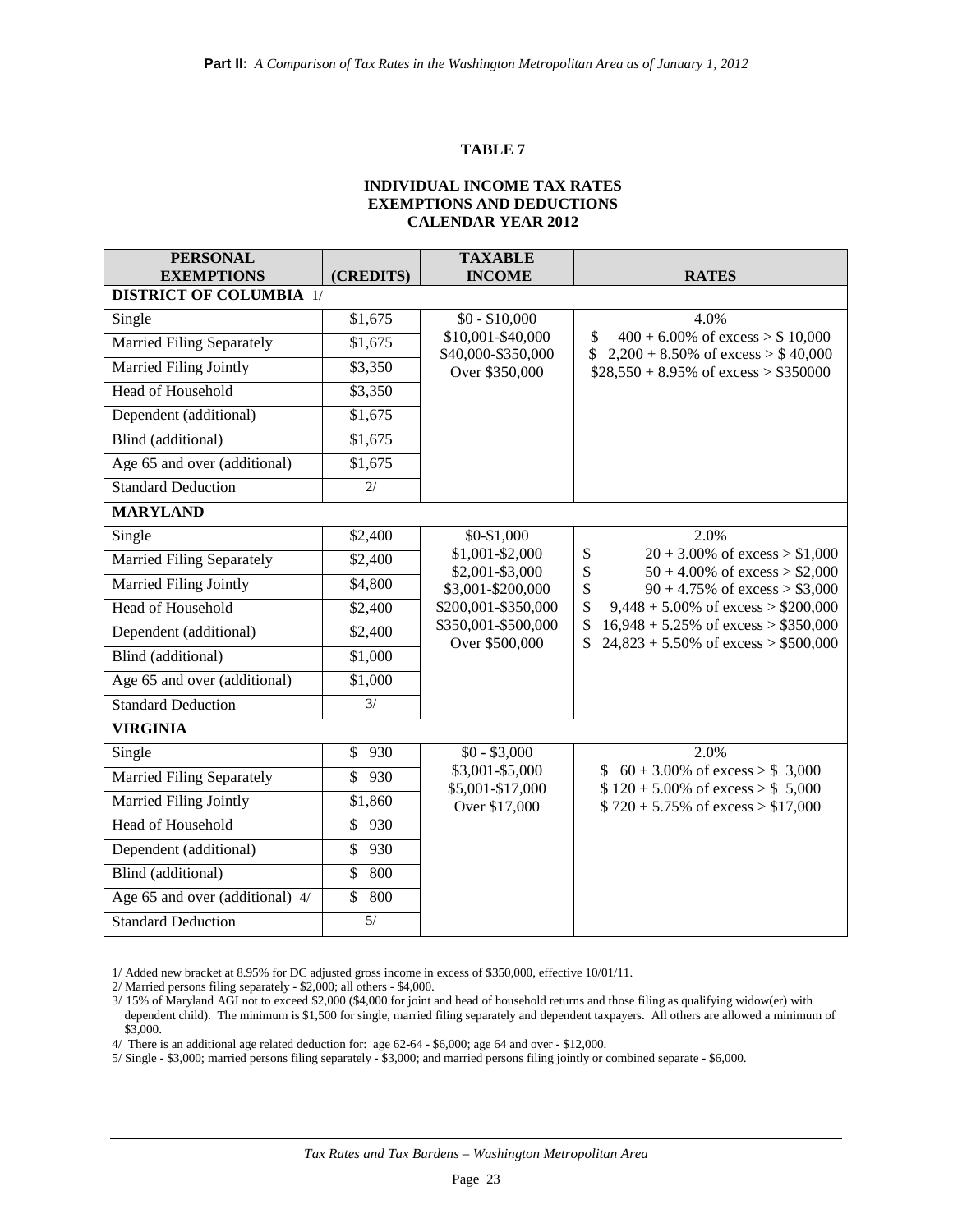## INCOME TAXES

## UNINCORPORATED BUSINESS FRANCHISE

### **District of Columbia**

The District's franchise tax on unincorporated businesses is imposed on enterprises with gross income over \$12,000. The rate is 9.5 percent on the taxable income derived from sources within the District. In addition, a total surtax of 5.0 percent of the base rate is charged, for a total rate of 9.975 percent. The minimum tax is \$100. The tax is payable by the person or persons jointly or severally conducting the unincorporated business.

Unincorporated businesses pay the franchise tax on 70 percent of net profits, less a \$5,000 exemption. Owners who participate in the operation of the business are allowed 30 percent of the net profit as a salary deduction. When 80 percent or more of income is derived from services, the unincorporated business income is taxed under the individual income tax.

### **Maryland**

Unincorporated business income is taxed under the individual income tax.

## **Virginia**

Unincorporated business income is taxed under the individual income tax.

Several Virginia jurisdictions also levy a license tax on the gross receipts derived from various businesses. Table 8, page 25 details the business license tax rates per \$100 of gross receipts imposed by metropolitan area jurisdictions on several occupations.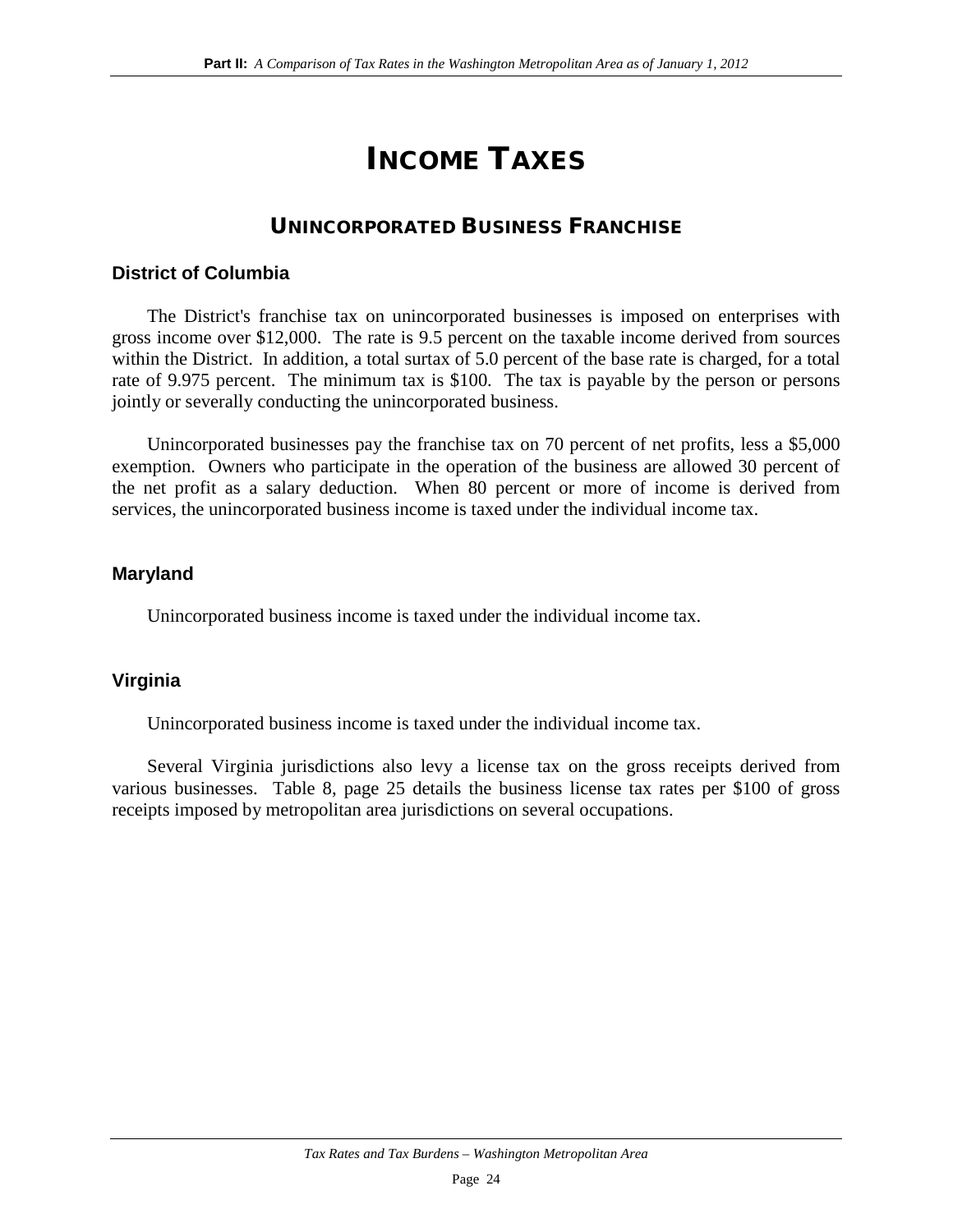|                                      | <b>DISTRICT</b><br>OF                    | <b>ALEXANDRIA</b>        | <b>ARLINGTON</b> |                          | <b>FAIRFAX</b>          | <b>FALLS</b> | <b>LOUDOUN</b>                   | <b>PRINCE</b><br><b>WILLIAM</b> |
|--------------------------------------|------------------------------------------|--------------------------|------------------|--------------------------|-------------------------|--------------|----------------------------------|---------------------------------|
| <b>OCCUPATION</b> 1/                 | <b>COLUMBIA</b>                          | 2/                       | <b>COUNTY 3/</b> | FAIRFAX 4/               | COUNTY 4/               | CHURCH 5/    | COUNTY 6/                        | <b>COUNTY</b>                   |
| AMUSEMENTS/RECREATIONAL SERVICES     | 7/                                       | \$.36/\$100              | \$.25/\$100      | \$.27/\$100              | \$.26/\$100             | \$.36/\$100  | \$30 or \$.21/\$100              | \$.21/\$100                     |
|                                      |                                          |                          |                  |                          |                         |              |                                  |                                 |
| <b>BUSINESS SERVICES</b>             | 7/                                       | \$.35/\$100              | \$.35/\$100      | \$.27/\$100              | \$.19/\$100             | \$.36/\$100  | \$30 or \$.17/\$100              | \$.21/\$100                     |
|                                      |                                          |                          |                  |                          |                         |              |                                  |                                 |
| PERSONAL SERVICES                    | 7/                                       | \$.35/\$100              | \$.35/\$100      | \$.27/\$100              | \$.19/\$100             | \$.36/\$100  | \$30 or \$.23/\$100              | \$.21/\$100                     |
|                                      |                                          |                          |                  |                          |                         |              |                                  |                                 |
| <b>PROFESSIONALS</b>                 | $\hspace{0.05cm} \ldots \hspace{0.05cm}$ | \$.58/\$100              | \$.36/\$100      | \$.40/\$100              | \$.31/S100              | \$.52/\$100  | \$30 or \$.33/\$100              | \$.33/\$100                     |
|                                      |                                          |                          |                  |                          |                         |              |                                  |                                 |
| <b>REPAIR SERVICES</b>               | 7/                                       | \$.35/\$100              | \$.35/\$100      | \$.27/\$100              | \$.19/\$100             | \$.36/\$100  | \$30 or \$.16/\$100              | \$.21/\$100                     |
|                                      |                                          |                          |                  |                          |                         |              |                                  |                                 |
| <b>RETAIL SERVICES</b>               | 7/                                       | \$.20/\$100              | \$.20/\$100      | \$.20/\$100              | \$.17/S100              | \$.19/\$100  | \$30 or \$.17/\$100              | \$.17/S100                      |
|                                      |                                          |                          |                  |                          |                         |              |                                  |                                 |
| <b>WHOLESALE MERCHANTS</b>           | 7/                                       | \$.05/S100               | \$.08/\$100      | \$.05/\$100              | \$,04/\$100             | \$.08/\$100  | \$30 or \$.05/\$100              | \$.05/\$100                     |
|                                      |                                          | on gross                 |                  | on gross                 | on gross                |              | on gross                         | on gross                        |
| <b>FILLING STATIONS</b>              | 7/                                       | purchases<br>\$.20/\$100 | \$.10/\$100      | purchases<br>\$.20/\$100 | purchases<br>\$.17/S100 | \$.19/\$100  | purchases<br>\$30 or \$.17/\$100 | purchases<br>\$.17/\$100        |
|                                      |                                          |                          |                  |                          |                         |              |                                  |                                 |
|                                      |                                          |                          |                  |                          |                         |              |                                  |                                 |
| <b>CONTRACTORS</b>                   | 7/                                       | \$.16/\$100              | \$.16/\$100      | \$.16/\$100              | \$.11/\$100             | \$.16/\$100  | \$30 or \$.13/\$100              | \$.13/\$100                     |
|                                      |                                          |                          |                  |                          |                         |              |                                  |                                 |
| <b>VENDING MACHINE SALES</b>         | 7/                                       | \$.20/\$100              | \$.20/\$100      | \$.20/\$100              | \$.17/\$100             | \$.19/\$100  | \$30 or \$.17/\$100              | \$.17/\$100                     |
|                                      |                                          |                          |                  |                          |                         |              |                                  |                                 |
| FEDERAL CONTRACTORS                  | 7/                                       | $\overline{a}$           | 8/               | \$.03/\$100              | \$.03/\$100             | \$.03/\$100  | \$30 or \$.03/\$100              | $\ldots$                        |
|                                      |                                          |                          |                  |                          |                         |              |                                  |                                 |
| FINANCIAL AND REAL ESTATE SERVICES   | 7/                                       | \$.35/\$100              | \$.36/\$100      | \$.40/\$100              | \$.31/\$100             | \$.50/\$100  | \$30 or \$.33/\$100              | \$.33/\$100                     |
|                                      |                                          | 9/                       |                  |                          |                         |              |                                  |                                 |
| <b>RENTAL BY OWNER - RESIDENTIAL</b> | 7/                                       | \$.50/\$100              | \$.28/\$100      | \$.50/\$100              | \$.26/\$100             | \$.38/\$100  | \$30 or \$.16/\$100              | $\cdots$                        |
|                                      |                                          |                          |                  |                          |                         |              |                                  |                                 |
| RENTAL BY OWNER - COMMERCIAL         | 7/                                       | \$.35/S100               | \$.43/\$100      | \$.23/\$100              | \$.26/\$100             | \$.52/\$100  | \$30 or \$.16/\$100              | $---$                           |
|                                      |                                          |                          |                  |                          |                         |              |                                  |                                 |

**TABLE 8 UNINCORPORATED BUSINESS FRANCHISE AND BUSINESS LICENSE TAXES-2012**

1/ Categories shown are not a comprehensive listing.

2/ Less than \$10,000 gross receipts-no tax; greater than \$10,000, but less than \$100,000-\$50.00 minimum.

2/ Rates apply to businesses having gross receipts exceeding \$100,000. Businesses having gross receipts less than \$10,000 owe no tax; businesses grossing between \$10,000-\$50,000 pay \$30.00; businesses grossing between \$50,

4/ If gross receipts are less than \$10,000, there is no fee or license requirement; businesses with gross receipts from \$10,001 to \$50,000, a flat fee of \$50 is assessed; businesses with gross receipts from \$50,000, a flat gross receipts of \$100,001 or greater, the tax rate is determined by the business classification.

5/ Less than \$10,000 gross receipts-no tax; \$10,000-\$50,000 pays \$30.00.

6/ \$30 fee when gross receipts are under \$200,000. The rate applies to total of gross receipts.

7/ A 9.975% rate is imposed on the taxable income of businesses, if not incorporated, with gross receipts over \$12,000. A 30% salary allowance for owners and a \$5,000 exemption are deductible from net income to arrive at t

8/ No separate category for federal contractors, they are taxed according to service provided.

9/ Financial only.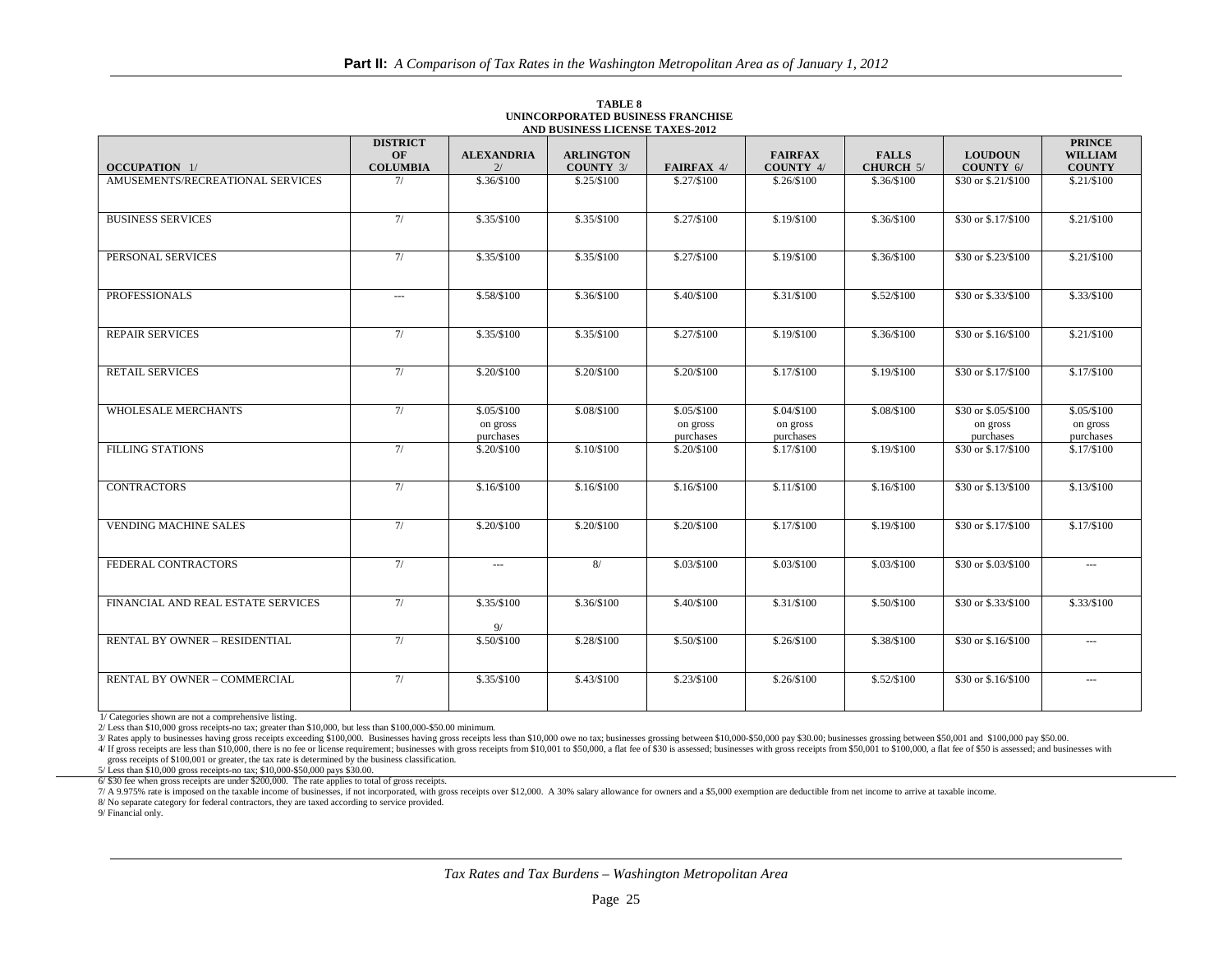## INHERITANCE AND ESTATE TAXES

## INHERITANCE TAX

#### **District of Columbia**

The District of Columbia's inheritance tax was abolished for any deaths after April 1, 1987.

#### **Maryland**

Maryland uses two rates that are applied to each of the two classes of beneficiaries. The rate of 1 percent applies to parents, spouse, children and lineal descendants. The rate of 10 percent applies to all others. There are no exemptions unless the share received is less than \$150, in which case the entire share is tax-free. Also, when the property of a decedent is \$20,000 or less, no inheritance taxes are payable on any distribution from that estate.

Effective July 1, 1989, the tax on commissions of executors and administrators of the estates of those dying on or after July 1, 1989 was repealed.

### **Virginia**

Virginia does not levy an inheritance tax. However, Virginia does levy a tax on the probate of wills and grants of administration equal to 10 cents per \$100 of the value of the estate in excess of \$15,000.

## ESTATE TAX

#### **District of Columbia**

The estate tax is imposed on the estate of every decedent who died while still a resident of the District, and on the estate of every nonresident decedent owning property having a taxable situs in the District at the time of his or her death.

The District's estate tax is no longer in conformity with the federal estate tax. The Federal Economic Growth and Tax Relief Reconciliation Act (EGTRRA) of 2001 changed the conformity with the federal estate tax. This legislation gradually eliminates the federal estate tax over the next several years.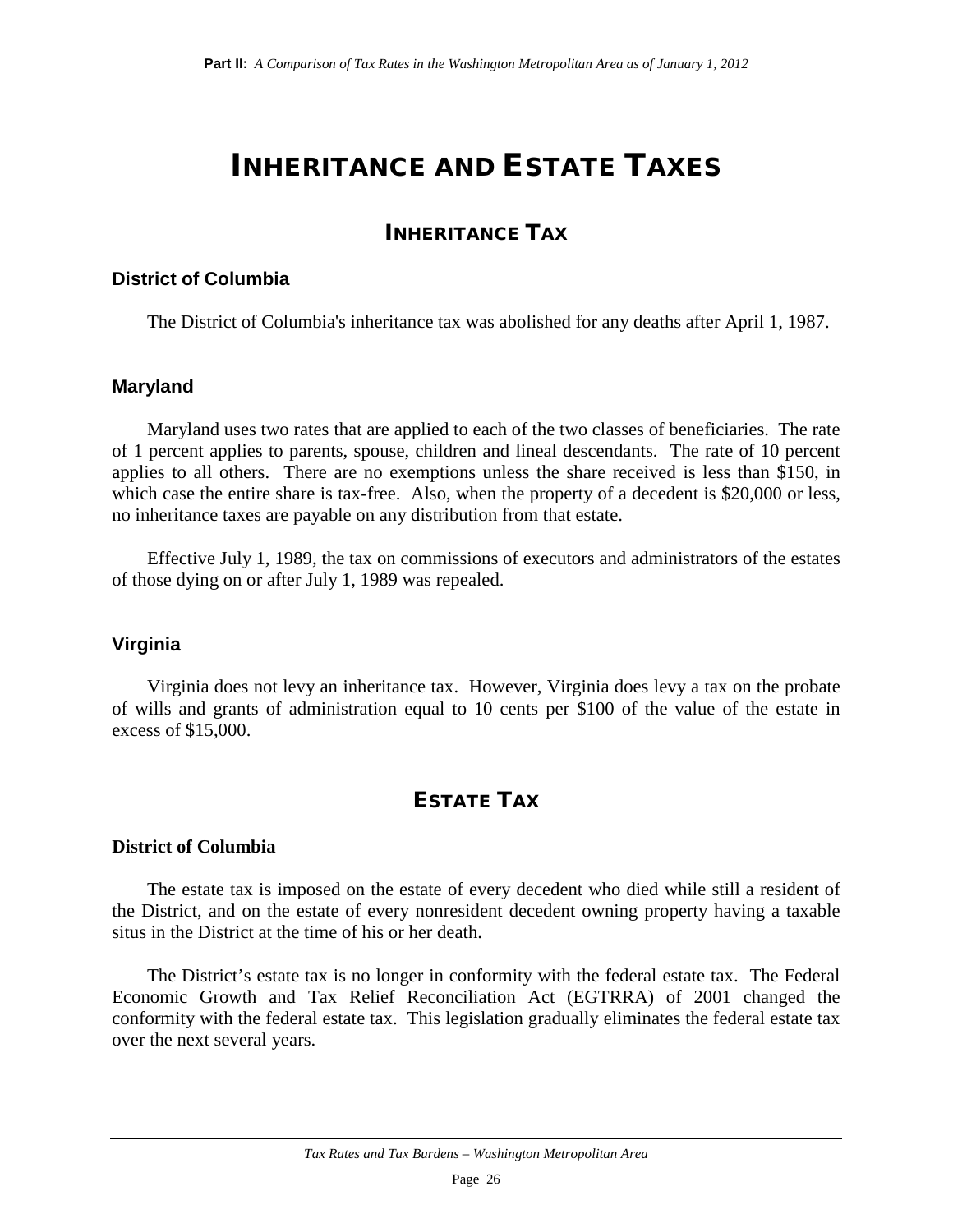District law, however, stipulates that existing District estate tax laws are automatically decoupled from recent and forthcoming federal estate tax law changes. For example, while the federal threshold was \$2 million in FY's 2006 and 2007, the District threshold was \$1 million. Furthermore, when the federal threshold was raised to \$3.5 million in FY 2009, the District threshold remained \$1 million. Hence, some District estate tax payers may be required to file and pay District estate taxes even when no federal filing or tax is due. Federal estate tax forms must be filled out completely in order to calculate District estate tax liability, even when no federal estate tax is due, but District estate tax is due. Essentially, the District does not have a stand alone estate tax structure. District estate tax legislation is a diminutive appendage to a complicated set of unwieldy federal rules and regulations.

#### **Maryland and Virginia**

An estate tax is imposed in Maryland and Virginia to absorb the maximum credit allowed under the federal estate tax law for taxes paid to states. For Maryland, the estate tax is payable when the total inheritance tax liability does not exceed the federal credit. The estate tax is equal to the difference between the inheritance tax paid and the amount of the federal credit. No estate tax is due when inheritance taxes exceed the federal tax credit.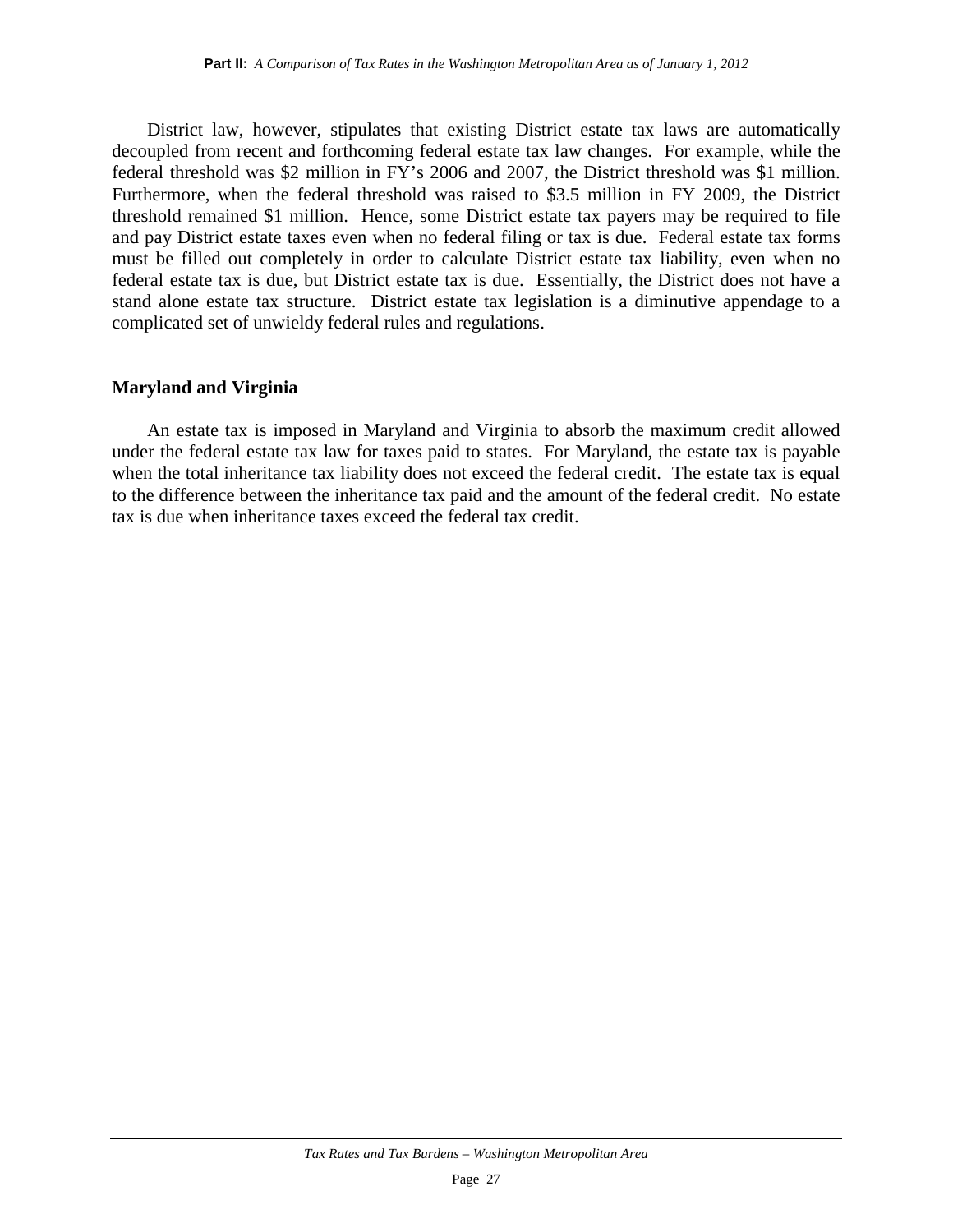## INSURANCE PREMIUMS TAX

### **District of Columbia**

All domestic and foreign insurance companies, except those specified below, pay tax on the premiums received in lieu of all other taxes, except taxes upon real property. The basis of this tax is gross premiums received less the following items: dividends paid to policyholders; premiums received for reinsurance assumed; and returned premiums.

Nonprofit relief associations composed solely of members of the armed services or employees of the United States, District of Columbia, or of any individual company, as well as fraternal organizations that issue contracts of insurance exclusively to their own members, are exempt from the tax.

### **Maryland**

All insurance companies except nonprofit hospital service plan corporations, fraternal beneficiary associations, and domestic mutual fire insurance companies pay an annual tax on gross direct premiums. The tax is based on all new and renewal gross premiums allocable to Maryland. Deductions are allowed for returned premiums, dividends paid to policyholders and refunds made to policyholders.

### **Virginia**

A tax is imposed on all insurance companies transacting insurance business in Virginia, except local mutual fire insurance and fraternal beneficiary companies. The tax replaces all other taxes, except the tax on real estate and tangible personal property. No tax is imposed on premiums received by an insurer to provide group insurance for its employees. The basis of the tax is gross premiums from business in Virginia, except premiums received for reinsurance assumed from licensed insurance companies. The basis is reduced for premiums returned upon canceled or reduced policies; however, deduction for dividends paid or deduction for any other account is not allowed.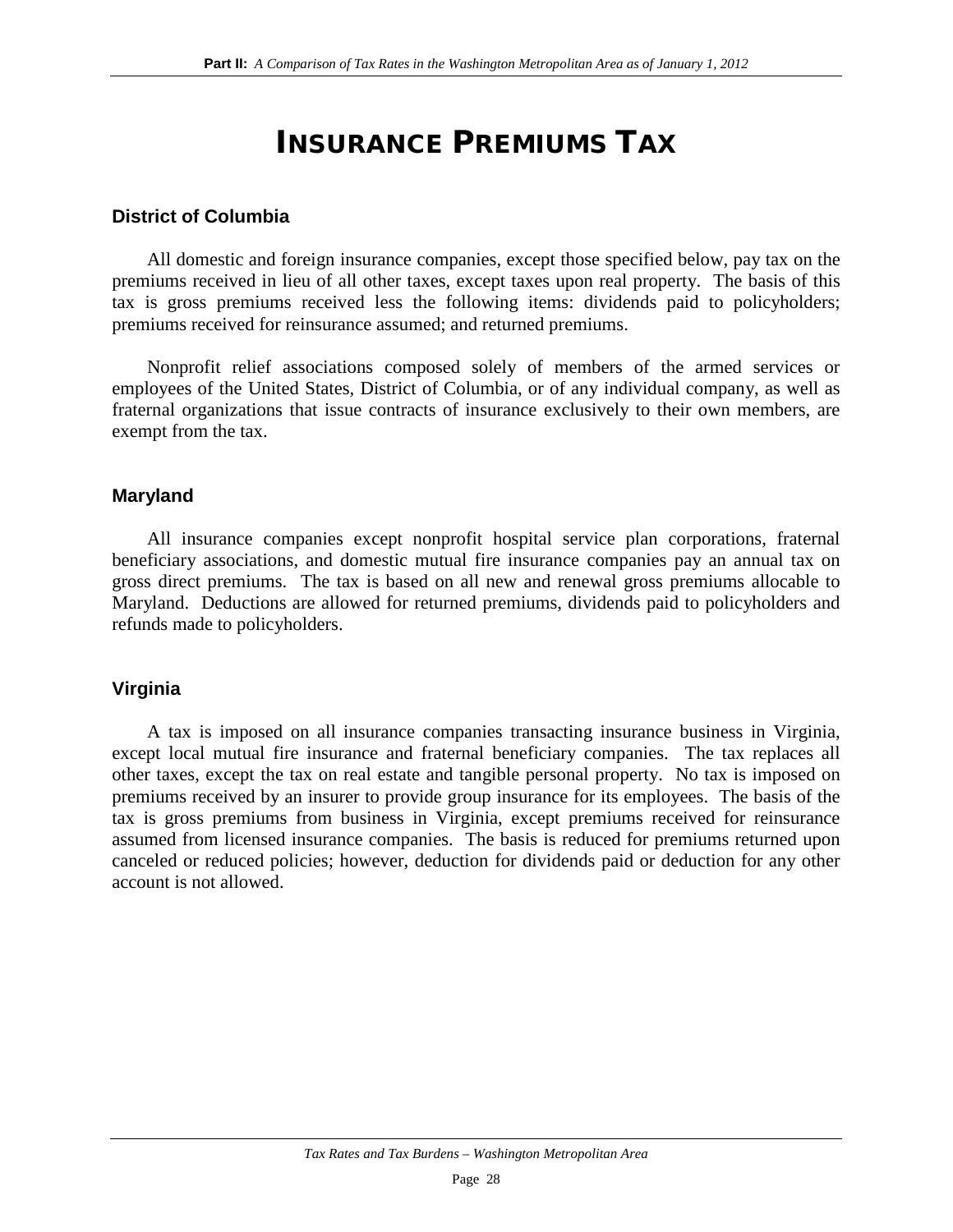#### **TABLE 9**

#### **INSURANCE PREMIUMS TAX RATES**

#### **CALENDAR YEAR 2012**

|                                                    | <b>DISTRICT</b><br>OF |                 |                    |
|----------------------------------------------------|-----------------------|-----------------|--------------------|
| <b>TAX</b>                                         | $COLUMBIA$ 1/         | <b>MARYLAND</b> | <b>VIRGINIA</b> 2/ |
| Life Insurance<br>Companies                        | 2.00%                 | 2.00%           | 2.25%<br>3/        |
| Life Insurance<br><b>Special Benefits</b>          | 2.00%                 | 2.00%           | 2.75%              |
| <b>Domestic Mutual</b><br>Companies                | 2.00%                 | 2.00%           | 1.00%              |
| <b>Industrial Sick</b><br><b>Benefit Companies</b> | 2.00%                 | 2.00%           | 1.00%              |
| Workman's<br>Compensation                          | 2.00%                 | 2.00%           | 2.50%              |
| Legal Service<br><b>Insurance Companies</b>        | ---                   | ---             | 2.25%              |
| Other                                              | 2.00%<br>4/           | 2.00%<br>5/     | 2.25%              |

1/ The District levies an additional fee of 0.30 percent to offset the administrative costs of regulation.

2/ To offset the administrative cost of regulating each line of insurance, an additional fee up to .375 percent for providers of workmen's compensation insurance and 0.1 percent for other insurers may be levied.

3/ 2.75 percent on premiums paid for special or additional benefits.

4/ 2 percent on surplus line brokers.

5/ 3 percent on unauthorized insurers, and surplus line brokers.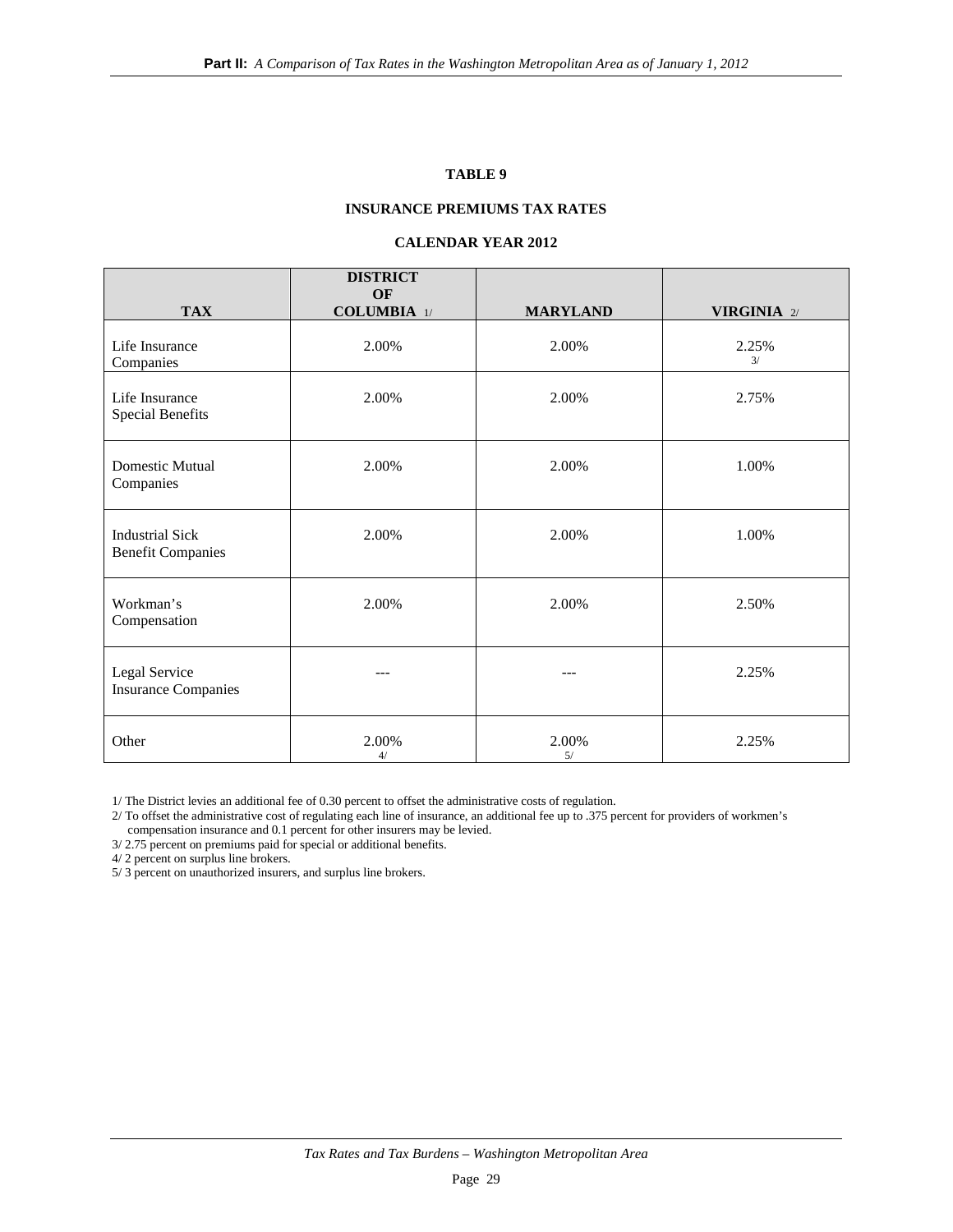## MOTOR VEHICLE TAXES

## MOTOR VEHICLE EXCISE

All three jurisdictions impose fees on cars, trucks, buses and trailers based on weight.

## **District of Columbia**

The District imposes a titling tax based on the manufacturer's shipping weight at the time the title is issued at the following rates: up to 3,499 pounds - 6 percent of fair market value; 3,500 pounds to 4,999 pounds  $-7$  percent of fair market value; and 5,000 pounds and over  $-8$ percent. Since October 1, 1998, vehicles previously titled by individuals moving into the District are no longer subject to the motor vehicle excise tax.

## **Maryland**

Maryland imposes an excise tax of 6 percent of fair market value on each motor vehicle at the time the title is issued.

## **Virginia**

Virginia taxes motor vehicles at the time of sale at 3 percent.

## MOTOR VEHICLE REGISTRATION

Annual registration fees for the District of Columbia, Maryland and Virginia are presented in Table 10, page 31.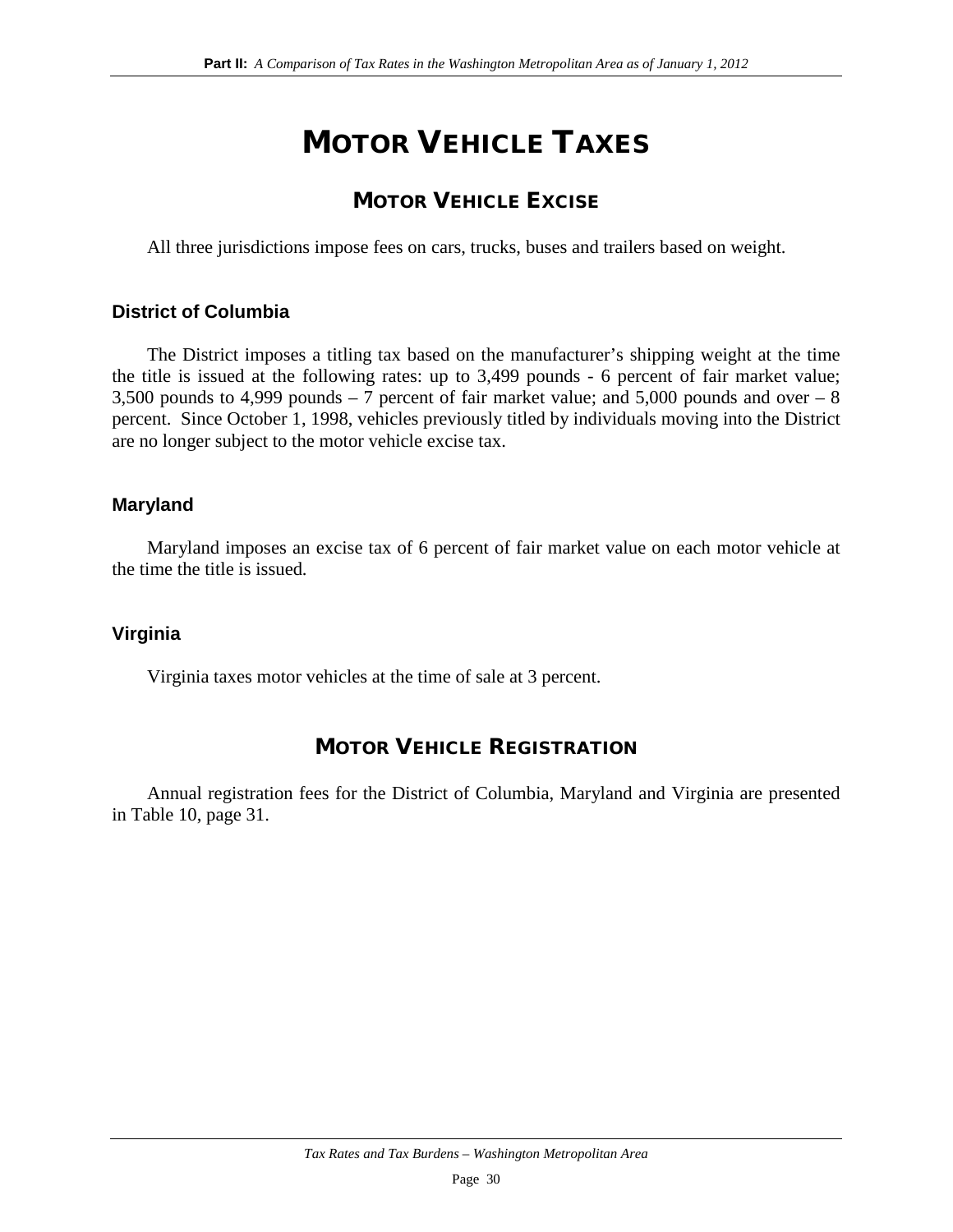#### **TABLE 10**

#### **ANNUAL REGISTRATION FEES FOR PASSENGER CARS**

## **CALENDAR YEAR 2012**

| <b>JURISDICTION</b>              | WEIGHT                | <b>FEES</b>  |
|----------------------------------|-----------------------|--------------|
| <b>DISTRICT OF COLUMBIA 1/2/</b> | Vehicles              |              |
|                                  | 0 to $3,499$ pounds   | \$72.00      |
|                                  | 3,500 to 4,999 pounds | \$115.00     |
|                                  | 5,000 pounds or more  | \$155.00     |
|                                  | Motorcycles           | \$52.00      |
| <b>MARYLAND</b>                  | Vehicles              |              |
|                                  | 3,700 pounds or less  | \$64.00      |
|                                  | Over 3,700 pounds     | \$90.00      |
| <b>VIRGINIA</b> (State)          | Vehicles              |              |
|                                  | 4,000 pounds or less  | \$40.75      |
|                                  | Over 4,000 pounds     | \$45.75      |
|                                  |                       |              |
|                                  | Motorcycles           | \$27.50      |
| Alexandria                       | Vehicles 3/           | $+$ \$ 33.00 |
|                                  | Motorcycles           | $+$ \$ 21.00 |
|                                  |                       |              |
| <b>Arlington County</b>          | Vehicles 3/           | $+$ \$ 33.00 |
|                                  | Motorcycles           | $+$ \$ 24.00 |
|                                  |                       |              |
| Fairfax                          | Vehicles 3/           | $+$ \$ 33.00 |
|                                  | Motorcycles           | $+$ \$ 18.00 |
|                                  |                       |              |
| Fairfax County 4/                | Vehicles              |              |
|                                  | 4,000 pounds or less  | $+$ \$ 33.00 |
|                                  | Over 4,000 pounds     | $+$ \$ 38.00 |
|                                  | Motorcycles           | $+$ \$ 18.00 |
| <b>Falls Church</b>              | Vehicles 3/           | $+$ \$ 25.00 |
|                                  | Motorcycles           | $+$ \$ 24.00 |
|                                  |                       |              |
| Loudoun County                   | Vehicles 3/           | $+$ \$ 25.00 |
|                                  | Motorcycles           | $+$ \$16.00  |
|                                  |                       |              |
| Prince William County 5/         | Vehicles 3/           | $+$ \$ 24.00 |
|                                  | Motorcycles           | $+$ \$ 12.00 |
|                                  |                       |              |

+ In addition to state rate.

1/ The fee for motorized bicycles is \$25.00.

2/ An additional fee of \$35.00 is charged for vehicle inspection every two years.

3/ Flat rate applied regardless of weight.

<sup>4/</sup> Businesses and citizens residing in the towns of Vienna, Herndon and Clifton pay vehicle registration fees set by those jurisdictions in lieu of the Fairfax County fee.

<sup>5/</sup> Taxpayers who satisfy certain household gross income and net worth limitations (these requirements are the same as those applicable to the county's real property tax relief program; see page 38) may exempt one vehicle from the annual registration fee.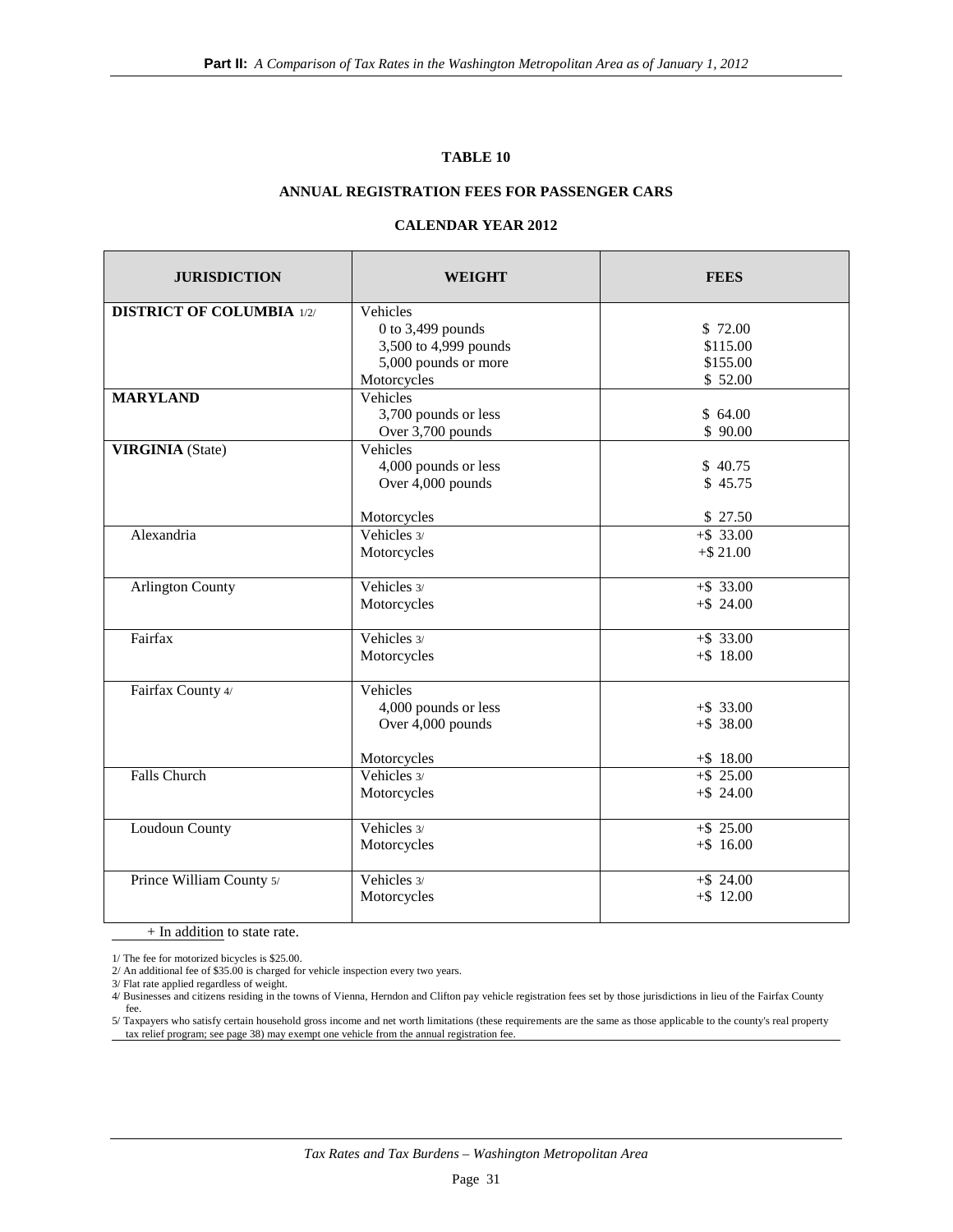## MOTOR VEHICLE FUEL TAX

### **District of Columbia**

This tax is imposed on every importer or user of motor vehicle fuels, including gasoline, diesel fuel, benzol, benzene, naphtha, kerosene, heating oils, all liquefied petroleum gases and all combustible gases and liquids suitable for the generation of power for motor vehicles. Fuel exported from the District is exempt.

#### **Maryland**

Every dealer pays a tax on all motor vehicle fuels sold or used in Maryland. Motor carriers with commercial vehicles having seats for more than nine passengers or having more than two axles are subject to a tax on the amount of motor fuel used in their operations in Maryland. Credit is allowed for taxes paid on all motor fuel purchased in Maryland.

#### **Virginia**

A motor fuel tax is imposed on all dealers and other persons selling motor fuel in the Commonwealth.

A 2 percent sales tax is imposed on retail sales of fuels sold within a city or county that is a member of any transportation district in which a commuter mass transportation system is operated.

### **RATE PER GALLON**

| <b>DISTRICT</b> | <b>MARYLAND</b> | <b>VIRGINIA</b>    |
|-----------------|-----------------|--------------------|
| $23.5$ cents    | $23.5$ cents    | $17.5$ cents<br>2/ |

 $1/Tax$  on special fuels (diesel/kerosene) used as a motor fuel is 24.25 cents per gallon.

2/ Additional 2 percent local tax applied in the Northern Virginia jurisdictions of Alexandria, Arlington County, Fairfax, Fairfax County, Falls Church, Manassas, Loudoun County, Prince William County and Stafford County.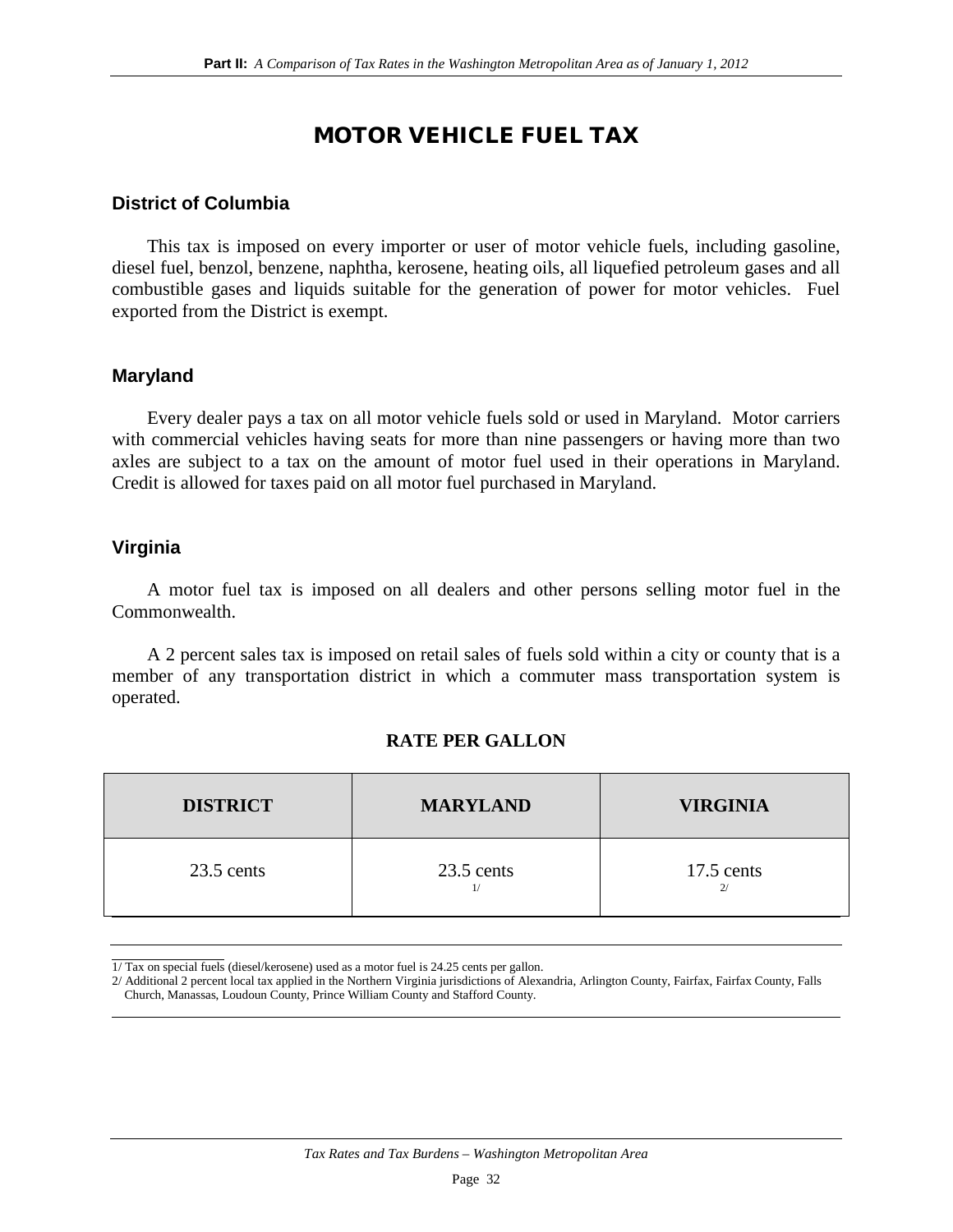## PROPERTY TAXES REAL PROPERTY

### **District of Columbia**

All real and personal property is subject to taxation unless expressly exempt by statute. The District of Columbia real property tax is based on three classifications:

(a) **Class One Property** - improved residential real property that contains five or fewer dwelling units (whether as a row, detached, or semi-detached structure), or a single dwelling unit owned as a condominium and used exclusively for non-transient residential dwelling purposes. Improved residential real property owned by a cooperative housing association also shall be classified as Class One Property, provided that at least 50 percent of the dwelling units are occupied by the shareholders or members of the cooperative housing association.

Unimproved (vacant) property that abuts and has identical ownership with a Class One Property also shall be considered Class One Property. A \$67,500 homestead exemption is applied to property that is owner-occupied.

- (b) **Class Two Property** improved commercial property. Hotels, motels, and inns are included in this class. The first \$3 million in assessed value rate is \$1.65 per \$100 of assessed value and the remaining assessed value is assessed at \$1.85 per \$100.
- (c) **Class Three Property -** vacant real property.
- (d) **Class Four Property –** improved blighted property.

All property in the District is annually assessed at a statutory level of 100 percent of its estimated market value.

In an effort to limit the increase of real property taxes for homeowners, eligible homeowners are provided an Assessment Cap Credit. The Assessment Cap Credit provides that a real property tax bill will not increase by more than 10 percent above the prior year's real property tax bill. The credit only applies to the principal residence of the property owner (homestead property) and is based on the total assessment for the dwelling and land associated with the dwelling.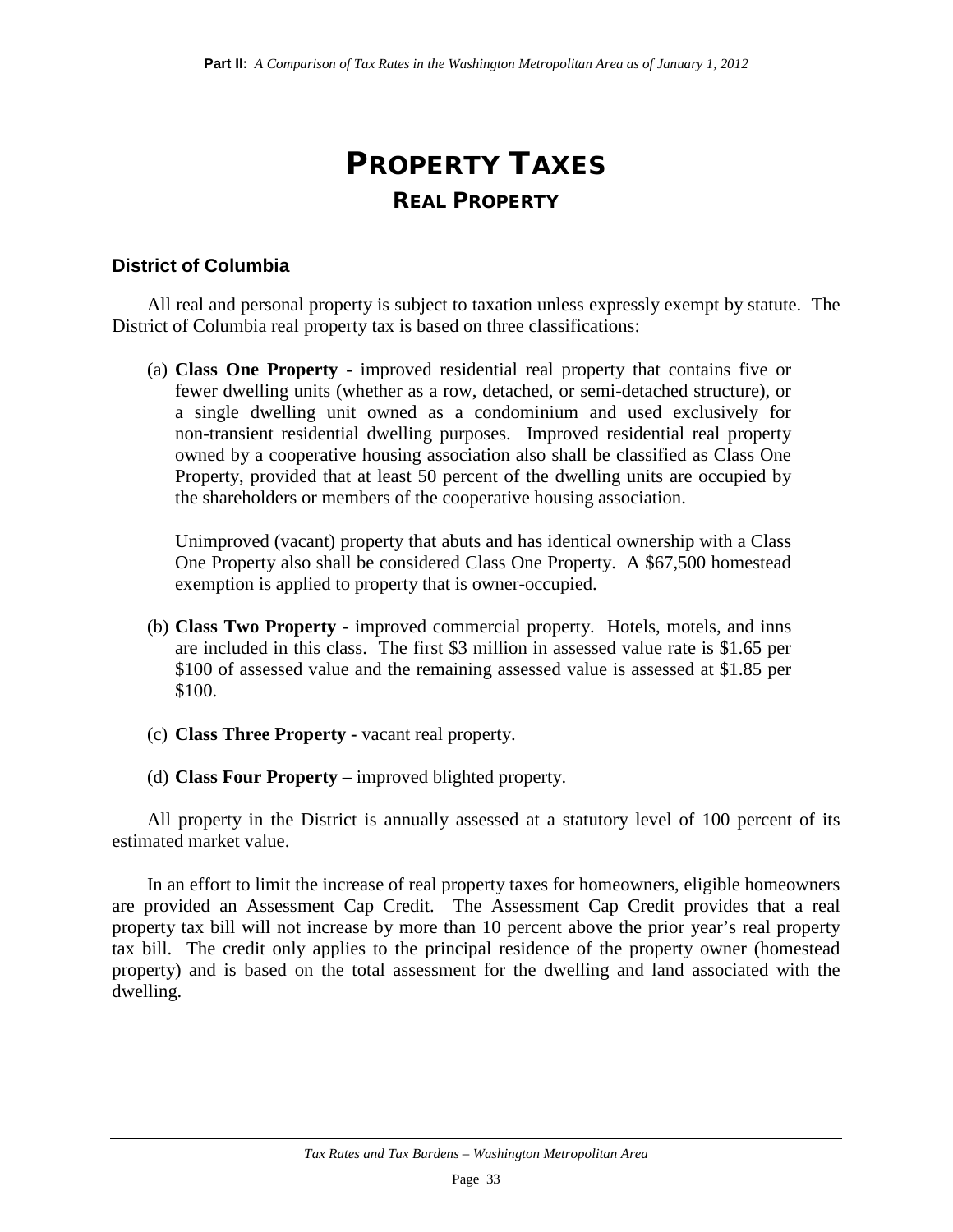#### **Maryland**

The state property tax rate of 11.2 cents per \$100 of assessed market value applies to real property only. It is imposed annually on all taxable land and improvements. The tax is applied to an assessed value.

The Maryland Department of Assessments and Taxation makes assessments. Real property for state and county tax purposes is assessed according to a three-year assessment schedule. A physical review of each property is made every three years. Reassessments are updated on the basis of an analysis of sales, cost and rental data in the area. The amount of the increase in the established market value of one-third of the properties reassessed each year is phased in over a three-year period. A decline in assessed value, however, becomes effective in the first year. Real property is assessed at 100 percent of its value.

Residential property owners are entitled to an assessment limitation tax credit. For state tax purposes, this is a credit against property taxes equal to the tax rate, times that part of the 2011 total assessment greater than 110 percent of the 2010 assessment. County and municipal governments may choose a percentage amount lower than 110 percent of assessment.

#### **Virginia**

The Commonwealth of Virginia does not levy a real property tax. However, local jurisdictions are required to tax real property at 100 percent of estimated market value.

Tax rates for the jurisdictions of the Washington Metropolitan Area are presented in Table 11, page 35.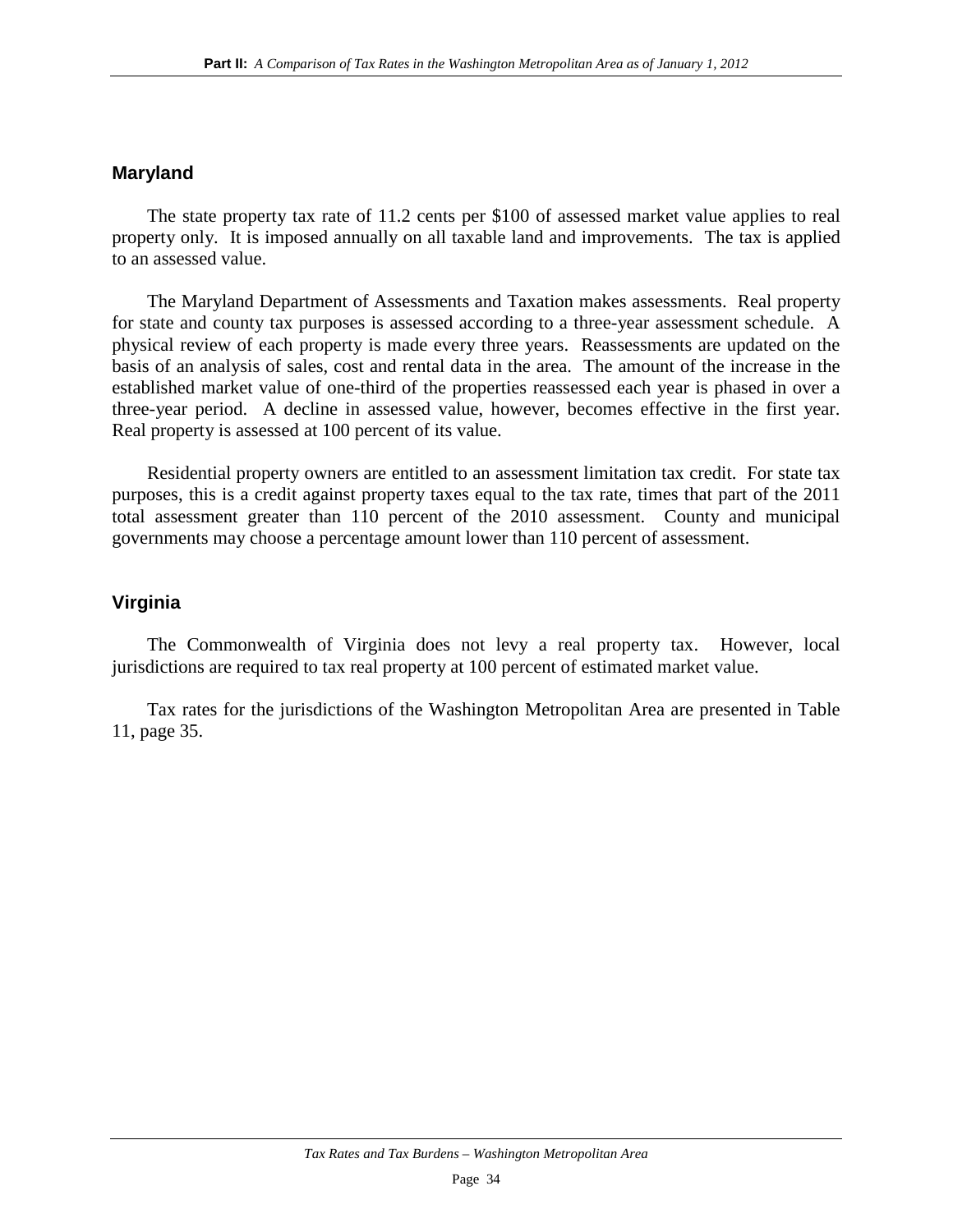|                             | <b>ASSESSMENT LEVEL</b>         | (% OF MARKET |                       |
|-----------------------------|---------------------------------|--------------|-----------------------|
| <b>JURISDICTION</b>         | <b>NOMINAL RATE</b>             | VALUE)       | <b>EFFECTIVE RATE</b> |
| <b>DISTRICT OF COLUMBIA</b> | Class I (residential)<br>\$0.85 | 100%         | $$0.85 \frac{3}{2}$   |
|                             | Class II (commercial) \$1.85 4/ | 100%         | \$1.85                |
|                             | Class III (vacant)<br>\$5.00    | 100%         | \$5.00                |
|                             | Class IV (blighted)<br>\$10.00  | 100%         | \$10.00               |
| <b>MARYLAND 5/</b>          |                                 |              |                       |
| <b>Charles County</b>       | $$1.179$ 6/                     | 100%         | \$1.179               |
|                             | $(\$0.320)$                     |              |                       |
| Montgomery County           | \$0.825                         | 100%         | \$0.825               |
|                             | $(\$0.003-\$0.699)$ 7/          |              |                       |
| Prince George's County      | \$1.072                         | 100%         | \$1.072               |
|                             | $($0.870-$1.072)$ 8/            |              |                       |
| <b>VIRGINIA</b>             |                                 |              |                       |
| Alexandria                  | \$0.998                         | 100%         | \$0.998               |
|                             |                                 |              |                       |
| <b>Arlington County</b>     | \$0.958                         | 100%         | \$0.958               |
|                             |                                 |              |                       |
| Fairfax                     | \$1.010                         | 100%         | \$1.010               |
|                             |                                 |              |                       |
| Fairfax County              | \$1.075                         | 100%         | \$1.075               |
|                             | 9/10/11/                        |              |                       |
| <b>Falls Church</b>         | \$1.270                         | 100%         | \$1.270               |
|                             |                                 |              |                       |
| Loudoun County              | \$1.285                         | 100%         | \$1.285               |
|                             | 10/11/12/13/                    |              |                       |
| Prince William County       | \$1.204                         | 100%         | \$1.204               |
|                             | 14/                             |              |                       |

#### **TABLE 11 REAL PROPERTY TAX RATES PROPERTY TAX YEAR 2011 – 2012** 1/ 2/

 1/ Real property tax year in the Virginia area jurisdictions is on a calendar year basis. In the District of Columbia the 2011-2012 real property tax year is October 1, 2011 - September 30, 2012. For the Maryland area jurisdictions, the 2011-2012 real property tax year is July 1, 2011 to June 30, 2012. The rates presented are those in effect for that time period.

2/Rates are per \$100 of value. Special area rates in effect are shown in parentheses.

3/ There is a \$67,500 homestead deduction on owner-occupied property.

 $4/1$ <sup>st</sup> \$3(M) rate is \$1.65 per \$100 of assessed value.

5/ Local rates shown include the state rate of \$0.112 per \$100 of assessed value.

6/Rate shown excludes municipal taxes; tax rates for these incorporated areas are \$0.32 per \$100.

7/Rates shown exclude municipal and special taxing district taxes. Tax rates for these incorporated areas range between \$0.003-\$0.699. Rate includes a special tax levy in each fiscal year on all taxable real property for the benefit of all fire & rescue companies of \$0.064 per \$100 of assessed value.

8/County and state rates in incorporated areas range from \$0.870 to \$1.072.

9/Relatively few residential properties in three areas pay an additional 2.0 cents, 2.4 cents and 4.7 cents per \$100 of assessed value for community centers. Those in tax districts with a special assessment for leaf collection pay an additional 1.5 cents per \$100 of assessed value. A storm water services fee of 1.5 cents per \$100 of assessed value also applies to most properties.

10/ Loudoun County and Fairfax County have a Route 28 taxing district. Residents of this district are subject to an additional 18 cents per \$100 of assessed value.

11/ Loudoun County has a Broad Run service district. Residents of this district are subject to an additional \$0.13 per \$100 of assessed value.

12/ Loudoun County also has an Aldie service district. Residents of this district are subject to an additional \$0.27 per \$100 of assessed value.

13/ Hamilton sewer district-\$0.30.

14/ Rates ranging from \$0.02 cents to 20 cents are applied in special tax districts for recreation, and roads improvements.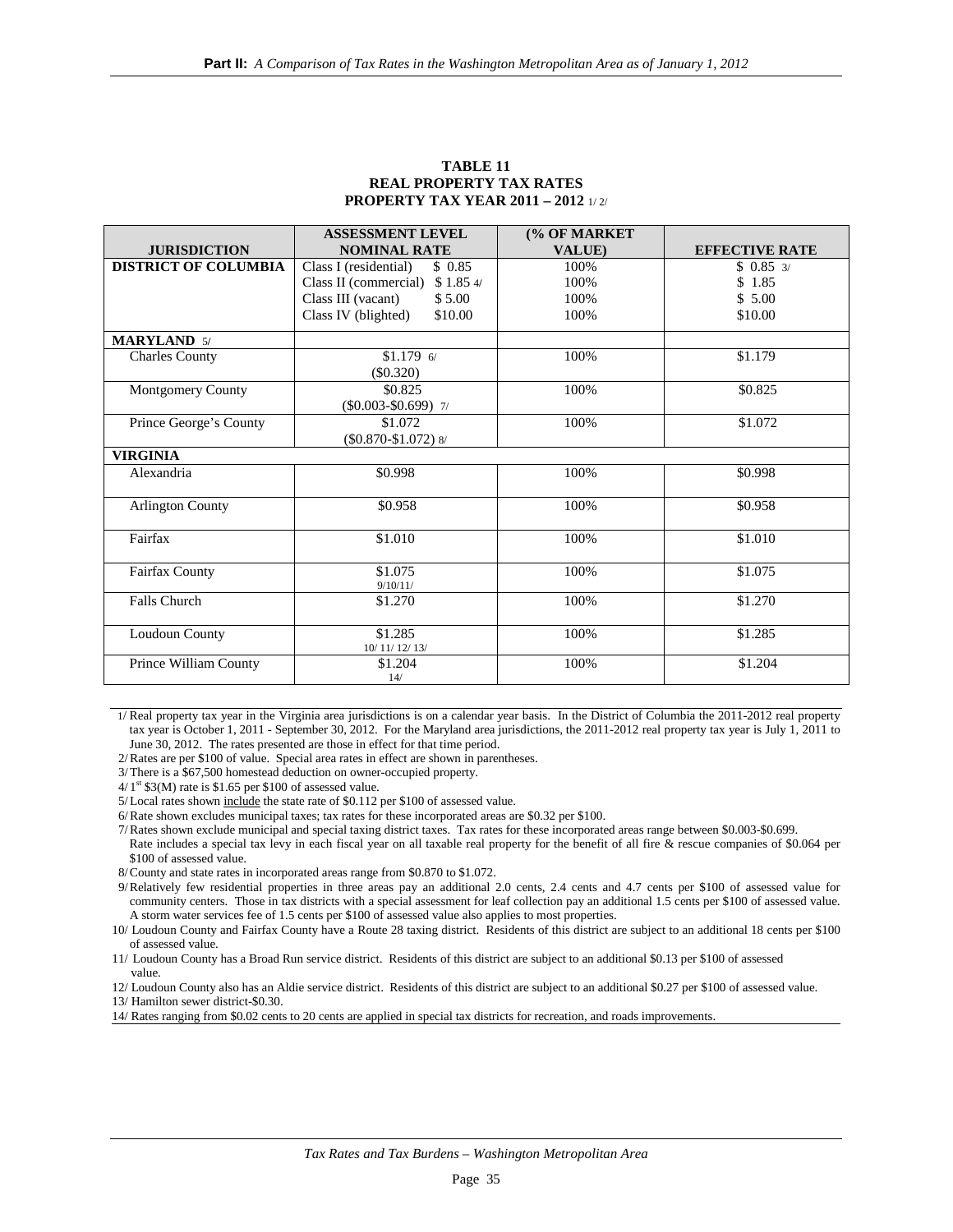## PROPERTY TAXES PROPERTY TAX RELIEF PROGRAMS

### **District of Columbia**

Class One (owner-occupied residential) property owners may obtain a homestead deduction. D.C. Law 4-129, effective July 24, 1982, requires the filing of the homestead deduction application once every five years. This deduction eliminates property taxes on the first \$67,500 of assessed value for homeowners. In addition to the homestead deduction, senior citizens age 65 or older with total household adjusted gross income below \$100,000 may have their real property tax payments reduced by half.

The District provides two "circuit-breaker" property tax relief programs for qualified homeowners and renters who live in the District during the entire taxable year. A credit can be claimed against their individual income tax liability (a refund if the credit exceeds any tax due) for a portion of the property taxes paid or rent paid constituting property taxes that exceeds a stated percentage of household income. The specific percentages are presented in Table 12, page 39.

In addition, the District has a tax deferral program. All owner-occupied residential property taxpayers may apply to defer real property taxes that exceed 110 percent of the previous year's liability. Deferred real property taxes may not exceed 10 percent of the current year's assessed value.

First-time homeowners whose income does not exceed 120 percent of the lower income guidelines (under section 8 of the United States Housing Act of 1937 for the Washington Metropolitan Statistical Area) may be eligible for abatement of real property taxes for a 5 year period beginning October 1 following the recordation of the homeowner's deed as well as abatement of deed recordation and transfer taxes. Application must be made at the time the deed conveying the real property involved is offered for recordation with the Recorder of Deeds.

The District also has a special tax relief program for qualified historic properties approved by the Joint Committee on Landmarks of the National Capital. Owners of the property must be willing to enter into an agreement with the D.C. government to preserve the building as historic property for at least 20 years.

### **Maryland**

The Maryland homeowner's property tax credit program is designed to provide relief for property tax burdens in excess of a certain percentage of income. The maximum assessment that can be used to calculate the credit is \$150,000. Applications must be filed by September 1 of each year.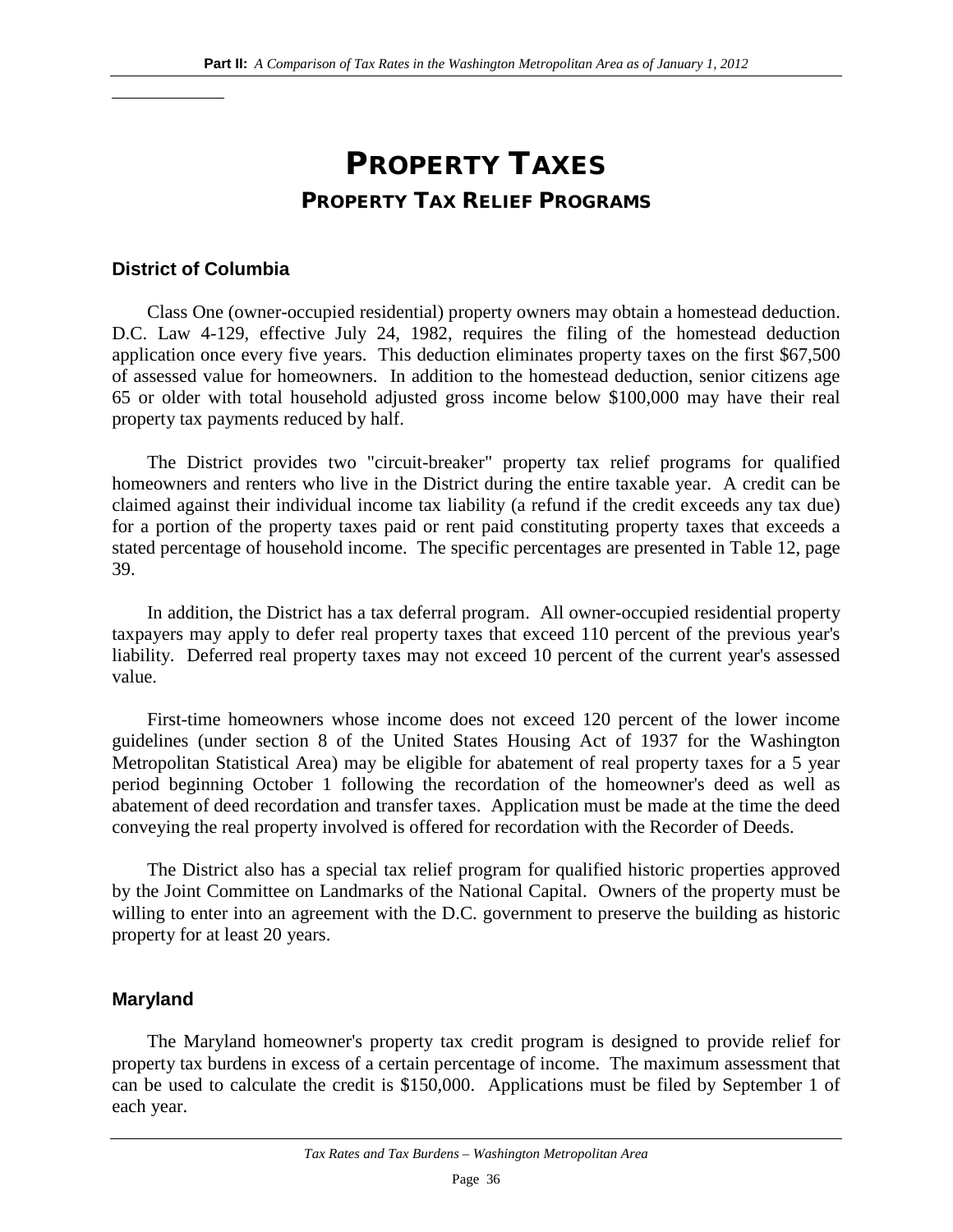The state of Maryland also makes available a refundable renter's tax credit of up to \$600 a year for renters, who are age 60 or over, or who are permanently and totally disabled and will qualify on the basis of income. The applicant's entitlement to the credit is tied to a flexible scale that relates the annual rent paid to the applicant's annual gross income. In comparing the applicant's gross income to his annual rent paid, an allowance is made for utilities paid by the renter. For example, if the renter pays for gas only, it is assumed that 6 percent of his gross income is dedicated to that item. By way of contrast, if the renter must pay for heat, gas, and electricity, it is assumed that 18 percent of income is devoted to these items.

The Renter's Tax Credit Program is independent of the state individual income tax. Applications must be filed by September 1 of each year. The applicant must, however, submit a copy of his most recent Federal Tax Form 1040 and all the accompanying forms with the renter's tax credit application.

Montgomery County added two additional tax relief items in fiscal year 2008: 1) a county supplemental to the State Homeowner Tax Credit Program; and 2) a new business tax credit. Charles County provides an additional tax relief for low income households by supplementing a state subsidized program.

### **Virginia**

In Arlington County each owner of property for which exemption or deferral or both are claimed must be age 65 or older during the current taxable year and occupy such property as their sole dwelling, or be permanently and totally disabled. A dwelling jointly held by a husband and wife shall qualify if either spouse is or becomes 65 years old or is or becomes permanently and totally disabled during the current taxable year.

 The gross combined income of the owner(s) during the year immediately preceding the taxable year shall not exceed 65 percent of the median income for households for the Washington, D.C. metropolitan statistical area (MSA) for a total exemption, shall be between 65 percent to 80 percent of the median income of the MSA for a 50 percent exemption, and shall be between 80 percent of median income of the MSA and the maximum established under the Code of Virginia for a 25 percent exemption. Any amount not exempted may be deferred by the owner. In no event shall the gross combined income of the owner(s) during the year immediately preceding the taxable year exceed the greater of \$72,000 or the median adjusted gross income of married residents based on the most recent tax returns of the married residents of Arlington County for a taxable year.

The total combined financial worth of the owner(s) as of December 31 of the year immediately preceding the taxable year shall be determined in an amount not to exceed \$540,000. Total financial worth shall include the value of all assets, including equitable interest, of the owner(s) and the owner's relatives living in the dwelling for which the exemption or deferral or both are claimed, and shall exclude the fair market value of the dwelling and the land upon which it is situated, not exceeding one acre, for which the exemption is claimed.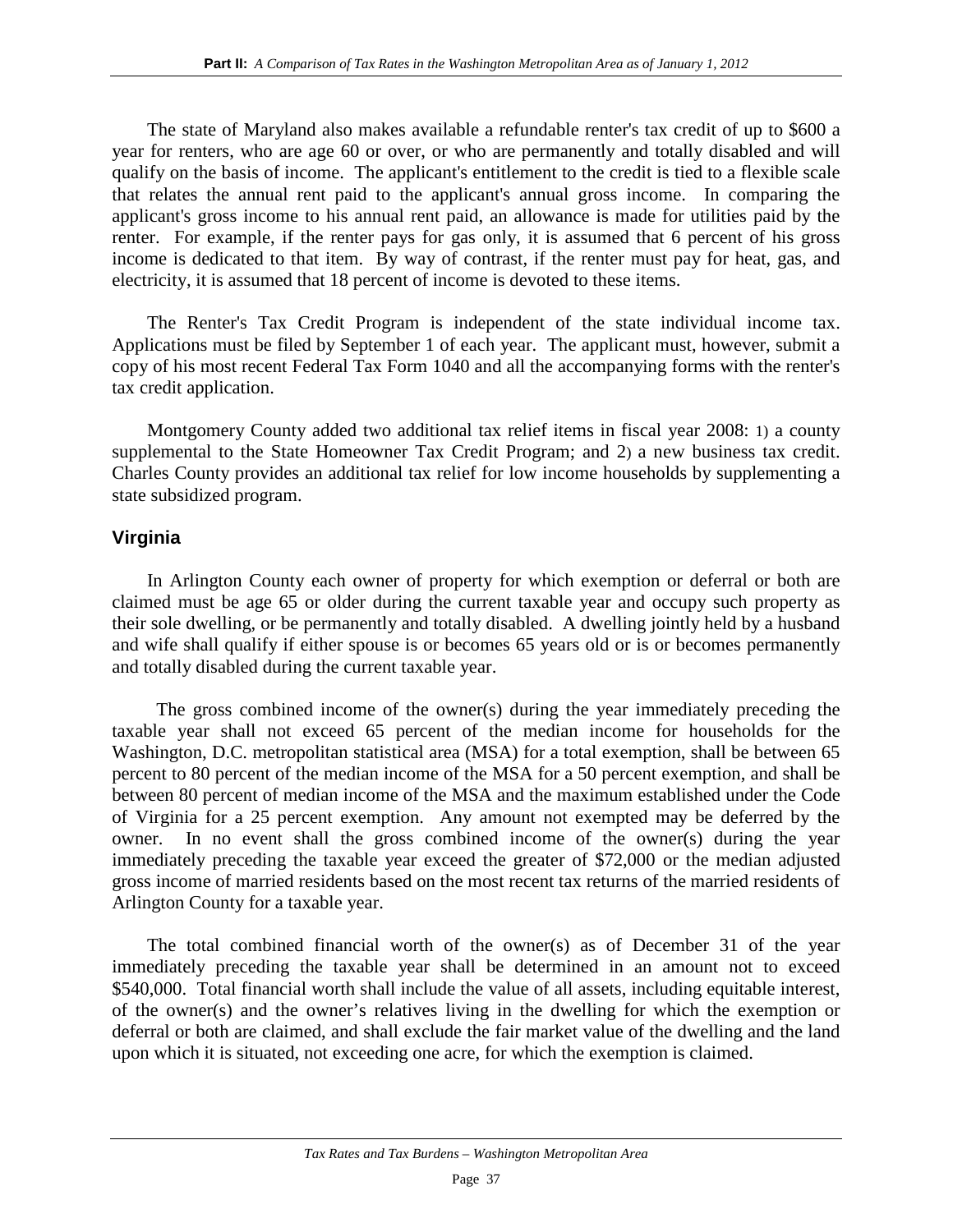Fairfax and Prince William Counties, and Falls Church provide an exemption from, or deferral of, real property taxes on dwellings owned and occupied by persons who are age 65 or older, or who are permanently and totally disabled and whose income is not more than \$72,000 (Fairfax County), \$69,600 (Prince William County), and \$33,100 (Falls Church). Income of \$7,500 may be excluded by an applicant who is permanently and totally disabled. Household gross income includes the income of all relatives residing therein. From this amount, the homeowner excludes the first \$10,000 of income for each relative residing in the household other than the spouse of the owner. The combined financial net worth of the owner and spouse cannot exceed \$340,000 up to one acre of land in Fairfax County and \$340,000 in Prince William County, up to 25 acres of land, excluding the value of the home.

Loudoun County provides a tax relief program that exempts real property taxes on the dwelling and up to three acres of land on which the dwelling is situated. The dwelling must be owned and occupied as the full-time residence of the applicant(s) seeking tax relief. Applicants must be 65 years or older or certified permanently and totally disabled by January  $1<sup>st</sup>$  of the current tax year. Loudoun County's gross household income limitation is \$72,000. The first \$7,500 of disability income may be excluded by applicants who are permanently and totally disabled. Not including the spouse of the applicant, the first \$10,000 of income of each relative residing in the dwelling may be excluded when computing gross household income. Loudoun County's net worth limitation is \$440,000, which does not include the value of the dwelling, and up to ten acres of land on which the dwelling is situated. The value of land in excess of three acres is not eligible for tax relief.

The City of Alexandria has two programs for real estate tax relief: First, tax relief for the elderly and permanently and totally disabled. This program allows for both exemption from and deferral of real estate taxes. To qualify for an exemption, the total household income of the applicant cannot exceed \$72,000 for the calendar year immediately preceding the year in which the application is made. For household incomes up to \$40,000, taxes are exempted in full. For household incomes between \$40,001 and \$55,000, up to 50 percent of the applicant's real estate tax bill is exempted. For household incomes between \$55,001 and \$72,000, up to 25 percent of the applicant's real estate bill is exempt. Up to \$10,000 in income of any relative (not a spouse) living in the property is excluded, as well as up to \$10,000 in income of any owner residing in the property who is permanently disabled is also excluded.

To qualify for deferral, the total household income of Alexandria city applicants cannot exceed \$72,000 for the calendar year immediately preceding the year in which the application is made. The date of deferral of taxes is the date the taxes would ordinarily be due.

The second program provides tax relief for veterans with 100% service-connected disability: The veteran must be rated at 100% or service-connection is rated at less than 100%, but the veteran is paid at the 100% disability rate due to unemployability under either standard. The disability must be considered total and permanent. Veterans with temporary disability, no matter how severe, do not qualify.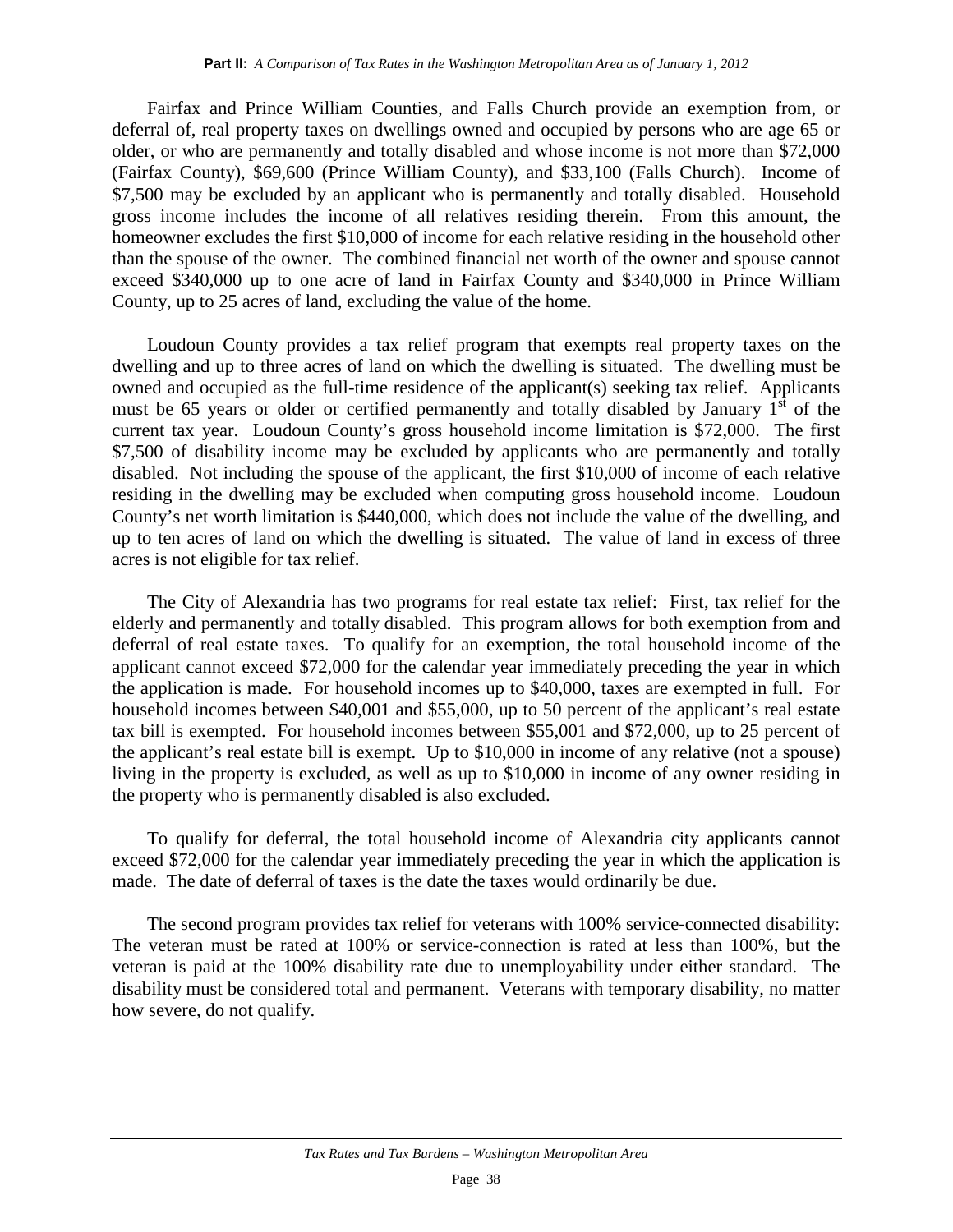#### **TABLE 12 PROPERTY TAX RELIEF PROGRAMS PROPERTY TAX YEAR 2012**

| <b>HOUSEHOLD</b><br><b>GROSS INCOME</b> |                                                              |                                       |                                                                       | <b>TAX CREDIT EQUALS: 1/</b> |  |  |
|-----------------------------------------|--------------------------------------------------------------|---------------------------------------|-----------------------------------------------------------------------|------------------------------|--|--|
| <b>DISTRICT OF COLUMBIA</b>             |                                                              |                                       |                                                                       |                              |  |  |
| 0-\$ 2,999<br>\$                        |                                                              |                                       | 95% of property tax exceeding 1.5% of household income – up to \$750  |                              |  |  |
| $$3,000-S4,999$                         |                                                              |                                       | 95% of property tax exceeding 2.0% of household income – up to \$750  |                              |  |  |
| $$5,000-S6,999$                         |                                                              |                                       | 95% of property tax exceeding 2.5% of household income – up to \$750  |                              |  |  |
| $$7,000-S$ 9,999                        |                                                              |                                       | 95% of property tax exceeding 3.0% of household income – up to $$750$ |                              |  |  |
| \$10,000-\$14,999                       |                                                              |                                       | 95% of property tax exceeding 3.5% of household income – up to \$750  |                              |  |  |
| \$15,000-\$19,999                       |                                                              |                                       | 95% of property tax exceeding 4.0% of household income – up to \$750  |                              |  |  |
|                                         |                                                              |                                       | Age 62 and Over, Blind or Disabled Circuit-Breaker Relief             |                              |  |  |
| \$<br>0-\$4,999                         |                                                              |                                       | 1.0% of household gross income – up to $$750$                         |                              |  |  |
| $$5,000-S$ 9,999                        | 1.5% of household gross income - up to \$750                 |                                       |                                                                       |                              |  |  |
| \$10,000-\$14,999                       | 2.0% of household gross income – up to $$750$                |                                       |                                                                       |                              |  |  |
| \$15,000-\$19,999                       |                                                              |                                       | 2.5% of household gross income – up to $$750$                         |                              |  |  |
| <b>JURISDICTION</b>                     | <b>HOUSEHOLD</b><br><b>GROSS INCOME</b><br><b>LESS THAN:</b> | <b>NET WORTH</b><br><b>LESS THAN:</b> | <b>RELIEF</b><br><b>AMOUNT: 2/</b>                                    | <b>TAX LIMIT:</b>            |  |  |
| <b>MARYLAND</b>                         |                                                              |                                       |                                                                       |                              |  |  |
|                                         | Rates                                                        |                                       |                                                                       |                              |  |  |
| <b>Charles County</b>                   | \$60,000                                                     | \$200,000                             | \$ 828                                                                | \$4,380                      |  |  |
| Montgomery County 3/                    | \$60,000                                                     | \$200,000                             | \$1,130                                                               | \$4,380                      |  |  |
| Prince George's County                  | \$60,000                                                     | \$200,000                             | \$1,500                                                               | \$4,380                      |  |  |

<sup>1/</sup> Renters use 15 percent of rent paid as a property tax equivalency.

<sup>2/</sup> The maximum tax credit for the first \$50,000 of the assessed value of the property.

<sup>3/</sup> In addition to the state circuit breaker, Montgomery County introduced a county supplement that allows for an additional credit for a taxpayer with no more than \$40,000 of income (versus \$30,000 at state level). Taxpayer's must apply for this credit to become eligible to receive grant.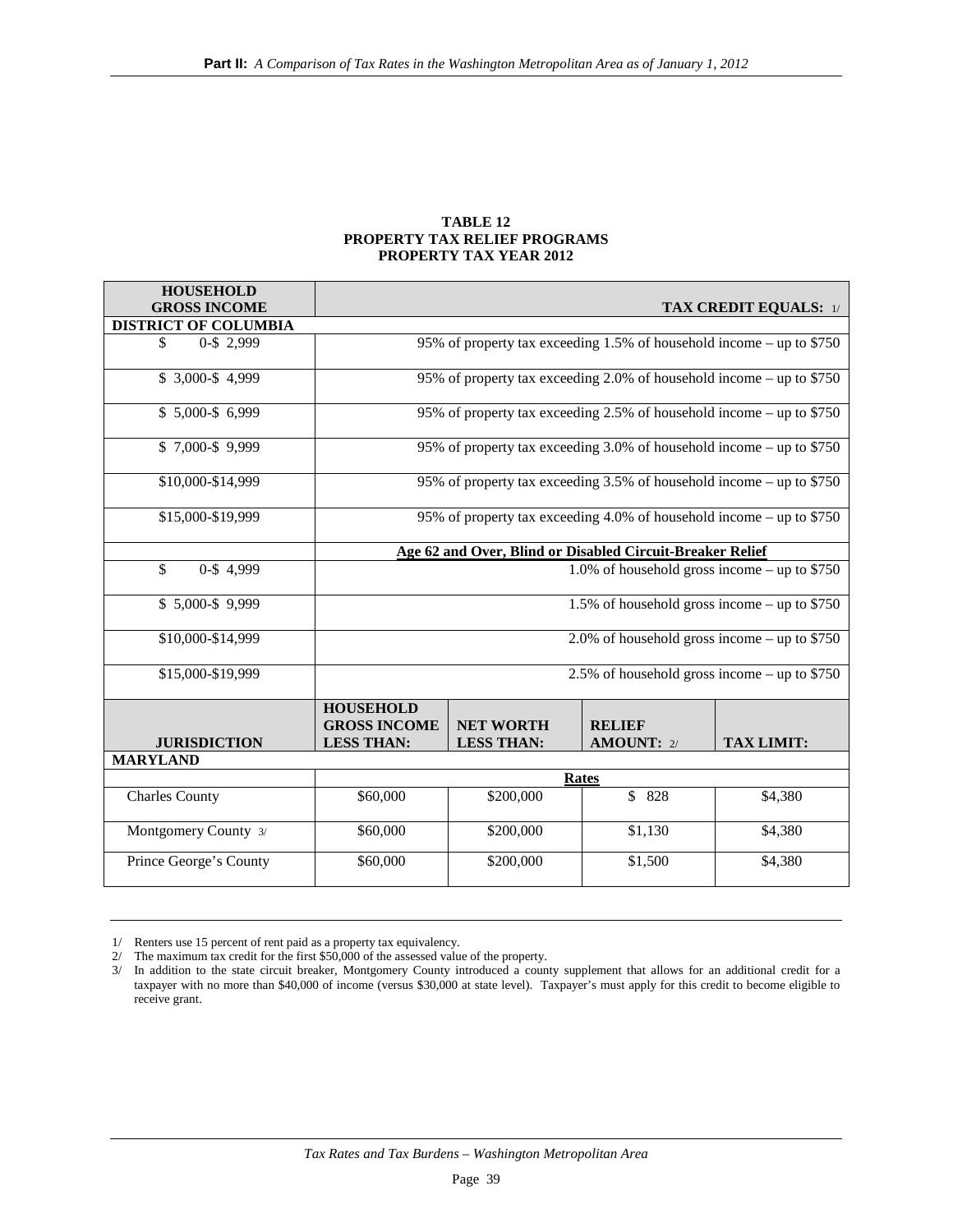#### **TABLE 12- Continued PROPERTY TAX RELIEF PROGRAMS PROPERTY TAX YEAR 2012**

|                          | <b>HOUSEHOLD</b><br><b>GROSS</b><br><b>INCOME</b> | <b>NET WORTH</b>  |                       |
|--------------------------|---------------------------------------------------|-------------------|-----------------------|
| <b>JURISDICTION</b>      | <b>LESS THAN:</b>                                 | <b>LESS THAN:</b> | <b>RELIEF AMOUNT:</b> |
| <b>VIRGINIA</b>          |                                                   |                   |                       |
|                          |                                                   | <b>Rates:</b>     |                       |
| Alexandria 4/7/8/        | \$72,000                                          | \$540,000         | 4/                    |
| Arlington County 5/      | \$72,000                                          | \$540,000         | 6/                    |
| Fairfax $7/$             | \$62,000                                          | \$340,000         | 9/                    |
| Fairfax County 7/9/      | \$72,000                                          | \$340,000         | 10/                   |
| Falls Church 7/          | \$75,000                                          | \$540,000         | 11/                   |
| Loudoun County           | \$72,000                                          | \$440,000         | 12/                   |
| Prince William County 7/ | \$78,445                                          | \$340,000         | 13/                   |

4/ Household income less than \$40,000 receives full exemption, income \$40,001 to \$55,000 receives partial exemption; income not more than \$72,000 can receive deferral of tax.

5/ For deferrals, net worth cannot exceed \$195,000; for deferrals with interest, income cannot exceed \$52,000; for deferrals without interest, income cannot exceed \$47,000; for exemptions, net worth cannot exceed \$100,000 and income cannot exceed \$20,000.

6/ Amounts are determined every year; based on income and amount of tax due.

7/ Excludes up to \$7,500 of disability income and the first \$10,000 of income of each relative other than a spouse residing in the household.

8/ Excludes home and two acres of land from net worth calculation.

9/ Excludes home and one acre of land from net worth calculations.

10/ Income less than \$52,000, receive a 100% tax relief; from \$52,001to \$62,000, receive a 50% tax relief; and from \$62,001 to \$72,000 receive a 25% tax relief.

11/ Incomes as low as \$0 up to \$15,000, receive a 100% tax relief, subject to a \$1,500 cap, with a 100% deferral; up to \$30,000 and assets up to \$150,000, receive a 15% tax relief, subject to a \$900 cap, with a full deferral of the balance; \$30,001 up to \$33,100 receive no tax relief, with a full deferral.

12/ Total exemption is granted for home and up to three acres.

13/ Total exemption of the tax on a home and up to one acre of land it occupies is granted to applicants whose gross household income does not exceed \$48,000 annually. Partial exemption of the tax on a home and up to twenty-five acres of land it occupies is granted to applicants whose gross household income is greater than \$48,000, but does not exceed \$78,445.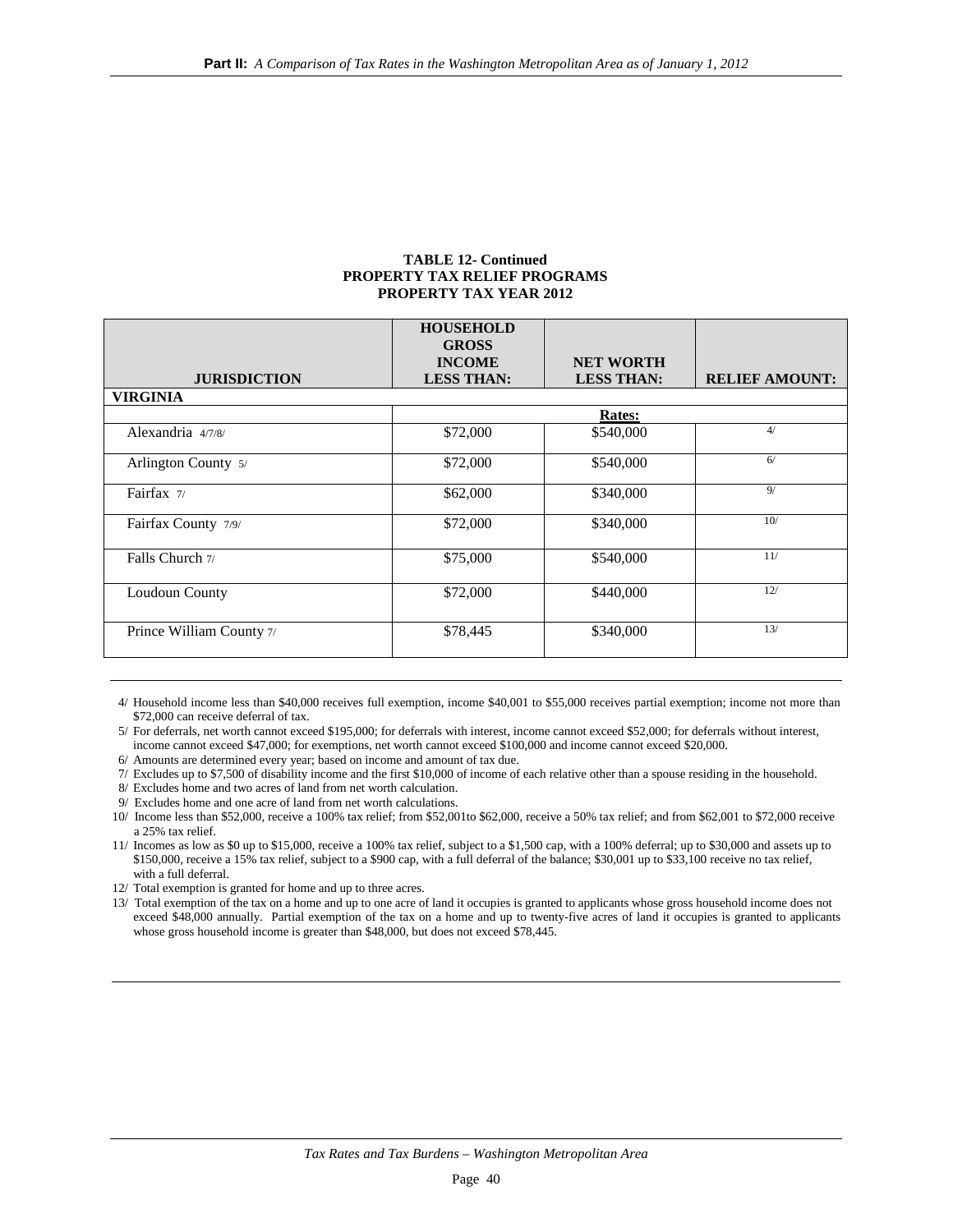## PROPERTY TAXES

## TANGIBLE PERSONAL PROPERTY

### **District of Columbia**

The tax is imposed on all tangible personal property, except inventories, used in a trade or business. Such property includes machinery, equipment, furniture, fixtures and supplies. Tangible personal property leased to another business or individual located in the District of Columbia is taxable to the owner. Tangible personal property must be assessed at full and true value. Renters under a "lease purchase" or a "security purchase" agreement who are obligated to become the owner must report the property on the personal property tax return. The first \$50,000 of taxable value is exempt from tax.

### **Maryland**

The county rates of tax on tangible personal property are 2.5 times those for real property. The state rate is not levied on personal property. A county rate may apply to commercial and manufacturing inventories. The state is responsible for the assessment, at full cash value, of corporate tangible personal property.

### **Virginia**

The tax on tangible personal property is a local tax in Virginia. The rates shown in Table 13, page 43 are nominal. Counties and cities impose different rates on tangible personal property and classify certain items separately from other tangible personal properties. Virginia jurisdictions are the only ones in the Washington Metropolitan Area that tax automobiles (as well as motorcycles, recreational vehicles, boats, airplanes and trailers) under the tangible personal property tax. However, in Prince William County, the tax rate for recreational vehicles, boats, and airplanes is taxed at \$0.00001 per \$100 of assessed value, resulting in no tax liability. Mobile homes are taxed at the real property tax rate. Motor vehicles must be listed separately and are assessed at trade-in value according to the January 1 (of each year) National Automobile Dealers Association handbook in Alexandria, Falls Church, Fairfax City, Fairfax County, and Prince William County. The clean loan value is the basis used in Arlington County and Loudoun County. All Northern Virginia jurisdictions included in the report prorate vehicle personal property taxes based on the length of time the vehicle is in their locality. Beginning in 1999, Virginia adopted a personal property tax relief program on the first \$20,000 of a vehicle's assessed value. For calendar year 2011, personal property taxes paid by citizens were reduced by various percentages based on the 2010 level of state reimbursement in which the state reimbursed the locality for that reduced assessment amount. Owners of vehicles valued at less than \$1,000 pay no tax (the state pays 100 percent). In Arlington County, vehicles that are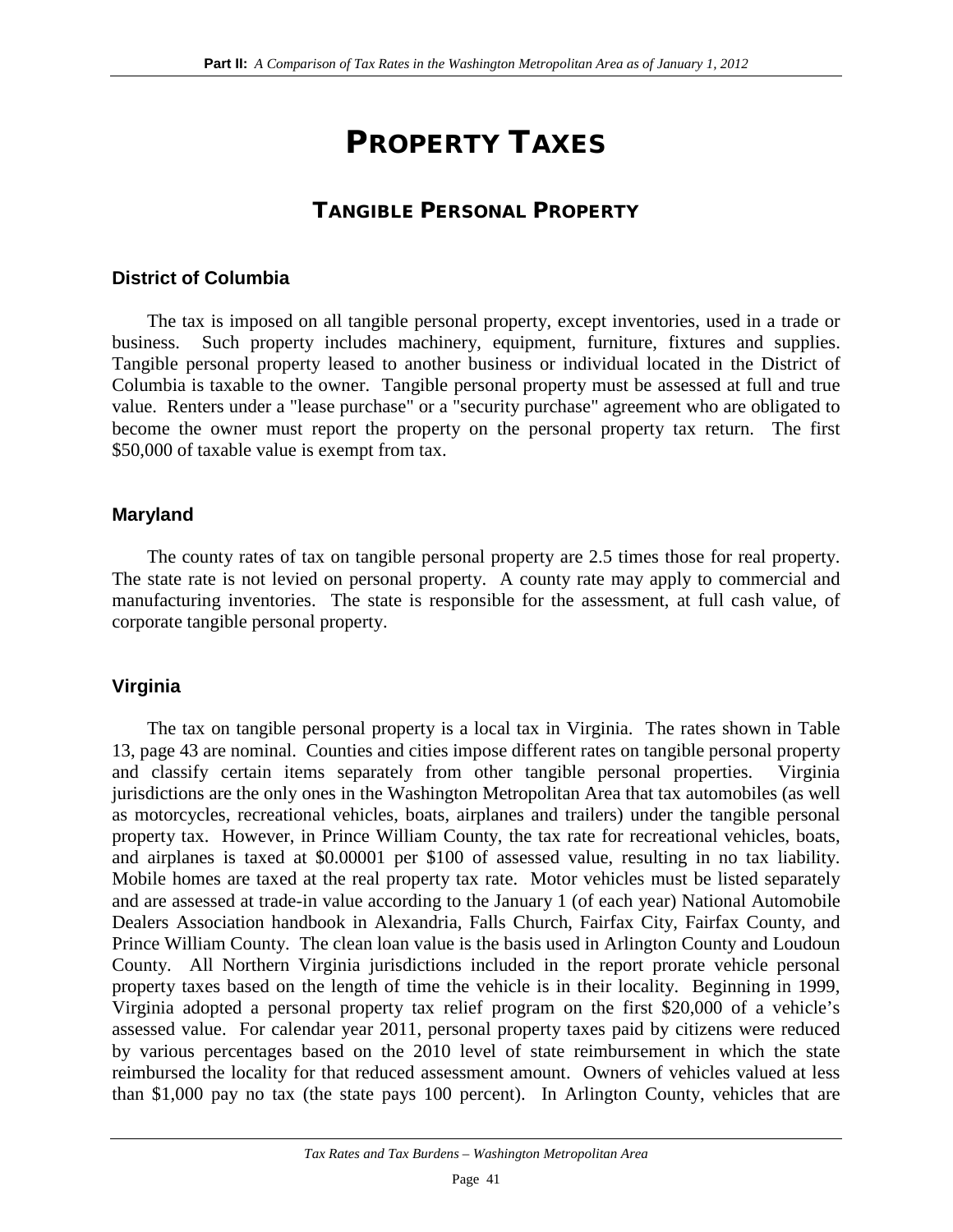valued at \$3,000 or less, and are PPTR eligible have no tax liability and pay only an annual decal fee. Each vehicle that is PPTR eligible pays no tax on the first \$3,000 of value.

Fairfax and Prince William Counties also allow an exemption of personal property taxes on one automobile per household for the low-income elderly and the permanently and totally disabled. County tax relief applicants who meet the income and net worth requirements may qualify for a reduced tax rate on one vehicle per qualifying applicant. The 2011 tax rate for tax relief applicants was \$0.00001 of \$100 per assessed value. Qualifications for personal property tax relief for the low-income elderly and disabled are as follows:

- Gross income of the applicant may not exceed \$22,000.
- The combined net assets of the applicant and spouse may not exceed \$75,000.
- Personal property relief for this program is limited to one vehicle.
- Disabled applications may exclude the  $1<sup>st</sup>$  \$7,500 of income, i.e., an effective gross income of \$29,500.

Loudoun County provides an alternative personal property tax rate on one vehicle per qualified applicant who is age 65 or over or declared permanently and totally disabled by January  $1<sup>st</sup>$  of the current year. The vehicle must be used primarily by or for the applicant, and if co-owned, the gross income limitation includes income from all sources of the owners of the vehicle and the spouse of the applicant. The gross income limit for the alternative tax rate is \$52,000. The applicant's net worth cannot exceed \$195,000, which may exclude the value of the applicant's Loudoun County residence and up to one acre of land on which it is situated. The alternative tax rate is established annually by the Board of Supervisors. The 2011 rate is \$2.10 per \$100 of assessed value for qualified applicant's vehicles.

Falls Church allows an exemption of up to the first \$25.00 of personal property taxes on one automobile per household for the low-income elderly and the permanently and totally disabled.

The City of Alexandria provides personal property tax relief for persons that meet the following requirements:

Eligibility Requirements:

- The vehicle for which the relief is requested must be owned, or be partially owned and used by or for the applicant. Lease vehicles do not qualify for tax relief.
- The vehicle for which the tax relief is requested must be currently assessed by the City at less than \$20,000. (Only one vehicle per household shall be granted tax relief.)
- The applicant must be at least 65 years of age, or permanently and totally disabled on or before April 15, 2011. The applicant must provide proof of age or certification of disability if under 65.

Income requirements:

- Total combined income of the applicant and his/her spouse shall not exceed \$20,000 for calendar year 2011.
- The net combined financial worth (all assets, including vehicles) of the applicant and his/her spouse, excluding the value of the principal residence and a lot of up to two acres in the City, shall not exceed \$75,000 as of December 31, 2011.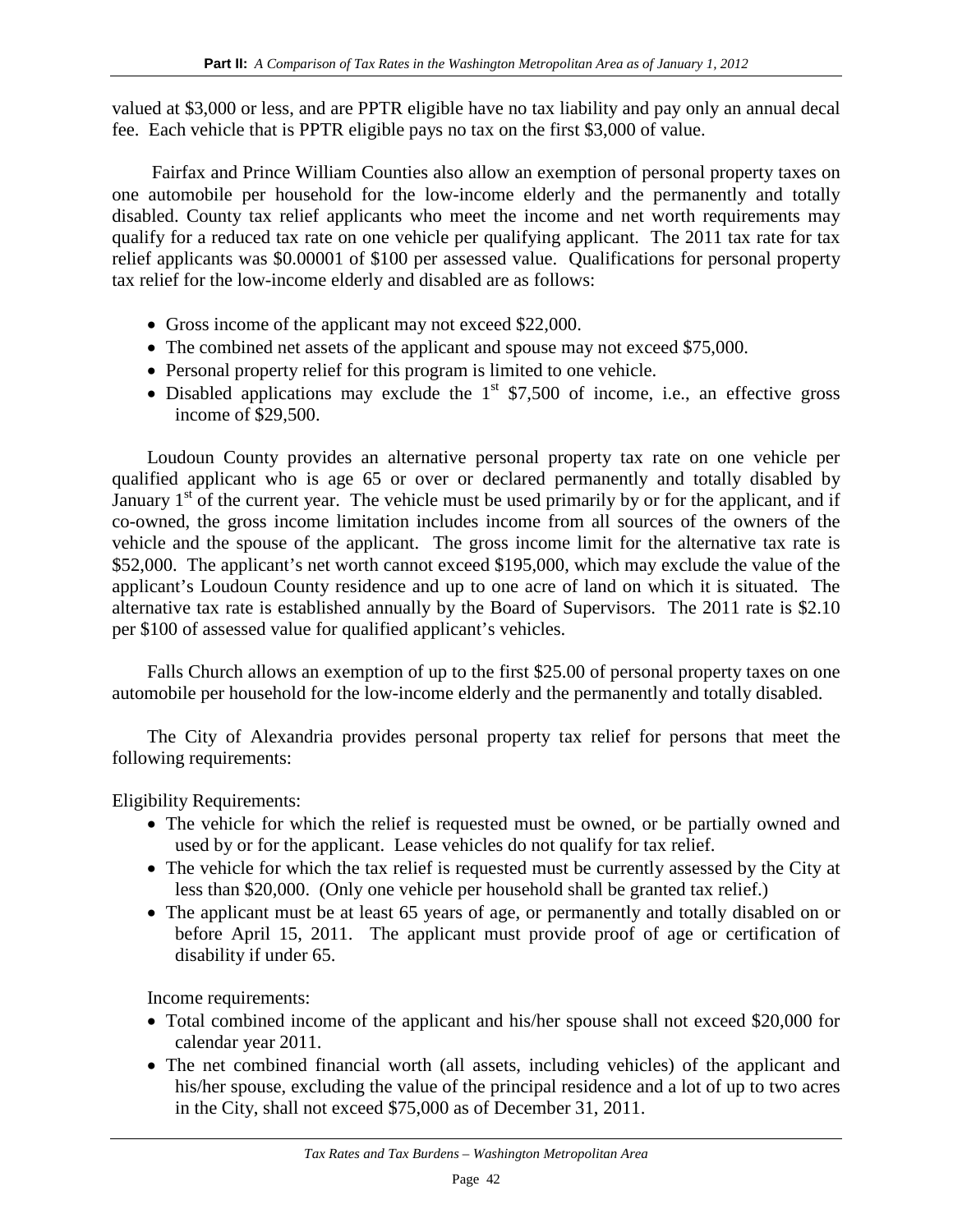#### **TABLE 13 TANGIBLE PERSONAL PROPERTY TAX YEAR 2011 – 2012** 1/

| <b>RATE PER \$100 OF VALUE</b> |                                                                                                                                                                                                   |  |  |
|--------------------------------|---------------------------------------------------------------------------------------------------------------------------------------------------------------------------------------------------|--|--|
| <b>DISTRICT OF COLUMBIA</b>    | \$3.402                                                                                                                                                                                           |  |  |
| <b>MARYLAND</b>                |                                                                                                                                                                                                   |  |  |
| <b>Charles County</b>          | \$2.405                                                                                                                                                                                           |  |  |
| Montgomery County              | \$1.747                                                                                                                                                                                           |  |  |
| Prince George's County         | \$2.403/                                                                                                                                                                                          |  |  |
| <b>VIRGINIA</b>                |                                                                                                                                                                                                   |  |  |
| Alexandria                     | $$4.754/$ $($4.50)5/$ $($3.55)6/$                                                                                                                                                                 |  |  |
| <b>Arlington County</b>        | \$5.004/                                                                                                                                                                                          |  |  |
| Fairfax                        | \$4.13 4/ $(1.00)$ 7/ $(0.01)$ 8/                                                                                                                                                                 |  |  |
| Fairfax County                 | $$4.57 \frac{4}{(1.09)} \frac{7}{(0.01)} \frac{10}{10}$                                                                                                                                           |  |  |
| Falls Church                   | \$4.714/                                                                                                                                                                                          |  |  |
| Loudoun County                 | \$4.20 $\frac{4}{1}$ (\$2.75) $\frac{5}{1}$ (\$1.30) $\frac{7}{1}$ (\$1.00) $\frac{8}{1}$ (\$2.00) $\frac{9}{1}$<br>$(\$0.01)$ 10/ $(\$4.00)$ 11/ $(\$2.75)$ 12/ $(\$2.10)$ 13/<br>$(\$4.20)$ 14/ |  |  |
| Prince William County          | $$3.704/$ (\$2.00) 10/ (\$1.25) 14/ (\$1.00) 15/ (\$0.97) 16/                                                                                                                                     |  |  |

1/ The personal property tax year in Virginia area jurisdictions is on a calendar year basis. The rates submitted by Virginia jurisdictions for this report are applicable to calendar year 2012. In the District of Columbia and the Maryland area jurisdictions, the 2012 personal property tax year is July 1, 2011 to June 30, 2012. The rates presented are those in effect for this period.

- 6/ Vehicles with special equipment designed to aid the handicapped are assessed at a rate of \$3.55 per \$100 of value.
- 7/ Rate applied to mobile homes and public service corporation non-vehicular personal property.
- 8/ Rate applied to special subclass of vehicles (Hybrid and electric).

- 10/ Rate applied to special subclass of vehicles that are equipped for the transportation of persons with disabilities, some vehicles owned by members of volunteer fire and rescue squads and auxiliary police, vehicles owned by certain elderly and disabled individuals, aircraft and flight simulators, and homeowner associations furniture, office and maintenance equipment. Mobile homes are taxed at the real estate rate of \$1.04 per \$100.
- 11/ Rate applied to heavy equipment.
- 12/ Rate applied to satellite imaging/manufacturing equipment.
- 13/ Rate applied to vehicles specially equipped for use by the handicapped and vehicles owned by certain elderly and disabled individuals.
- 14/ Rate applied to computer equipment.
- 15/ Rate applied to property used for research and development.
- 16/ Rate applied to mobile homes.

<sup>2/</sup> First \$50,000 of value is exempt from tax.

<sup>3/</sup> Rate applies to non-town businesses. The county rate for incorporated town businesses ranges from \$1.964 to \$2.400. Maryland property tax rate is not levied against personal property.

 <sup>4/</sup> Rate applied to regular individual personal property and business tangible personal property.

 <sup>5/</sup> Rate applied to machinery and tools.

<sup>9/</sup> All electric.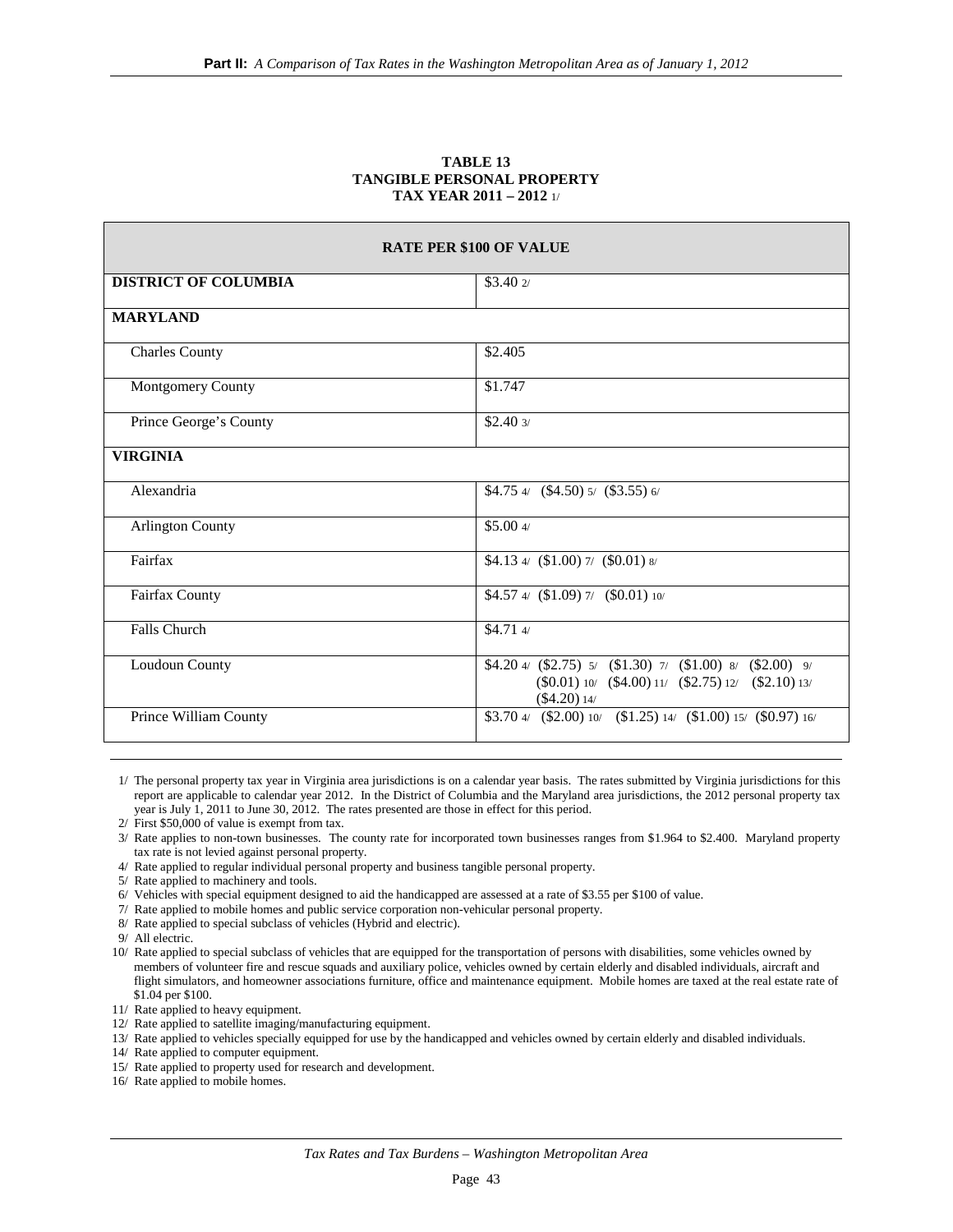## PUBLIC UTILITIES TAX

### **District of Columbia**

The District imposes a gross receipts tax on utilities operating in the District of Columbia. The rate is 10 percent of gross receipts from sales to residential customers and 11 percent of gross receipts from sales to nonresidential customers. In addition, similar taxes are assessed on heating oil companies, natural and artificial gas marketers, long distance telephone companies, and subscription television, video, and radio service providers. Under provisions of the Telecommunications Competition Act of 1996, the District assesses an 11 percent gross receipts tax on local telephone companies, including wireless telecommunications providers. The regulated utilities pay the bulk of the revenues associated with these taxes.

### **Maryland**

The tax applies to any company engaged in a telegraph, telephone, oil pipeline, electric or gas business in the state. The tax is based on gross receipts for the preceding calendar year. The rate is 2 percent and receipts subject to this tax are not subject to state income tax except for long distance phone companies, which surcharge the tax to their customers.

In addition, retail sales of natural or artificial gas, oil, electricity, coal, nuclear fuel assemblies and steam for nonresidential use are also taxed by several local subdivisions.

### **Virginia**

Electric and gas; water or heat; light and power companies; and telegraph and telephone companies are subject to the tax at different rates. Telephone and telegraph taxes are based on mileage of poles or conduits, including mileage of buried cable; an additional charge is applicable to gross receipts from intrastate business.

A special tax not to exceed ½ of 1 percent is imposed on gross receipts for business done in Virginia.

Virginia exempts consumers from tax for the use or consumption of gas, electricity and water delivered through mains, lines or pipes. However, some Virginia localities do tax consumers for these services at different rates.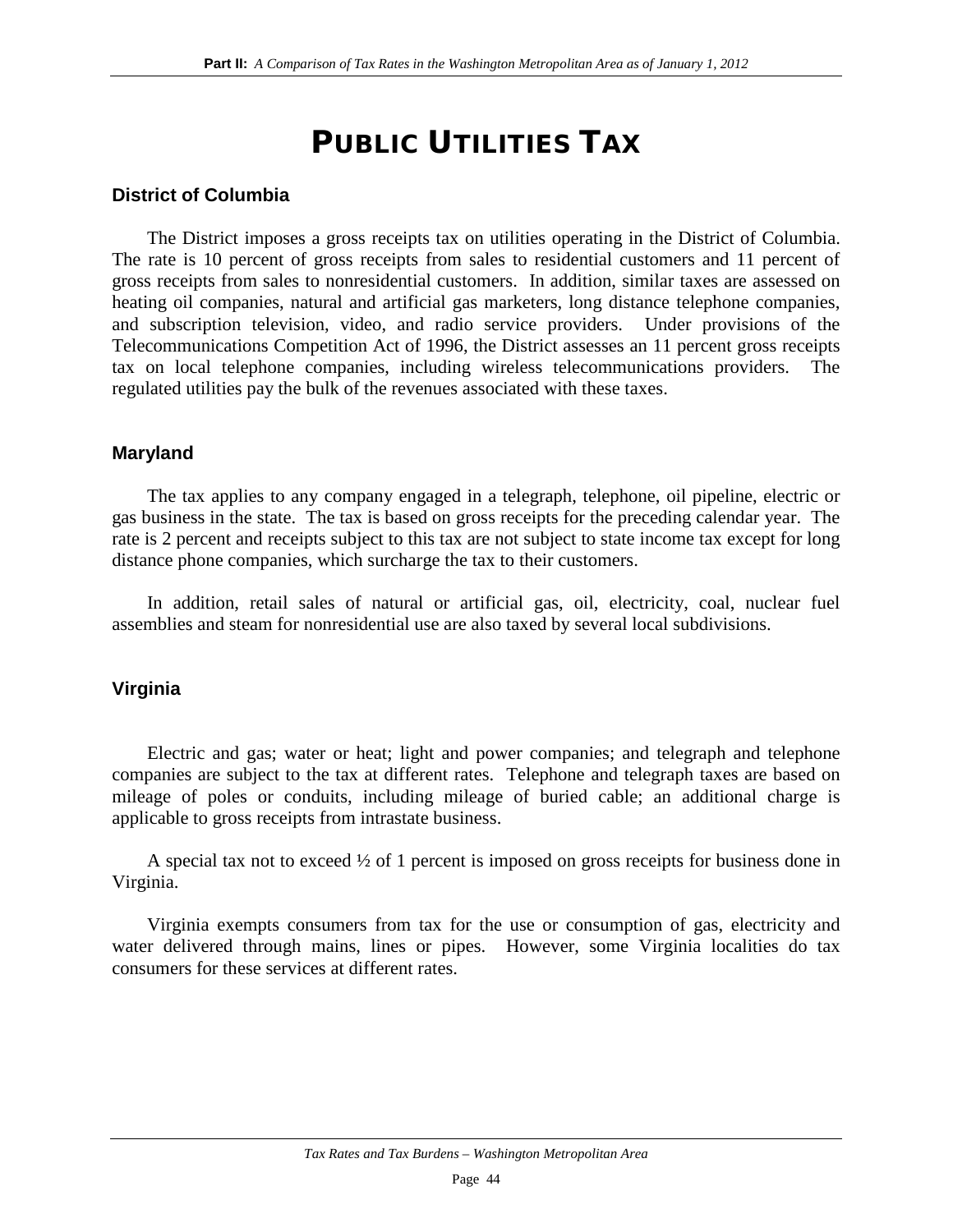|                             |                               | <b>MAXIMUM</b><br><b>MONTHLY</b> |                  | <b>MAXIMUM</b><br><b>MONTHLY</b> |                               | <b>MAXIMUM</b><br><b>MONTHLY</b> |              | <b>MAXIMUM</b><br><b>MONTHLY</b> |
|-----------------------------|-------------------------------|----------------------------------|------------------|----------------------------------|-------------------------------|----------------------------------|--------------|----------------------------------|
| <b>JURISDICTION</b>         | <b>ELECTRICITY</b>            | <b>TAX</b>                       | <b>TELEPHONE</b> | <b>TAX</b>                       | <b>GAS</b>                    | <b>TAX</b>                       | <b>WATER</b> | <b>TAX</b>                       |
| <b>DISTRICT OF COLUMBIA</b> | ---                           | $---$                            | $---$            | $---$                            | \$.0707/                      | $---$                            | ---          | $---$                            |
|                             |                               |                                  |                  |                                  | therm                         |                                  |              |                                  |
| <b>MARYLAND</b>             | 5.0%                          | $---$                            | $---$            | $---$                            | 5.0%                          | $---$                            | $---$        | $---$                            |
| Montgomery County           | \$.01335/                     | $---$                            | \$2.00           | $---$                            | \$.11493/                     | $---$                            | $---$        | $---$                            |
|                             | $kwh$ $1/$                    |                                  | 2/               |                                  | therm $1/$                    |                                  |              |                                  |
| Prince George's County      | \$.007454/kwh<br>1/           | $---$                            | 8%               | $---$                            | \$.064931/<br>therm $1/$      | $---$                            | $---$        | $- - -$                          |
| <b>VIRGINIA 3/</b>          |                               |                                  |                  |                                  |                               |                                  |              |                                  |
| Alexandria                  | \$1.12 plus<br>\$0.012075/kwh | \$2.40                           | $---$            | $\cdots$                         | \$1.28 plus<br>\$0.124444/ccf | \$2.40                           | 15.0%        | $---$                            |
| <b>Arlington County</b>     | $---$                         | $---$                            | $---$            | $---$                            | $---$                         | $---$                            | $---$        | $---$                            |
| Fairfax                     | $$1.05$ plus<br>\$0.01136/kwh | \$2.25                           | 15%              | \$15.00                          | $$1.05$ plus<br>\$0.05709/ccf | \$2.25                           | 15.0%        | \$15.00                          |
| Fairfax County 4/           | $$0.56$ plus<br>\$0.00605/kwh | \$4.00<br>4/                     | $---$            | $---$                            | $$0.56$ plus<br>\$0.05259/ccf | $\sqrt{$}4.00$<br>4/             | $---$        | $---$                            |
| Falls Church                | $$.70$ plus<br>\$007575/kwh   | \$5.00<br>5/                     | $---$            | \$5.00<br>5/                     | $$.70$ plus<br>\$.0039/ccf    | \$5.00<br>5/                     | 10.0%        | \$5.00<br>5/                     |
| Loudoun County              | \$.63 plus<br>\$006804/kwh    | \$2.70                           | $\cdots$         | \$2.70                           | $$0.63$ plus<br>\$0.06485/ccf | \$2.70                           | $---$        | $\cdots$                         |
| Prince William County       | $$1.40$ plus<br>\$0.01509/kwh | \$3.00<br>5/                     | $\cdots$         | \$3.00<br>5/                     | $$1.60$ plus<br>\$0.06/ccf    | $\frac{1}{2}$ 3.00<br>5/         | $---$        | $---$                            |

#### **TABLE 14 PUBLIC UTILITIES TAX TO RESIDENTIAL CONSUMERS JANUARY 1, 2012**

1/ This energy tax is levied upon every person transmitting, distributing, manufacturing, producing, or supplying electricity, gas, steam, coal, etc., in Montgomery and Prince George's Counties. Although the tax is levied upon the distributor, it is effectively borne by the consumer.

2/ Telephone tax per line and \$3.50 per wireless telephone each month.

3/ All local telephone utility taxes in Virginia are taxed with a 5% statewide communications sales and use tax.

4/ Per month maximum shown is for residential consumers only; separate rates are in effect for commercial consumers.

5/ Maximum monthly tax for commercial consumers is \$100.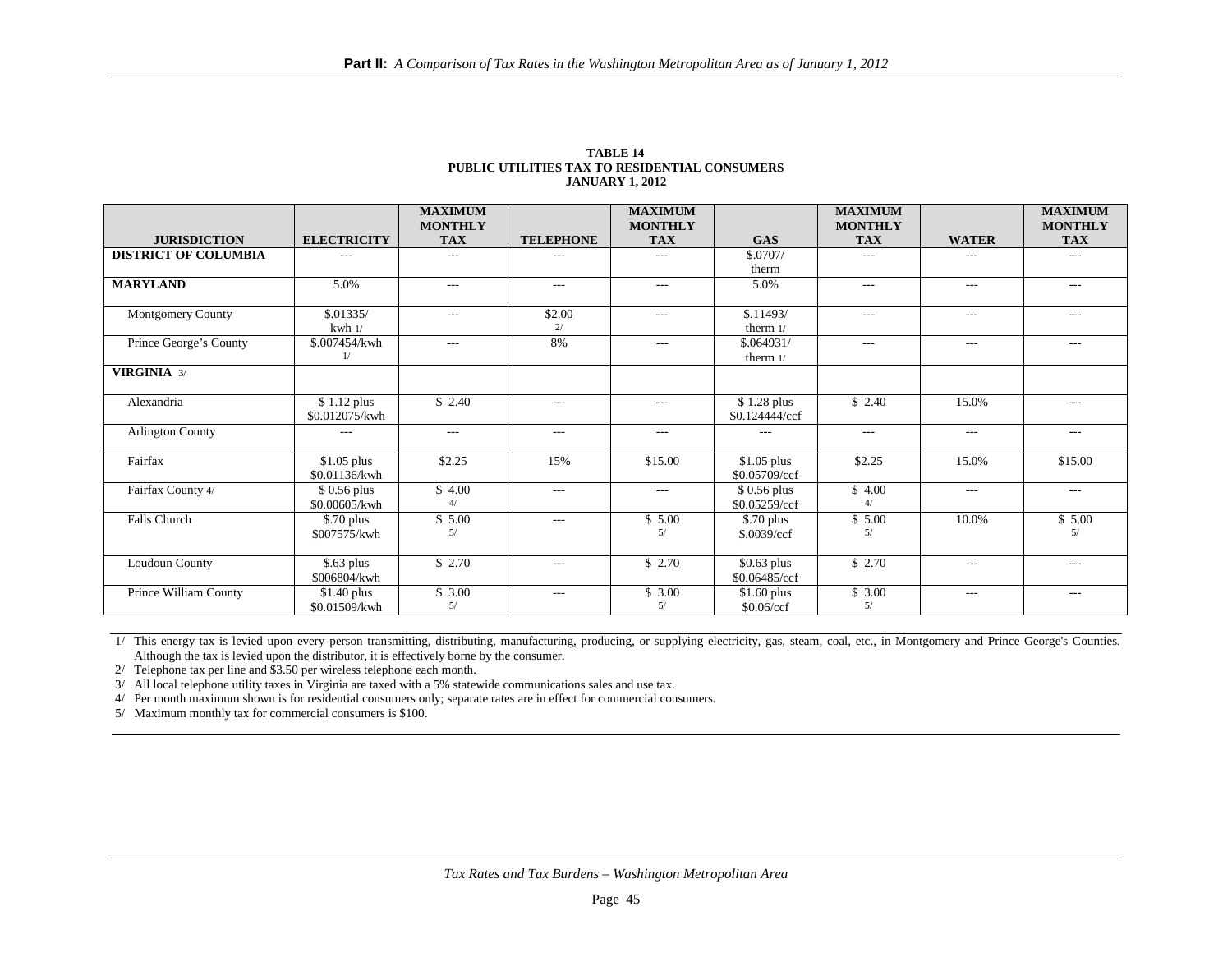#### **TABLE 15**

#### **PUBLIC UTILITIES TAX TO SUPPLIERS JANUARY 1, 2012**

| <b>JURISDICTION</b>         | <b>UTILITIES</b><br><b>SUBJECT TO TAX</b>                                           | <b>RATE</b>          | <b>BASIS</b>          |
|-----------------------------|-------------------------------------------------------------------------------------|----------------------|-----------------------|
| <b>DISTRICT OF COLUMBIA</b> |                                                                                     |                      |                       |
|                             | Gas<br>Residential<br>Non-residential                                               | \$.07070<br>\$.07777 | Per Therm             |
|                             | Electric distribution<br>Residential<br>Non-residential                             | \$.0070<br>\$.0077   | Per Kilowatt Hour     |
|                             | Telecommunications<br>Residential<br>Non-residential                                | 10.0%<br>11.0%       | <b>Gross Charges</b>  |
| <b>MARYLAND</b>             |                                                                                     |                      |                       |
|                             | Telegraph, telephone,<br>oil pipeline, electric, or<br>gas companies                | 2.0%                 | <b>Gross Receipts</b> |
| <b>VIRGINIA</b>             |                                                                                     |                      |                       |
|                             | Railway companies<br>Income tax                                                     | 6.0%                 | Net Income            |
|                             | Electric, gas, heat, light,<br>power and water<br>Up to \$100,000<br>Over \$100,000 | 1.125%<br>2.3%       | <b>Gross Receipts</b> |
|                             | Pipeline transmission<br>Up to \$100,000<br>Over \$100,000                          | 1.125%<br>2.3%       | <b>Gross Receipts</b> |
|                             | Telecommunications                                                                  | 1.0%                 | <b>Gross Receipts</b> |
|                             | Telephone                                                                           | 1/                   | Net Income            |

1/ Telephone companies are subject to the corporate income tax, not the utility gross receipts tax.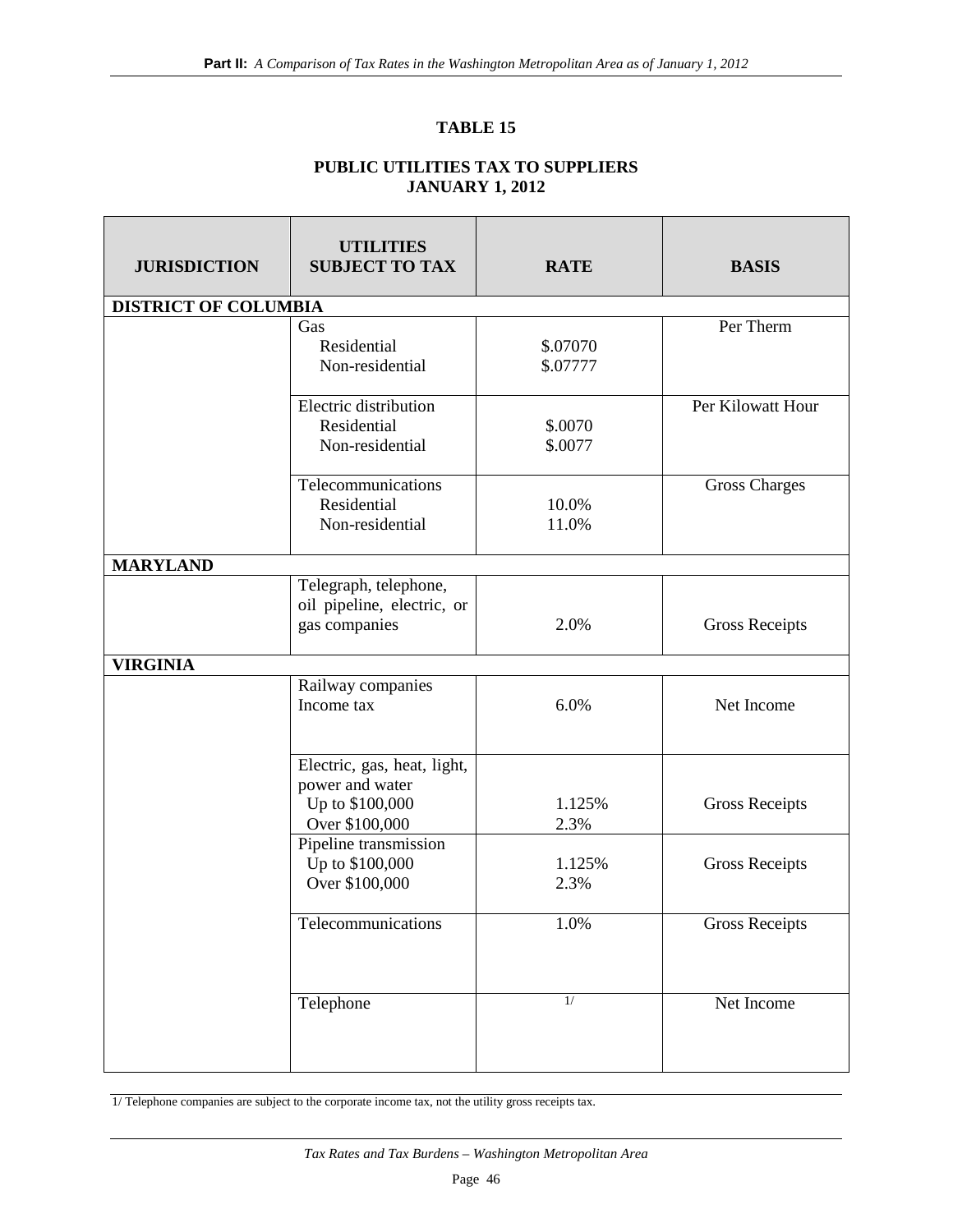## RECORDATION AND TRANSFER TAXES

#### **District of Columbia**

A tax of 1.1 percent of the consideration is imposed on each deed when it is submitted for recording if the fair market value is under \$400,000; otherwise, the rate is 1.45 percent on fair market value \$400,000 and above. The minimum recordation tax is \$1.00.

Another tax of 1.1 percent of the consideration paid is imposed on each transferor for each transfer if the fair market value is under \$400,000 and is payable at the time the deed is submitted for recording; otherwise, the rate is 1.45 percent on fair market value \$400,000 and above. The minimum transfer tax is \$1.00.

Transfers of economic interests in the District of Columbia are subject to a 2.9 percent tax based on consideration paid.

#### **Maryland**

Instruments conveying title to real and personal property in Maryland are taxed at 0.11 percent of actual consideration paid. Instruments securing a debt are taxed at 0.11 percent of the principal amount of the debt secured.

The Maryland state realty transfer tax is 0.5 percent of the consideration (the first \$30,000 of consideration paid for owner-occupied real properties is exempt).

#### *Charles County*

The recordation tax in Charles County is 1.00 percent.

#### *Montgomery County*

Montgomery County's recordation tax is imposed at the rate of 0.69 percent.

The county transfer tax rate depends upon the type of real property involved. The tax is 1.0 percent of consideration on transfers of all unimproved realty; 1.0 percent on improved residential and commercial realty value at \$70,000 or more; 0.5 percent on transfers of improved residential realty valued between \$40,000 and \$70,000 and 0.25 percent on improved residential property valued under \$40,000; from 0 percent to 6 percent (depending upon how long owned) on transfers of farmland; and 6 percent on some transfers of property rezoned for a more intensive use. There is an overall 6 percent limit on the total state agricultural and local transfer taxes. There is an additional recordation tax of 0.31 percent for property values transfer at or above \$500,000.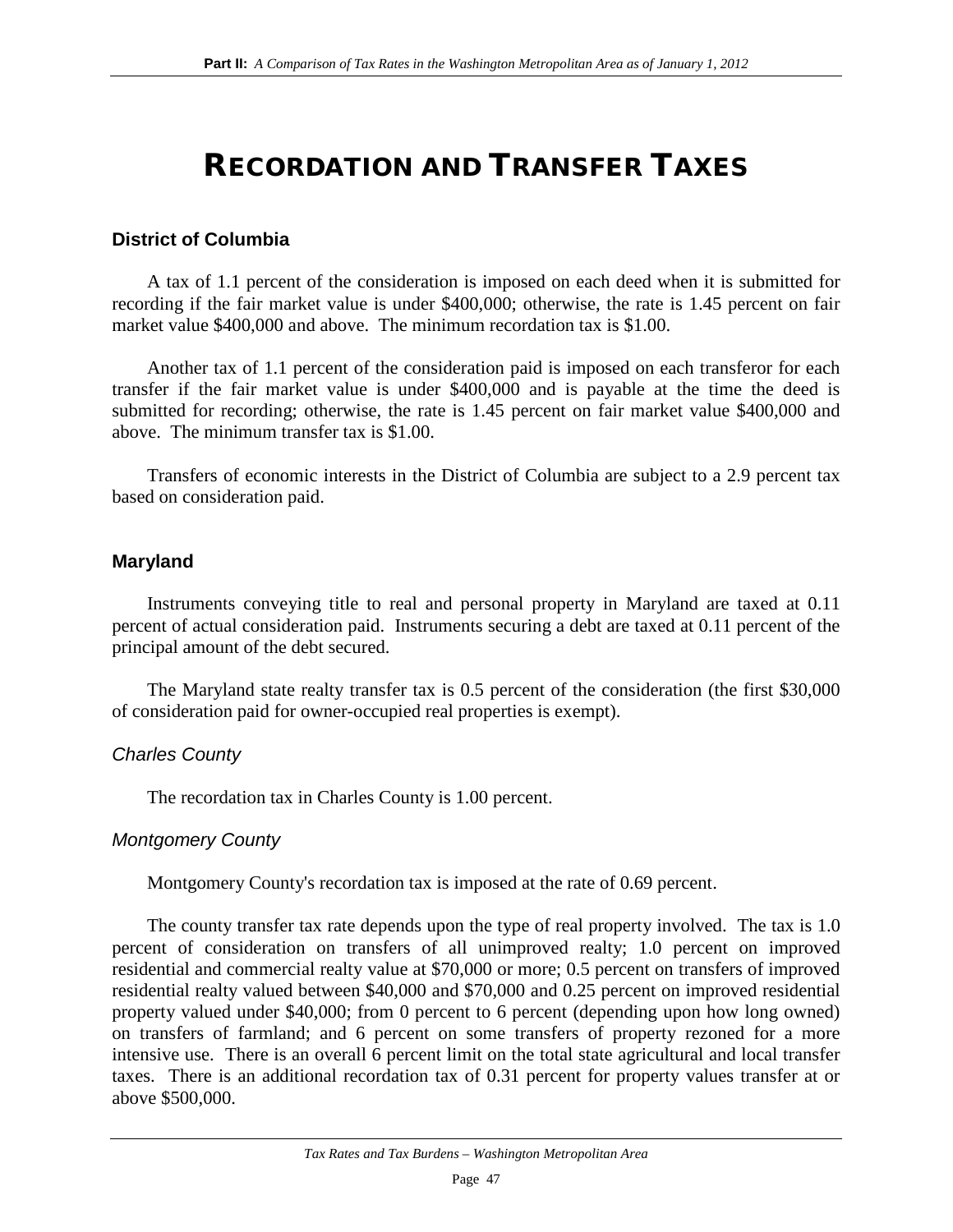### *Prince George's County*

The recordation tax rate in Prince George's County is 0.50 percent. In addition, the county imposes a transfer tax of 1.4 percent of the selling price.

### **Virginia**

The state recordation tax is \$0.25 per \$100, or fraction thereof, of the consideration of the deed or the actual value of the property conveyed, whichever is greater. In addition, the state allows cities and counties to impose a recordation tax of up to one-third of the state tax. The cities of Fairfax and Falls Church and the counties of Arlington, Fairfax, Loudoun and Prince William impose this tax at the rate of \$0.0833 per \$100. Alexandria levies an additional tax of 1/3 of the state's recordation tax.

The state realty conveyance tax is \$0.50 for each \$500, or fraction thereof, exclusive of any lien or encumbrance remaining thereon when the consideration or the value of the interest exceeds \$100. One half of the conveyance tax collected is returned to the state treasury and one half goes into the treasury of the locality of the property. The land transfer fee is one dollar and is collected whenever improved or unimproved land of any amount of acreage is transferred between two parties.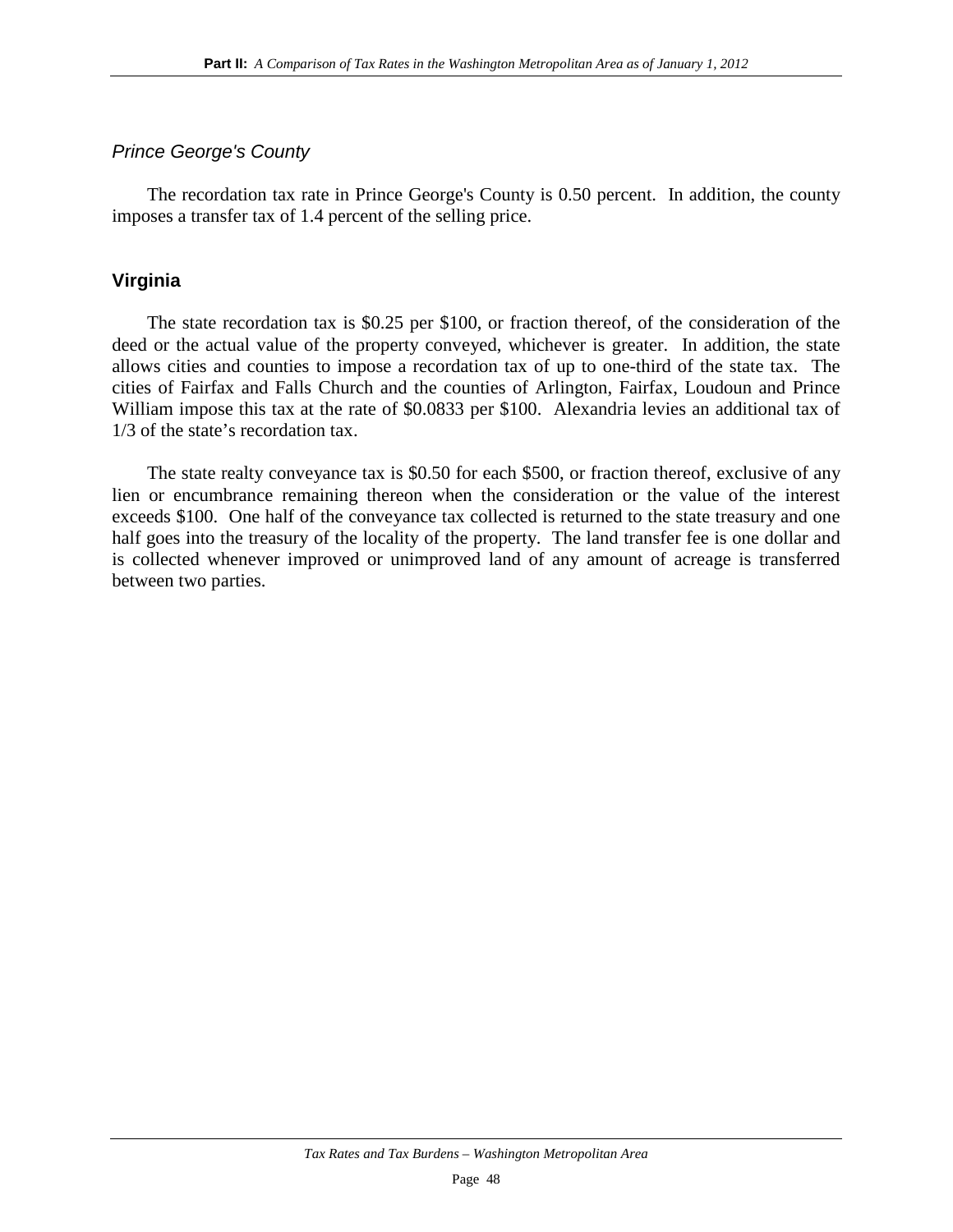## SALES AND USE TAXES

### **District of Columbia**

The sales tax is imposed on all tangible personal property sold or rented at retail in the District and on certain services. The services include: (a) any production, fabrication or printing of tangible personal property on special order for consideration; (b) the sale or charges for any room or rooms, lodging or accommodations furnished to transients by any hotel, inn, tourist camp, tourist cabin, or any place in which rooms, lodging or accommodations are regularly furnished to transients for a consideration; (c) the sale of data processing and information services; (d) the sale of, or charges for, certain services provided to real property; (e) the sale of, or charges to subscribers for, local telephone service and certain toll telecommunications services; no tax shall be imposed on any amount paid for the installation of any instrument, wire, pole, switchboard, apparatus or equipment as is properly attributable to such installation; (f) the sale of, or charge for, services of repairing, altering, mending or fitting tangible personal property, or applying or installing tangible personal property; (g) the sale of, or charges for, copying, photocopying, reproducing, duplicating, addressing, and mailing services and for public stenographic services; (h) the sale of textiles to commercial users in the business of renting such textiles, if the essential part of such rental includes the recurring service of laundering or cleaning services; (i) the sale of, or charges for, services of parking, storing or keeping motor vehicles or trailers (there are some exceptions for D.C. residents, such as parking facilities that are used for residential parking); and (j) the sale of publications.

Food sold in grocery stores, sale of snack foods in vending machines, prescription and nonprescription drugs, and residential utility services are exempt from sales tax.

The use tax is imposed at the same rate on property sold or purchased outside the District and then brought into the District to be used, stored or consumed. Vendors who are subject to the jurisdiction of the District are required to collect and pay the sales or use tax. When the vendor is not subject to the jurisdiction of the District, or when the purchaser brings the property into the District, the purchaser is required to pay the tax.

|            | FIVE-TIEK KATE STRUCTURE IS PRESENTLY IN EFFECT:                                          |
|------------|-------------------------------------------------------------------------------------------|
| 6 percent  | Retail rate for tangible personal property and selected services, non-snack food          |
|            | sold in vending machines.                                                                 |
|            | 10 percent Restaurant meals, liquor sold for consumption on or off the premises, rental   |
|            | vehicles, prepaid telephone cards, tickets sold for baseball games, merchandise           |
|            | sold at baseball games, tickets sold for events at the Verizon Center and                 |
|            | merchandise sold at the Verizon Center.                                                   |
|            | 12 percent   Other tobacco products, including cigars (except premium cigars are taxed at |
|            | 6%), chewing tobacco, snuff, roll-your-own-tobacco, hookah tobacco, and pipe              |
|            | tobacco.                                                                                  |
|            | 14.5 percent   Transient accommodations.                                                  |
|            |                                                                                           |
| 18 percent | Parking motor vehicles in commercial lots.                                                |
|            |                                                                                           |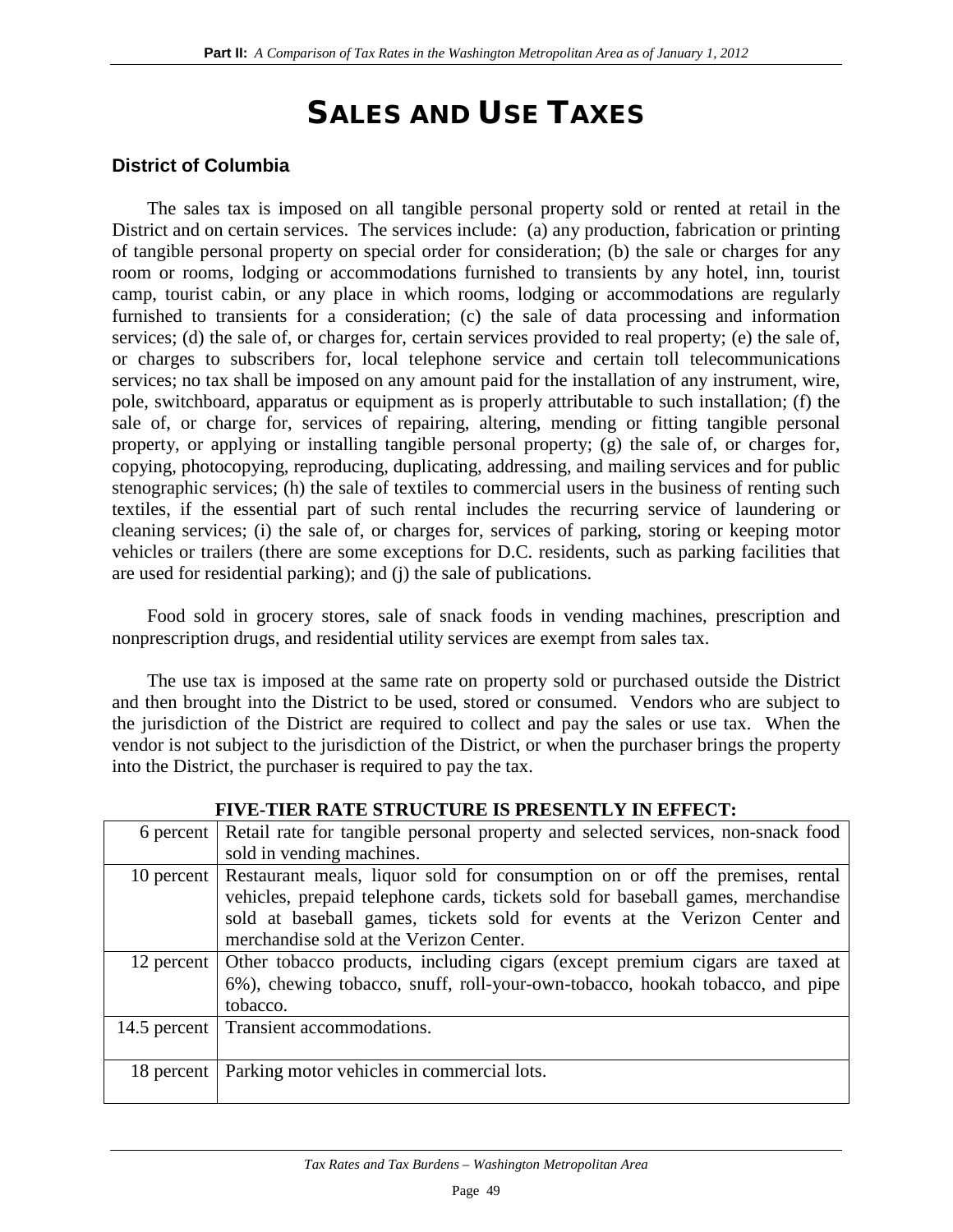#### **Maryland**

A 6 percent tax is imposed on retail sales, including the rental, lease or royalty of tangible personal property, including: (a) sales of alcoholic beverages, and sales of food and drink on purchases over \$1.00; (b) production, fabrication or printing of tangible personal property on special order; (c) sales of tangible personal property to contractors, builders or landowners for use or resale in the form of real estate; (d) lodgings or accommodations; and (e) sales of tangible personal property and/or services to persons who will use them as facilities, tools, machinery or equipment, even though the intention is to transfer title to the property.

Rental of passenger cars for 180 days or less is taxed at the rate of 8 percent.

Residential public utilities (natural or artificial gas, electricity, steam, and coal) are exempt from the sales tax. This exemption covers residential properties containing not more than four units, including cooperative housing, condominiums and other similar residential living arrangements.

In addition to the state rate of 6 percent, Maryland localities impose a tax ranging from 5 percent to 10 percent on admissions to movie theaters, concerts, amusement parks and various other events.

#### **Virginia**

A 4.0 percent state tax and 1.0 percent local tax is imposed on retail sales, proceeds from leases and rentals, and proceeds from transient accommodations. Among the exempt items are gas, electricity, home heating fuel, water, alcoholic beverages sold by the state, certain medical supplies and charitable purchases.

Virginia localities impose an additional 1 percent sales and use tax. These local taxes are administered by the state.

Vending machine dealers are taxed at 5.0 percent, and the sales tax rate on groceries is 2.5 percent.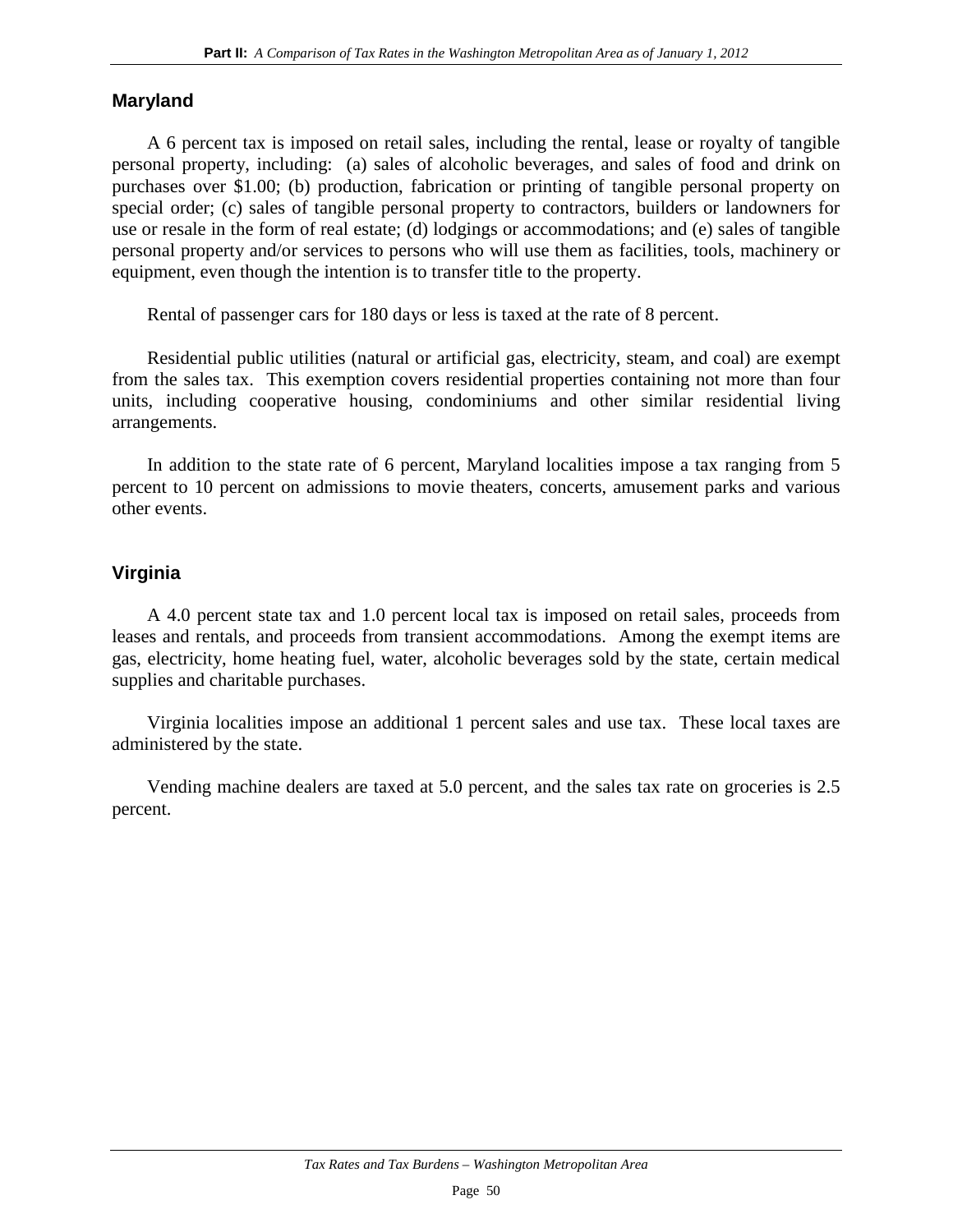#### **TABLE 16**

#### **SALES AND USE TAX RATES**

#### **AS OF JANUARY 1, 2012**

|                         |              |                     |                   | <b>TRANSIENT</b> |                       | <b>RESTAURANT</b> |              |              |
|-------------------------|--------------|---------------------|-------------------|------------------|-----------------------|-------------------|--------------|--------------|
|                         |              | <b>GENERAL RATE</b> | <b>ADMISSIONS</b> |                  | <b>ACCOMMODATIONS</b> |                   | <b>MEALS</b> |              |
| <b>JURISDICTION</b>     | <b>STATE</b> | <b>LOCAL</b>        | <b>STATE</b>      | <b>LOCAL</b>     | <b>STATE</b>          | <b>LOCAL</b>      | <b>STATE</b> | <b>LOCAL</b> |
| <b>DISTRICT OF</b>      | 6.0%         | $---$               | ---               | $---$            | 14.5%                 | $---$             | 10.0%        | ---          |
| <b>COLUMBIA</b>         |              |                     |                   |                  |                       |                   |              |              |
| <b>MARYLAND</b>         | 6.0%         | $---$               | $---$             | $---$            | 6.0%                  | $---$             | 6.0%         | ---          |
| <b>Charles County</b>   | ---          | $---$               | $---$             | $+5 - 10%$       | $---$                 | $+5.0%$<br>1/     | ---          | ---          |
| Montgomery County       | ---          | ---                 | $- - -$           | $+5-7%$<br>2/    | $---$                 | $+7.0%$<br>3/4/   | ---          | $- - -$      |
| Prince George's County  | ---          | ---                 | $- - -$           | $+5-10%$         | $---$                 | $+5.0%$           | ---          | ---          |
| <b>VIRGINIA</b>         | 4.0%         | $---$               | $---$             | $---$            | 4.0%                  | $---$             | 5.0%         | $---$        |
| Alexandria              | ---          | $+1.0%$             | $---$             | 10%              | $---$                 | $+6.5%$           | ---          | $+4.0%$      |
| <b>Arlington County</b> | ---          | $+1.0%$             | $---$             | $---$            | $---$                 | $+5.25%$<br>5/    | $---$        | $+4.0%$      |
| Fairfax                 | $---$        | $+1.0%$             | $---$             | $---$            | $---$                 | $+4.0%$           | $---$        | $+4.0%$      |
| Fairfax County          | ---          | $+1.0%$             | ---               | ---              | ---                   | $+4.0%$           | ---          | ---          |
| Falls Church            | ---          | $+1.0%$             | $---$             | $---$            | $---$                 | $+5.0%$           | ---          | $+4.0%$      |
| Loudoun County          | $---$        | $+1.0%$             | $---$             | $---$            | $---$                 | $+7.0%$           | $---$        | $---$        |
| Prince William County   | ---          | $+1.0%$             | $---$             | $---$            | $---$                 | $+5.0%$           | ---          | $---$        |

+ In addition to state rate.

1/ Permanent residents of 120 days or more are exempt from the tax.

2/ Rates are generally 7%, but are limited to 5% when the state sales tax is applied, since the combination of the two taxes may not exceed 10%. 3/ Rates range from 5 percent to 10 percent.

4/ 3.5% is allocated to the Montgomery County Conference and Visitors Bureau, and Convention Center.

5/ Tax not imposed on residents of more than 30 consecutive days.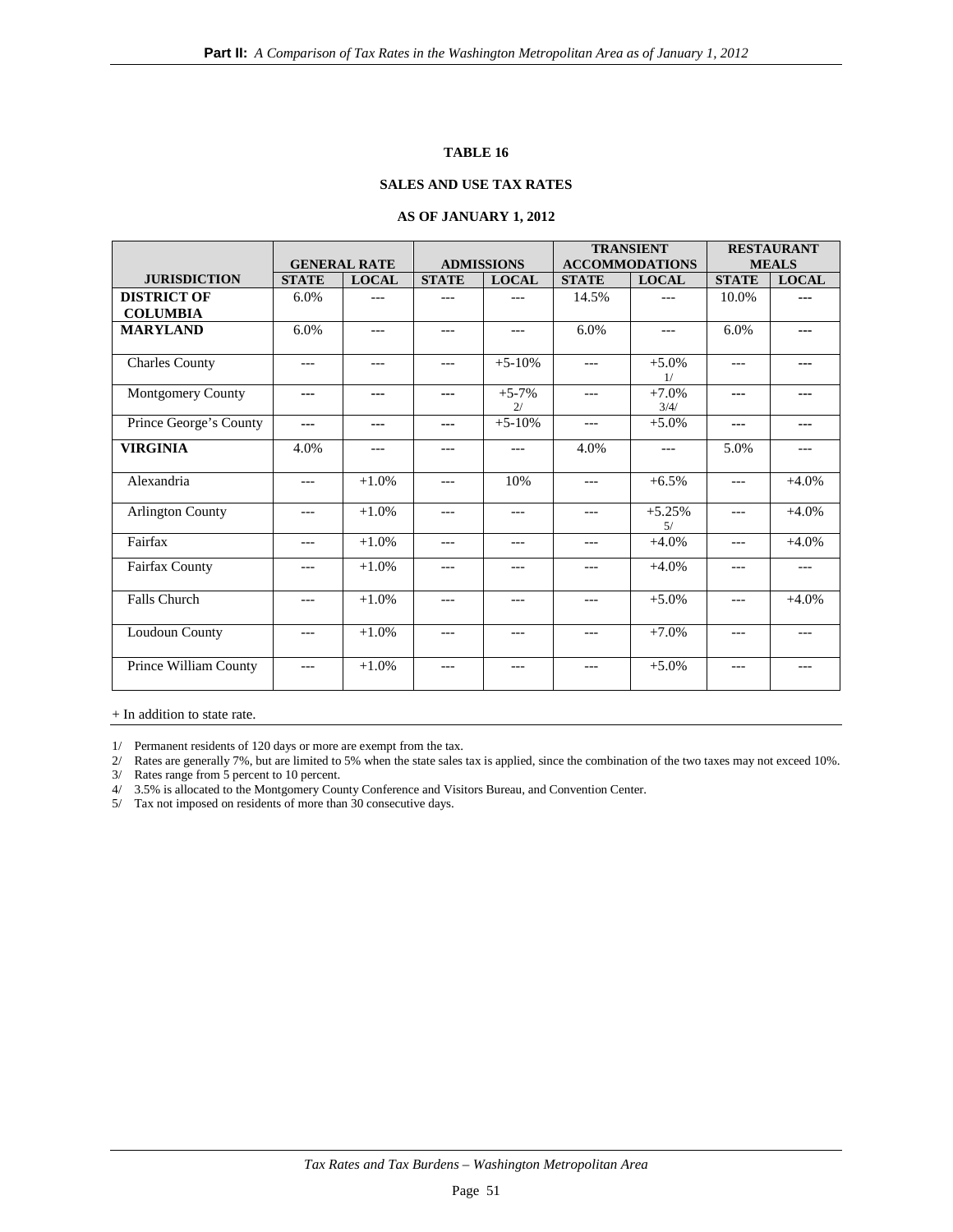## WATER AND SEWERAGE USER CHARGES (RESIDENTIAL)

Charges for water and sanitary sewerage and basic rates for each jurisdiction are presented in Table 17, page 53. Average cost per 1,000 gallons is the common standard used. Special charges for service connections, availability, demand and account service and frontfoot (a foot measured along the front of a piece of property) assessments are not included in Table 17.

The rates for Loudoun and Prince William Counties are those that exist in the town of Leesburg. This is done to simplify the rates because rates differ throughout these counties according to the city or town of residency.

In Virginia and Maryland jurisdictions, billing is quarterly, while the District of Columbia bills monthly.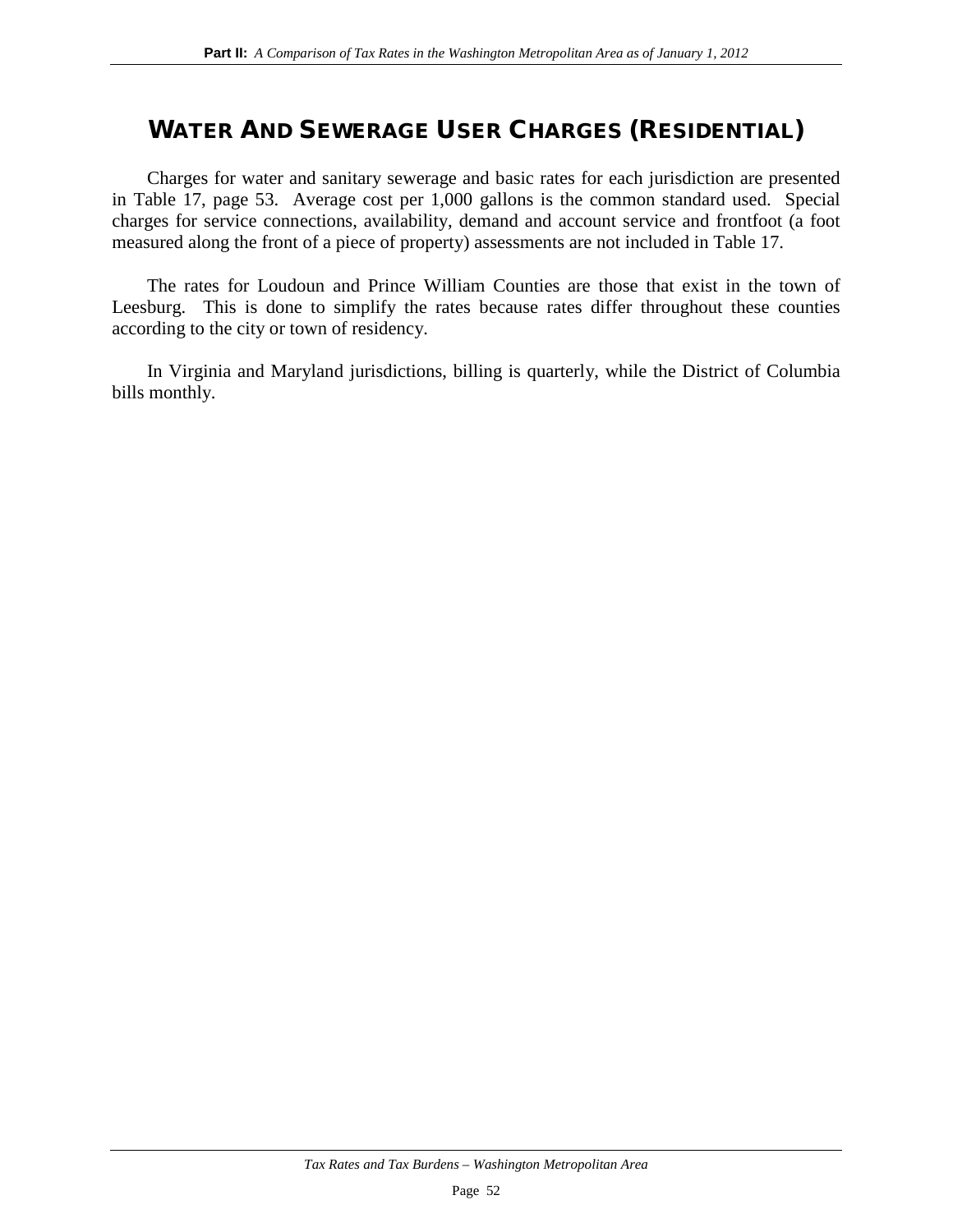#### **TABLE 17**

### **WATER AND SEWERAGE USER CHARGES (RESIDENTIAL)**

#### **CALENDAR YEAR 2012**

| <b>JURISDICTION</b>                       | <b>WATER</b>                                                                                                           | <b>SEWERAGE</b>                                                                                  | <b>MINIMUM</b>                 |  |
|-------------------------------------------|------------------------------------------------------------------------------------------------------------------------|--------------------------------------------------------------------------------------------------|--------------------------------|--|
| <b>DISTRICT OF COLUMBIA 1/</b>            | \$4.33/1,000 gal.                                                                                                      | \$5.29/1,000 gal.                                                                                | None                           |  |
| <b>MARYLAND</b>                           |                                                                                                                        |                                                                                                  |                                |  |
| <b>Charles County</b>                     | \$2.83/1,000 gal.                                                                                                      | \$6.07/1,000 gal.                                                                                | None                           |  |
| Montgomery County                         | Low \$2.82/1,000 gal.<br>Usage 49 gal. or less/day<br>High \$6.48/1,000 gal.<br>Usage 9,000 gal./day<br>or more        | \$3.27/1,000 gal.<br>49 gal. or less/day<br>\$8.30/1,000 gal.<br>Usage 9,000 gal./day<br>or more | None                           |  |
| Prince George's County<br><b>VIRGINIA</b> | Low \$2.82/1,000 gal.<br>Usage 49 gal. or less/day<br>High \$6.48/1,000 gal.<br>Usage 9,000 gal./day<br>or more        | \$3.27/1,000 gal.<br>49 gal. or less/day<br>\$8.30/1,000 gal.<br>9,000 gal./day or more          | None                           |  |
| Alexandria 2/                             | \$29.55 flat fee<br>up to 6,000 gal./qtr.<br>\$1.6352/1,000 gal.<br>Over 6,000 gal./qtr.<br>$+$ \$1.201 per 1,000 gal. | $\overline{$6.36/1,000}$ gal.<br>plus \$4.51/bill<br>+ sewer service charge                      | None                           |  |
| <b>Arlington County</b>                   | \$3.50/1,000 gal.                                                                                                      | \$8.24/1,000 gal.                                                                                | None                           |  |
| Fairfax 3/                                | \$3.36/1,000 gal.<br>over 5,000 gal.                                                                                   | 89.6% of water charge                                                                            | \$17.49 water<br>\$15.67 sewer |  |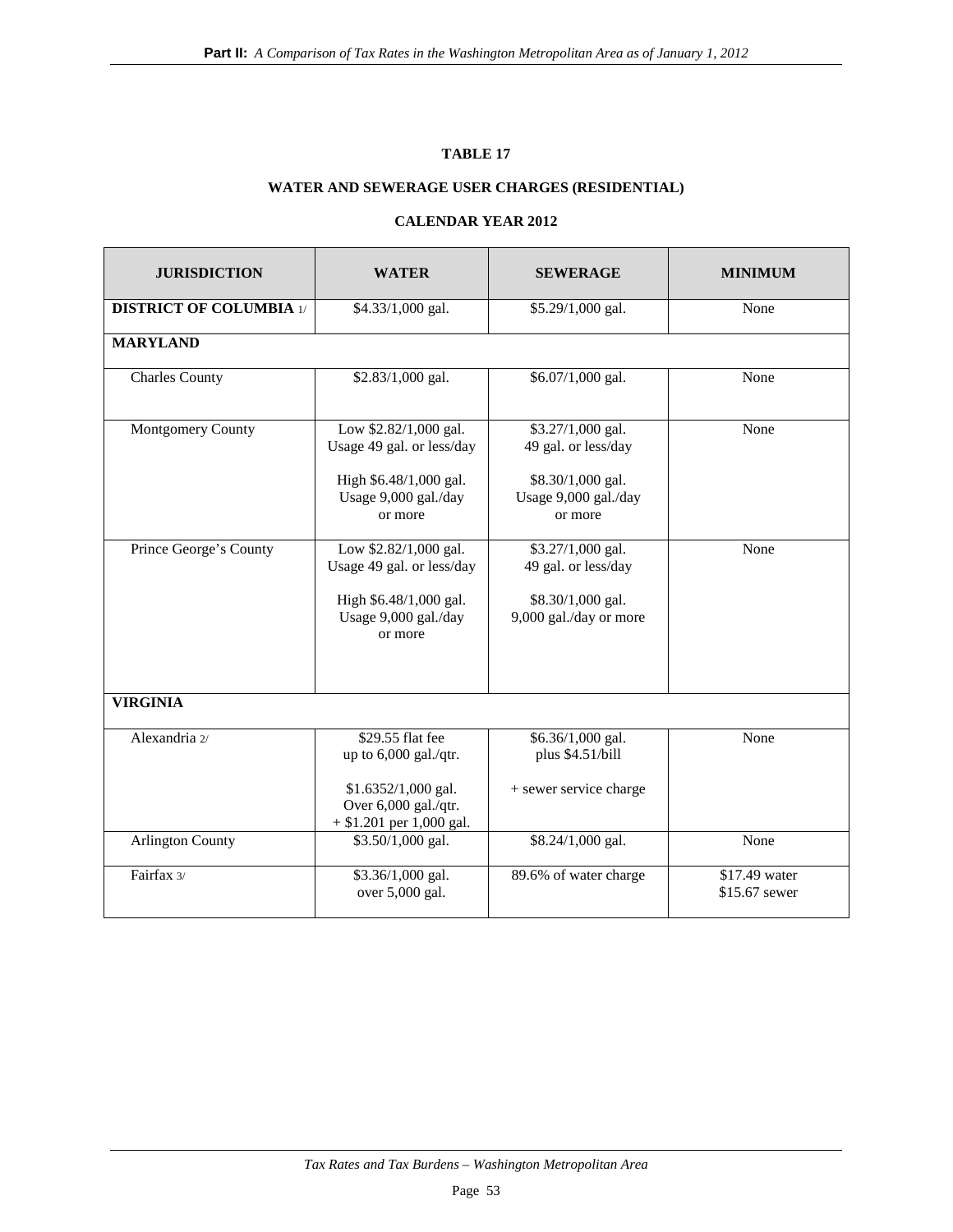#### **TABLE 17-continued**

#### **WATER AND SEWERAGE USER CHARGES (RESIDENTIAL)**

#### **CALENDAR YEAR 2012**

| <b>JURISDICTION</b>     | <b>WATER</b>       | <b>SEWERAGE</b>    | <b>MINIMUM</b> |
|-------------------------|--------------------|--------------------|----------------|
| Fairfax County 4/       | $$2.08/1,000$ gal. | $$5.27/1,000$ gal. | None           |
| Falls Church 3/         | \$3.27/1,000 gal.  | $$7.25/1,000$ gal. | None           |
| Loudoun County 5/6/7/8/ | $$2.34/1,000$ gal. | $$3.14/1,000$ gal. | None           |
| Prince William County   | $$3.05/1,000$ gal. | $$5.90/1,000$ gal. | None           |

1/ Additional \$0.58 per month is charged for residential storm water fee.

2/ The water in Alexandria is supplied by "Virginia American Water Company", a private company.

 3/ Water and sewerage services are primarily provided by the Fairfax County Water Authority and Fairfax County, respectively. A small number of County residents on an exception-only basis receive their water and sewerage services from one of the following: Fairfax City, Falls Church, Herndon and Vienna. These residents pay the rates set by the supplier, which may differ from the rates set forth above.

 4/ Established customers are subject to a peak usage rate of \$2.70/1,000 gallons during the summer quarters on water consumption that exceeds winter quarter usage by 6,000 gallons or 30 percent, whichever is higher.

 5/ Rates shown exclude the Sterling area and the Town of Leesburg. The water and sewer rates for Leesburg are \$2.67 per 1,000 gallons and \$3.21 per 1,000 gallons, respectively, plus an \$8.00 each billing charge. The water and sewer rates for Sterling are \$1.64 per 1,000 gallons and \$2.59 per \$1,000 gallons respectively.

6/ Rates are the same for residential and commercial users.

7/ Peak use charges of \$2.46/1,000 gallons.

 8/ Town of Leesburg (out of town rates); \$3.99/1,000 gallons (water); \$4.80/1,000 gallons (sewer); and \$8.00 service charge. (Residents who live outside of the town limits, but are on town water and sewer.)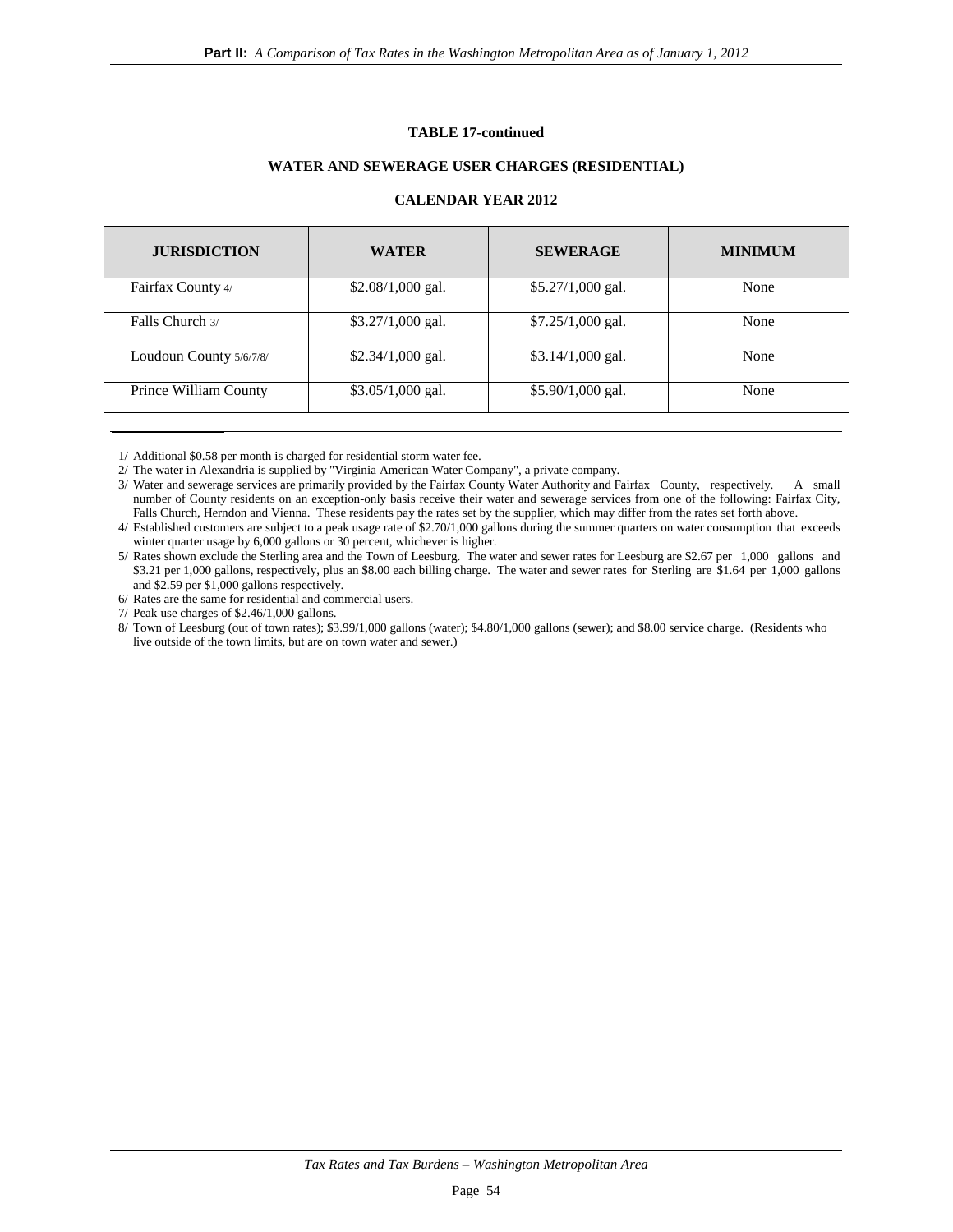## MISCELLANEOUS TAXES

### **District of Columbia**

#### **Uniform Disposition of Unclaimed Property**

The District of Columbia is authorized to act as conservator over property presumed abandoned and held by businesses and financial corporations by mandating the reporting and delivery of such property into the custody of the Mayor.

The Uniform Disposition of Unclaimed Property Act includes all tangible and/or intangible personal property and requires that reports be filed annually. Banks, businesses and other financial corporations must report on or before November 1 for property abandoned by the preceding June 30. Life insurance companies must report by May 1 for property abandoned by the preceding December 31.

#### **Other Miscellaneous Taxes**

911 Emergency Wireless/Wireline Subscribers  $$0.76$  per line per month Centrex Lines  $\$0.62$  per line per month Private Branch Exchange (PBX) Station \$0.62 per line per month

### **Maryland**

#### **Uniform Disposition of Abandoned Property**

Maryland's unclaimed property law is custodial in nature. The law covers tangible and intangible personal property and requires holders to file a report annually.

The reporting period for an insurance company is from January 1 through December 31, of each year and the report is due no later than April 30 of the following year. Reports for all other entities (banks, financial organizations, utilities and corporations) cover the period of July 1 through June 30 of each year and must be filed no later than October 31 of that year.

#### **Montgomery County Room Rental Transient Tax**

The tax is 7 percent of room rental collected on stays of not more than 30 consecutive days.

#### **Other Miscellaneous Taxes**

*Montgomery County:* Telephone Service  $\$0.75$  to county

911 Emergency \$1.00 per bill per month Charge \$0.25 to state trust fund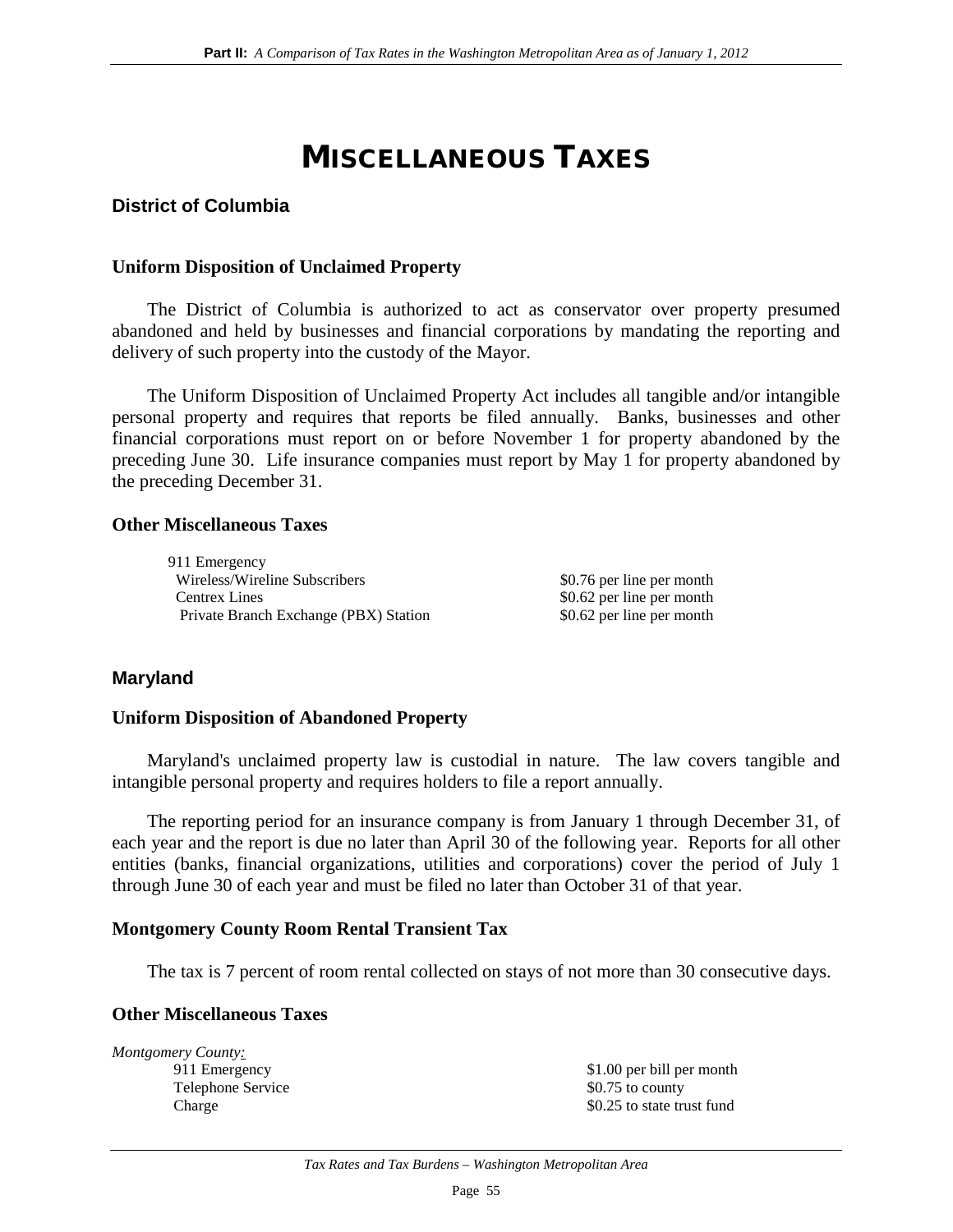#### **Other Miscellaneous Taxes-continued**

| Prince George's County: |
|-------------------------|
| 911 Emergency           |
| Telephone Service       |
| Charge                  |

Telephone Service

\$1.00 per line per month  $$0.75$  to county  $$0.25$  to state trust fund

911 Emergency \$1.00 per line per month Telephone Service \$0.75 to county Charge \$0.25 to state trust fund

# **Virginia**

*Charles County :*

#### **Business Litter Tax**

Virginia imposes an annual \$10 litter tax on each business establishment that produces litter. An additional \$15 tax is levied on each business operating as a manufacturer, wholesaler, distributor, or retailer of groceries, soft drinks, carbonated water, beer or other malt beverages.

#### **Uniform Disposition of Unclaimed Property**

All unclaimed property is subject to the custody of the Commonwealth of Virginia, including funds or other property, tangible and intangible, including any income or increments thereon, less any lawful charges that are held, issued or owing in the ordinary course of the holder's business and have remained unclaimed by the owner.

Banking organizations, business associations and financial organizations must file an unclaimed property report before November 1 of each year as of June 30 preceding. Insurance corporations must file a report before May 1 of each year as of the preceding December 31.

#### **Other Miscellaneous Taxes \***

| Alexandria:                                       |                                                             |
|---------------------------------------------------|-------------------------------------------------------------|
| Daily Rental Tax                                  | 1% on the gross proceeds of<br>a short-term rental business |
| Public Rights-of-Way Use Fee                      | \$0.83 per line per month                                   |
| Arlington County:<br><b>Short-term Rental Tax</b> | 1% on the gross proceeds of<br>short term rental receipts   |
| Solid Waste & Recycling Fee                       | \$228.00 per year                                           |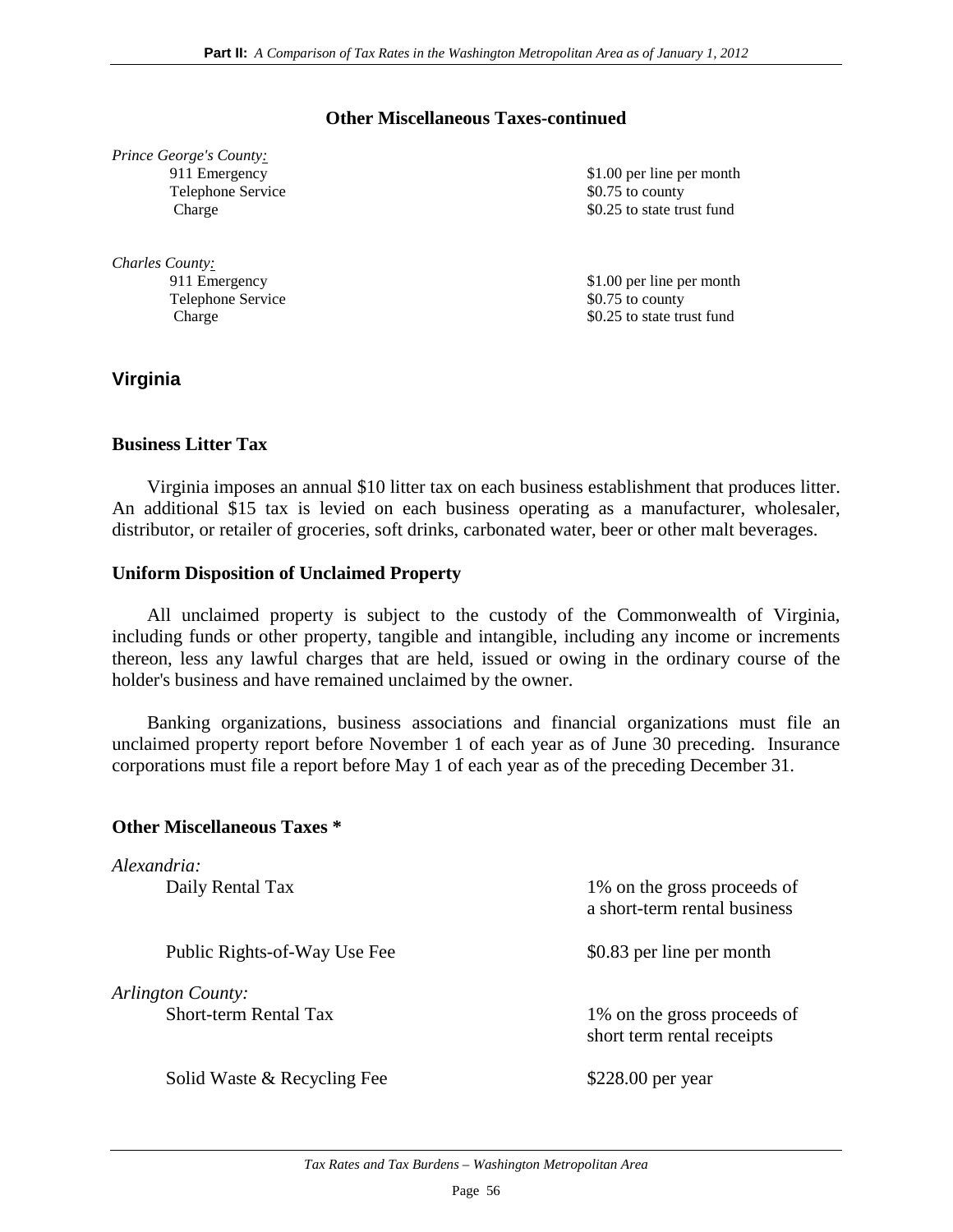#### **Other Miscellaneous Taxes-continued**

| Fairfax County:                |                                                             |
|--------------------------------|-------------------------------------------------------------|
| <b>Short-term Daily Rental</b> | 1% on the gross proceeds of<br>a short-term rental business |
| Falls Church:                  |                                                             |
| <b>Bowling Tax</b>             | 5 cents per lane of bowling                                 |
| Short-term Rental              | 1% on gross proceeds of<br>a short-term rental business     |
| Loudoun County:                |                                                             |
| <b>Short-term Rental Tax</b>   | 1% of daily rate                                            |
| <i>Prince William County:</i>  |                                                             |
| Daily Rental Tax               | 1% daily rental tax                                         |

**\***Note: All local E-911 fees have been replaced with a statewide \$0.75 per line per month fee. Also, all local mobile telecommunications taxes in Virginia have been replaced with a 5 percent statewide communications sales and use tax.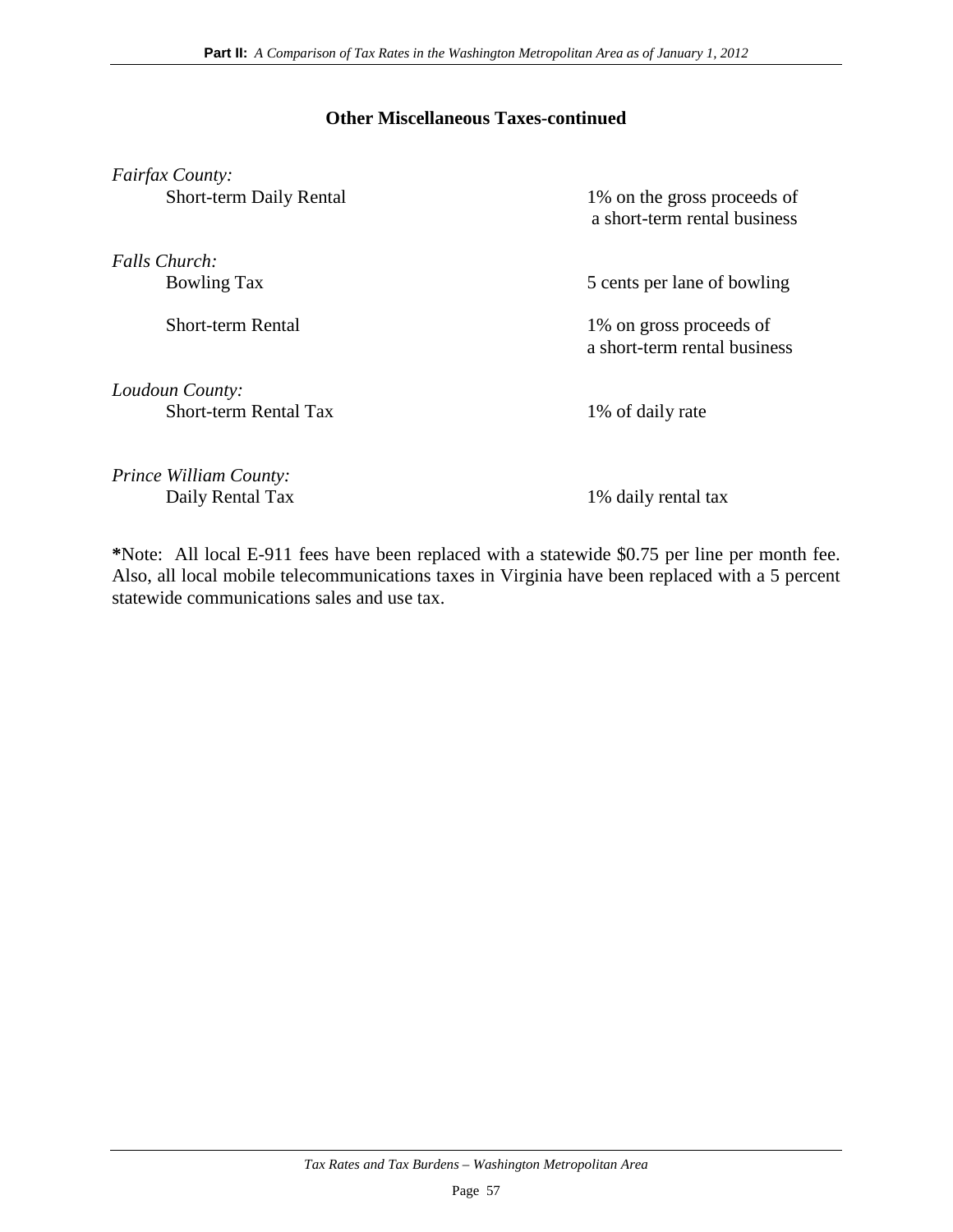#### **OFFICE LOCATIONS AND TELEPHONE NUMBERS**

#### **Office of the Chief Financial Officer The John A. Wilson Building 1350 Pennsylvania Avenue, NW, Suite 203 Washington, DC 20004**

 **Office hours: Monday through Friday, 8:00 a.m. – 6:00 p.m.** (202) 727-2476

#### **Office of the Chief Financial Officer**

Natwar M. Gandhi, Chief Financial Officer Angell Jacobs, Chief of Staff Marcy Edwards, Senior Financial Policy Advisor David Tseng, General Counsel Davie Shive, Chief Information Officer Paul Lundquist, Executive Director for Management and Administration David Umansky, Public Affairs Officer William DiVello, Executive Director for Integrity and Oversight John P. Ross, Director Economic Development Finance Kathy Crader, Chief Risk Officer

#### **Office of Revenue Analysis**

Fitzroy Le**e**, Deputy Chief Financial Officer 1101 4<sup>th</sup> Street, SW, Suite W770, Washington, DC 20024 (202) 727-7775

#### **Office of Budget and Planning**

Gordon McDonald, Deputy Chief Financial Officer 1350 Pennsylvania Avenue, NW, Suite 229, Washington, DC 20004 (202) 727-6234

#### **Office of Finance and Treasury**

Jeff Barnett, Interim Deputy Chief Financial Officer and Treasurer 1101 4<sup>th</sup> Street, SW, Suite W800, Washington, DC 20024 (202) 727-6055

#### **Office of Financial Operations and Systems**

Anthony F. Pompa, Deputy Chief Financial Officer 1100 4th Street, SW, Suite E800, Washington, DC 20024 (202) 442-8200

#### **Office of Tax and Revenue**

Stephen M. Cordi, Deputy Chief Financial Officer  $1101$  4<sup>th</sup> Street, SW, Suite W750, Washington, DC 20024 (202) 442-6200

#### **DC Lottery**

Buddy Roogow, Associate Chief Financial Officer **Economic Development and Regulation** Cyril O. Byron, Jr., Associate Chief Financial Officer **EventsDC** Henry Mosley, Associate Chief Financial Officer **Government Operations** Mohamed Mohamed, Associate Chief Financial Officer

#### **Government Services**

George Dines, Associate Chief Financial Officer

**Human Support Services**

Delicia Moore, Interim Associate Chief Financial Officer

#### **Not-for-Profit Hospital Corporation**

Ronald Walker, Interim Associate Chief Financial Officer

#### **Primary and Secondary Education**

Deloras A. Shepherd, Associate Chief Financial Officer **Public Safety and Justice**

Angelique Hayes, Associate Chief Financial Officer